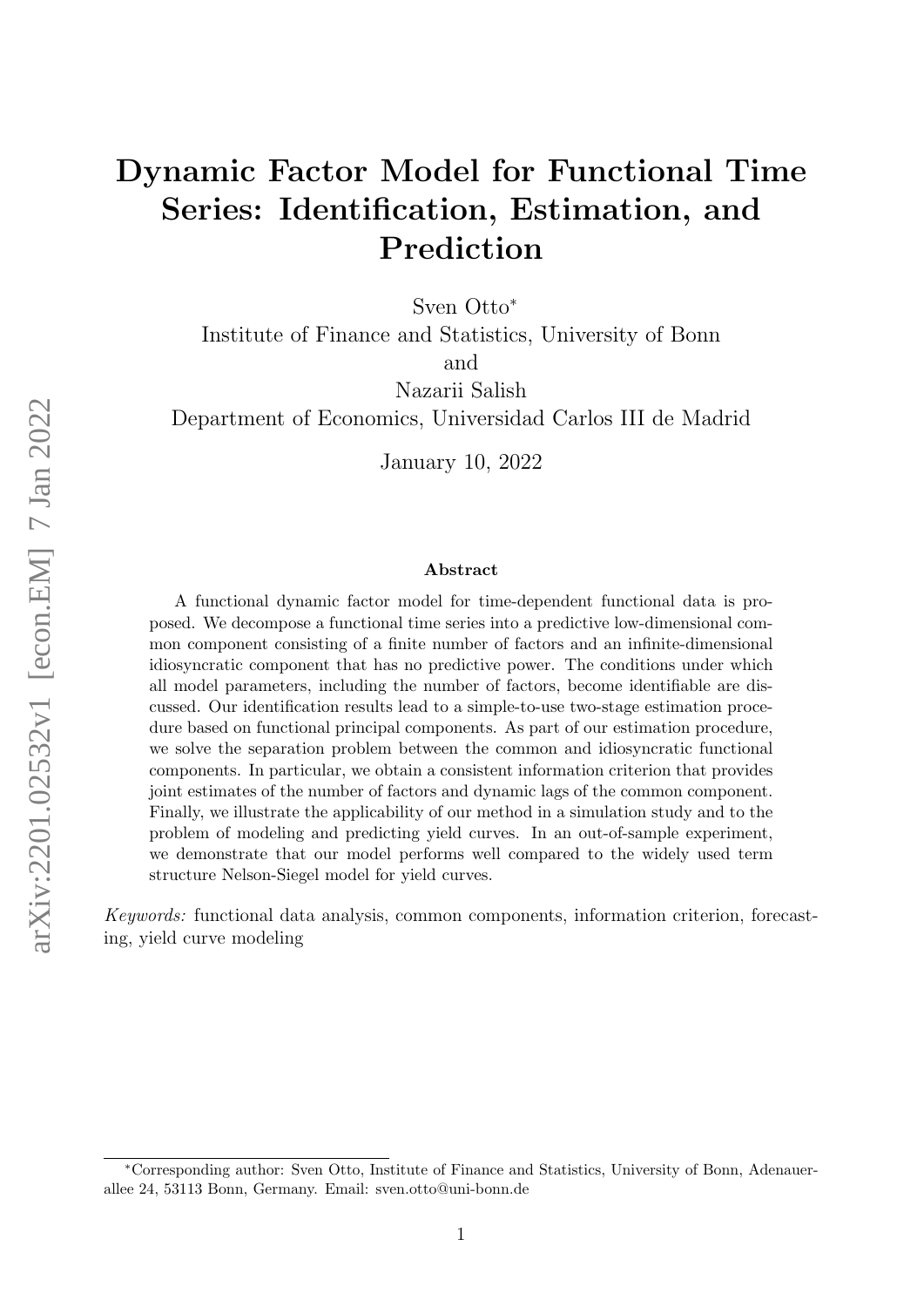# 1 Introduction

In recent decades, researchers have paid great attention to dynamic factor models, as they allow to model and forecast high-dimensional data in a parsimonious manner. The attractiveness of dynamic factor models lies in the decomposition of a multivariate time series into an idiosyncratic component and a low-dimensional dynamic component. The latter, in turn, provide a reliable signal about the time series dynamics without imposing overly restrictive modeling assumptions, which allows researchers to remain agnostic about the parametric structure of the process. The large and continuously growing factor literature branches out in different directions, providing a deep understanding of various modeling aspects. For instance, in exact dynamic factor models, the idiosyncratic vector is assumed to have mutually uncorrelated elements (see [Geweke](#page-29-0) [1977](#page-29-0) and [Sargent and Sims](#page-30-0) [1977\)](#page-30-0). In contrast, in approximate dynamic factor models, this correlation structure is left unrestricted (see [Chamberlain and Rothschild](#page-28-0) [1983,](#page-28-0) [Stock and Watson](#page-30-1) [2002,](#page-30-1) [Bai and Ng](#page-28-1) [2002,](#page-28-1) and [Bai](#page-28-2) [2003\)](#page-28-2). Approximate dynamic factor models proved to be very useful for economic forecasting [\(Eickmeier and Ziegler](#page-29-1) [2008\)](#page-29-1) or monetary policy analysis [\(Bernanke et al.](#page-28-3) [2005\)](#page-28-3) and are also widely applied in psychology, epidemiology, environmental studies, and social sciences. For reviews on dynamic factor models, see [Bai and Ng](#page-28-4) [\(2008\)](#page-28-4), [Stock and Watson](#page-30-2) [\(2012,](#page-30-2) [2016\)](#page-30-3), and [Breitung and Choi](#page-28-5) [\(2013\)](#page-28-5).

While the prediction of high-dimensional data using dynamic factor models has been extensively studied, the research of factor models for functional (infinite-dimensional) data is not yet well advanced. The analysis of functional data (hereafter FDA) has emerged as a new field in statistics that allows addressing various problems where the underlying data structure can be represented as continuous curves or functions. Its application is especially useful when the complexity of the data does not allow the use of conventional multivariate methods (or finds it too restrictive). Examples of such data sets include economic data (e.g., government bond yields, income profiles), environmental data (e.g., pollution maps,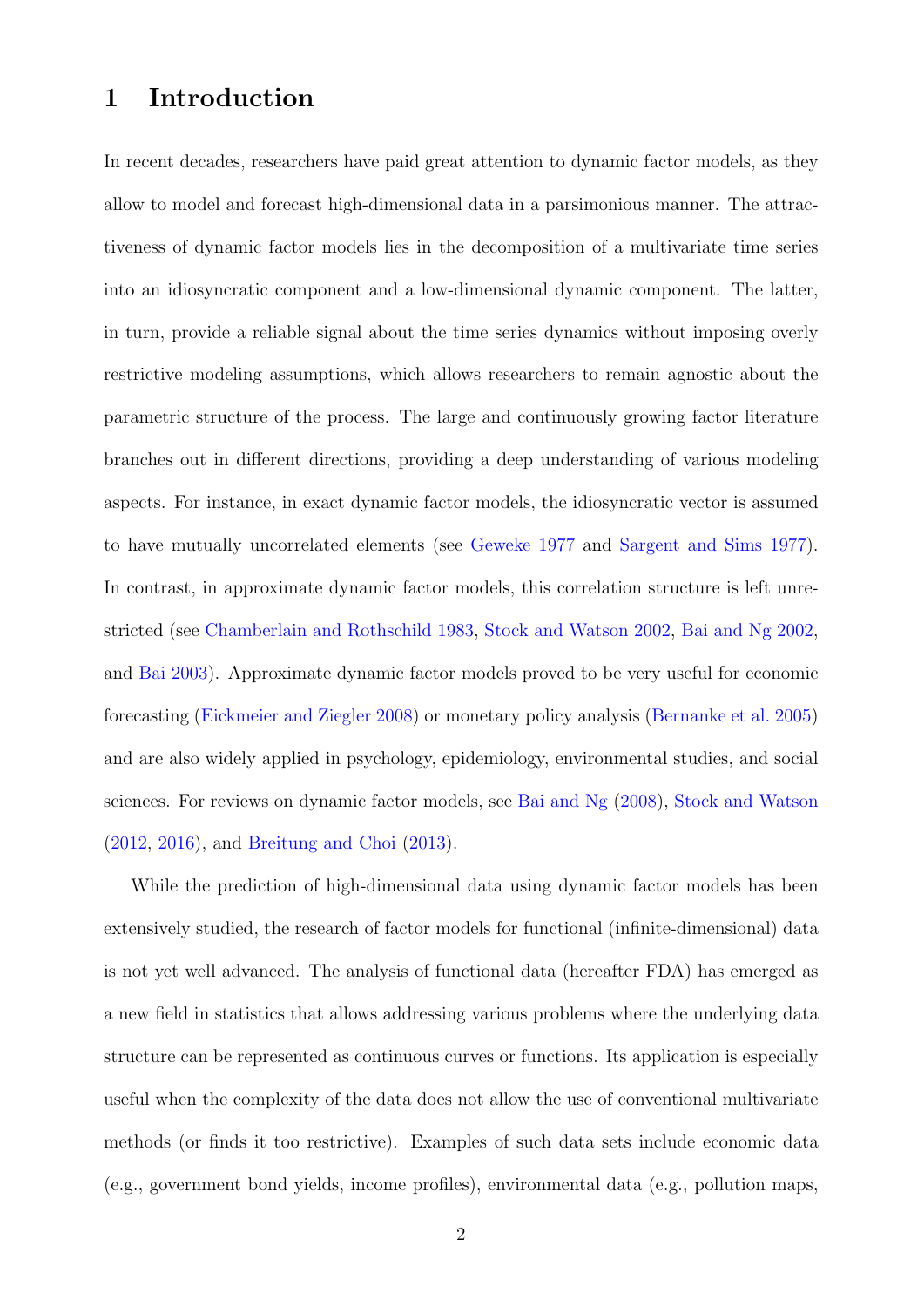various maps of renewable energy sources), and financial data (e.g., spot prices, highfrequency data). Comprehensive reviews of the field of functional data analysis can be found in [Ramsay and Silverman](#page-30-4) [\(2005\)](#page-30-4), Horváth and Kokoszka [\(2012\)](#page-29-2), [Hsing and Eubank](#page-29-3) [\(2015\)](#page-29-3), and [Wang et al.](#page-30-5) [\(2016\)](#page-30-5). When it comes to predicting time-dependent functional data, commonly referred to as functional time series (FTS), the literature focuses mainly on the functional autoregressive model (see [Bosq](#page-28-6) [2000,](#page-28-6) [Besse et al.](#page-28-7) [2000,](#page-28-7) and [Kargin and](#page-29-4) [Onatski](#page-29-4) [2008\)](#page-29-4). However, the functional autoregressive model is not easy to implement for practitioners and not applicable for a general forecasting purpose. Hence, both the complexity of available data sets and the restrictiveness of forecasting methods call for the development of new approaches capable of providing a simple framework while remaining sufficiently general. Factor models are a natural candidate for this task as they allow the extraction of a low-dimensional predictive component from infinite-dimensional FTS. This motivates the main objective of our paper: to provide a full study of the dynamic functional factor model (DFFM).

Although the idea of modeling an FTS by its low-dimensional dynamic component is appealing, only a small number of papers have addressed this topic so far. [Hays et al.](#page-29-5) [\(2012\)](#page-29-5) proposed a functional factor model with a discrete idiosyncratic component, [Kowal](#page-29-6) [et al.](#page-29-6) [\(2017\)](#page-29-6) considered a Bayesian functional dynamic model, [Descary and Panaretos](#page-28-8) [\(2019\)](#page-28-8) addressed the problem of separate identification of a functional smooth and a rough component, and Hörmann and Jammoul [\(2021\)](#page-29-7) showed that discretely observed functional data naturally follow some approximate factor model. Other prediction approaches related to factor analysis in the FDA literature focus on algorithms based on functional principal components (FPC) (see [Hyndman and Ullah](#page-29-8) [2007](#page-29-8) and [Aue et al.](#page-28-9) [2015\)](#page-28-9). Our paper differs from the available literature in several important ways and makes three contributions.

First, in contrast to [Hays et al.](#page-29-5) [\(2012\)](#page-29-5) and [Kowal et al.](#page-29-6) [\(2017\)](#page-29-6), who considered an exact DFFM in which the discrete idiosyncratic elements are Gaussian and mutually independent,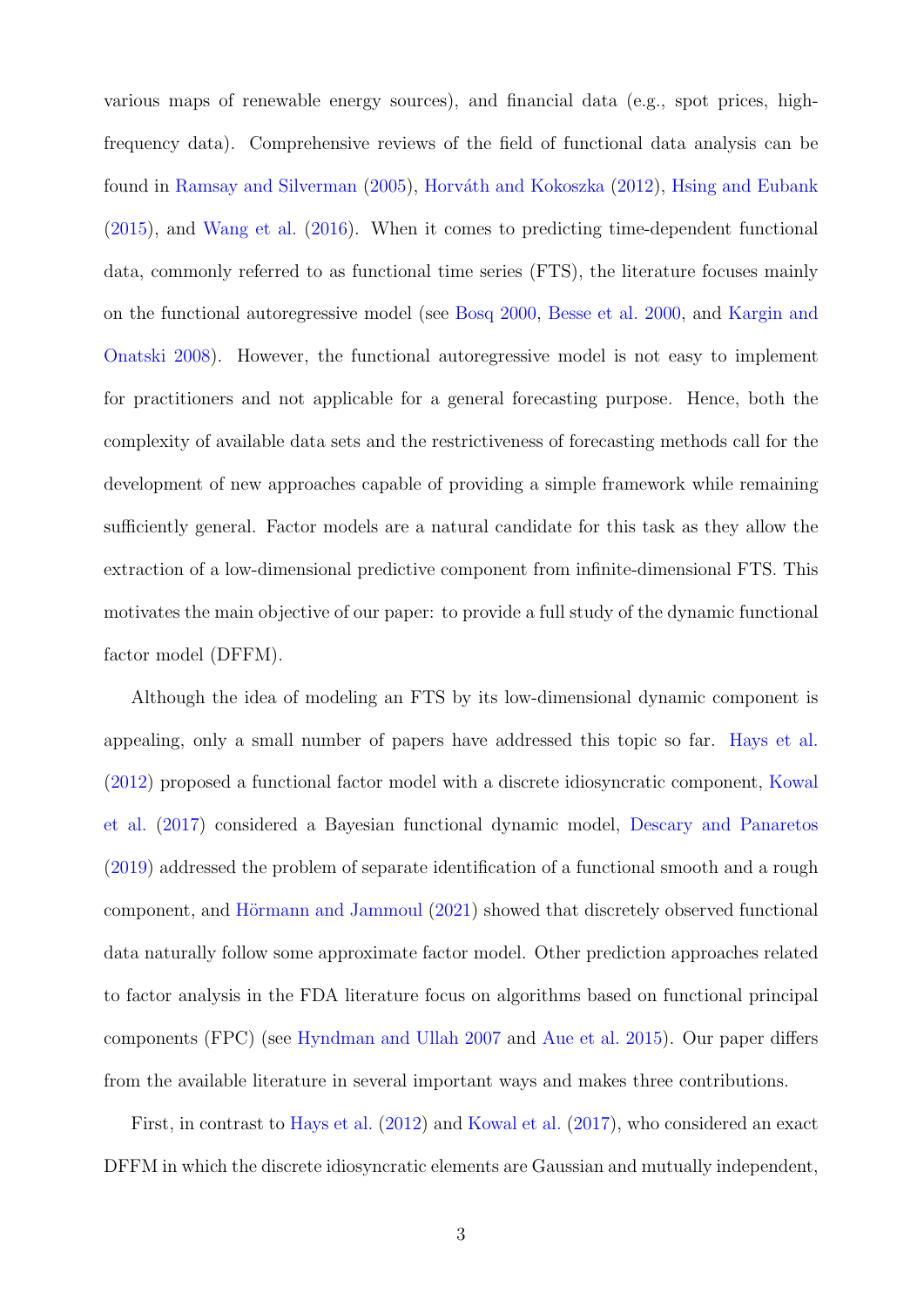we develop a model, where both the common component and the idiosyncratic component are random elements of a functional space, and the covariance kernel of the idiosyncratic component is left unrestricted. Therefore, our model goes beyond the exact DFFM (and beyond the restrictions of the approximate multivariate factor model) since the covariance kernel of our idiosyncratic component can have asymptotically non-negligible off-diagonal elements. More importantly, we assume that the number of factors is unknown (as opposed to [Hays et al.](#page-29-5) [2012](#page-29-5) and [Kowal et al.](#page-29-6) [2017\)](#page-29-6), making our model applicable to a broader class of problems.

Second, we provide a complete identification study of the DFFM. We show that latent components of the model are identified through the principal components of the global covariance operator of the process of interest. Besides the orthogonality of the loading functions, our fundamental identification assumption is that the functional common component follows a time-dependent process while the functional idiosyncratic component is uncorrelated in the time domain. This allows to separately identify the functional common component from the functional idiosyncratic component. The common and idiosyncratic components may be weakly cross-correlated, which allows for certain forms of nonstationarities in our model.

Third, we develop a simple to use two-step estimation and prediction procedure. In the first step, the FPCs of the global covariance function are used to estimate latent components, and in the second, the number and dynamics of the factors are estimated jointly to provide the optimal forecast in the mean square error (MSE) sense. While results on the estimation of FPCs are available in the literature, the theory of the correct specification of the number of factors is absent. The factor selection problem for the DFFM is non-standard since, in addition to the number of factors, factors themselves and their dynamics have to be estimated. Furthermore, the selection problem is crucial to both the theoretical and empirical validity of factor models. To resolve this issue, we construct an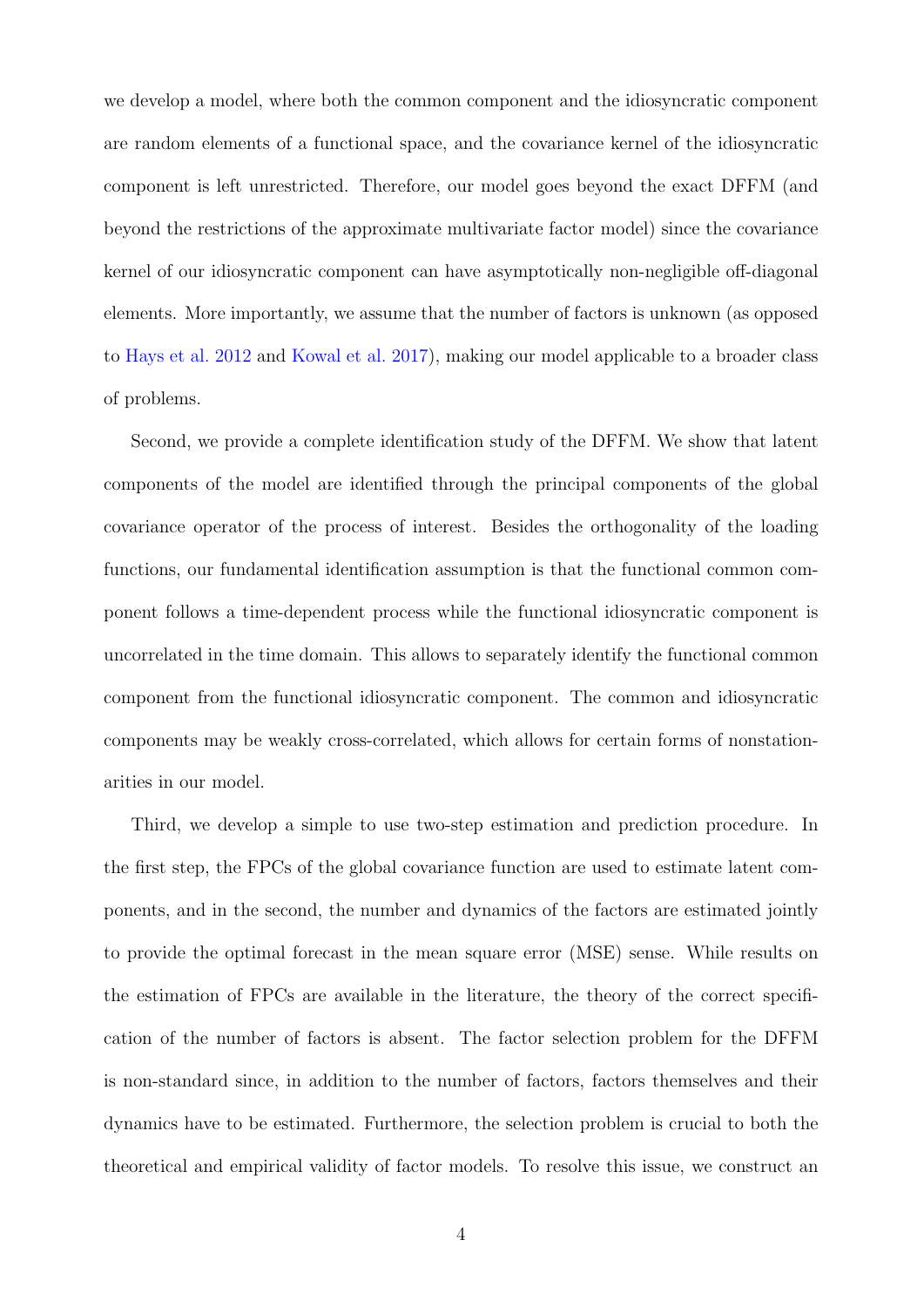information criterion based on the prediction error. We assume that the common factors follow a stationary vector autoregressive (VAR) process with an unknown number of lags. The resulting information criterion provides jointly consistent estimates for the number of factors and lags under mild restrictions, as long as we introduce a suitable penalty term to avoid overselection. We provide a Monte Carlo simulation to understand the model's performance in finite samples.

The practical usefulness of our model is demonstrated with an application to yield curve modeling and prediction. We compare our results to the most established modeling framework in the literature, the dynamic Nelson Siegel model (DNS) (see [Diebold and](#page-29-9) [Rudebusch](#page-29-9) [2013](#page-29-9) for a review). Our main finding is that neither the loading functions should be pre-determined (as reported in [Lengwiler and Lenz](#page-29-10) [2010](#page-29-10) and [Hays et al.](#page-29-5) [2012](#page-29-5) as well) nor the number of factors should be fixed. We find that a four factor model describes dynamics of yield curves better as opposed to the one with three factors in the DNS framework. In particular, we show that the DFFM with a data-driven number of factors improves the forecasting performance of the conventional model with three fixed factors.

The paper is structured as follows. Section [2](#page-5-0) presents the DFFM and the model assumptions. Section [3](#page-9-0) discusses in detail under which assumptions the model parameters are identified. The functional principal components estimator, the information criterion to jointly estimate the number of factors and lags, and the optimal curve predictor are presented in Section [4.](#page-12-0) Section [5](#page-21-0) illustrates the finite sample performance of the estimators via Monte Carlo simulations. In Section [6,](#page-22-0) we apply the method to yield curves of U.S. Treasuries, and Section [7](#page-26-0) concludes.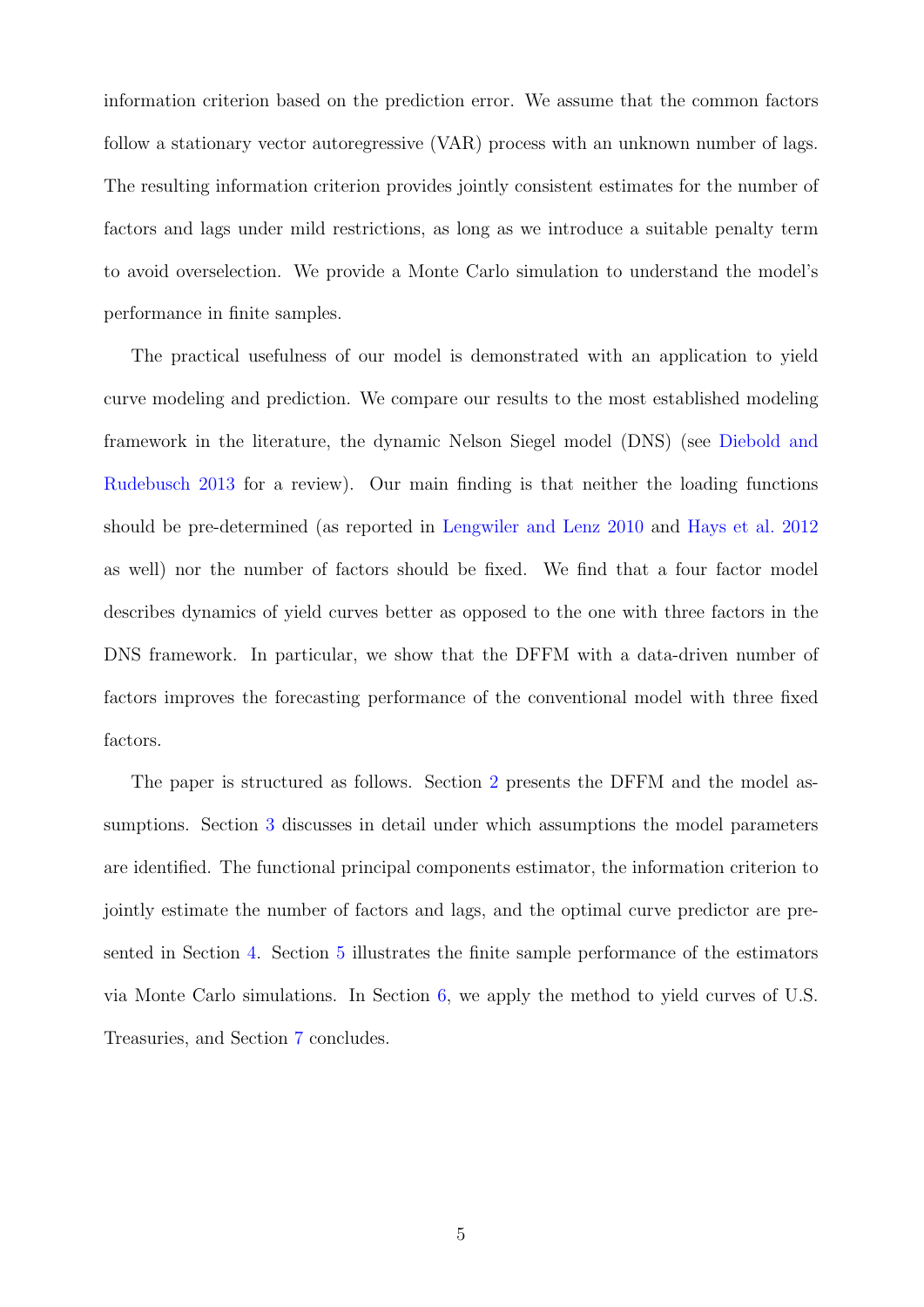### <span id="page-5-0"></span>2 The dynamic functional factor model

We consider a time series of curves  $Y_1(r), \ldots, Y_T(r)$  on the domain  $r \in [a, b]$ , which is a closed subset of the real line. The general factor model for functional time series with K common dynamic factors is given as

$$
Y_t(r) = \mu(r) + \sum_{l=1}^K F_{l,t} \psi_l(r) + \epsilon_t(r),
$$
  
=  $\mu(r) + \Psi'(r) F_t + \epsilon_r(r), \qquad t = 1, ..., T, \quad r \in [a, b],$  (1)

where  $\mu(r)$  is an intercept function,  $F_{l,t}$  denotes the *l*-th factor at time t,  $\psi_l(r)$  is the corresponding *l*-th loading function, and  $\epsilon_t(r)$  is an idiosyncratic error term. The number of factors K is fixed and unknown. While  $\mu(r)$  and the vector of loading functions  $\Psi(r) = (\psi_1(r), \ldots, \psi_K(r))'$  are unobserved deterministic terms, the vector of factors  $F_t = (F_{1,t}, \ldots, F_{K,t})'$  is assumed to follow the VAR $(p)$  process

<span id="page-5-2"></span><span id="page-5-1"></span>
$$
F_t = \sum_{i=1}^p A_i F_{t-i} + \eta_t = A(L) F_{t-1} + \eta_t,
$$
\n(2)

which stems the attribute "dynamic" in the name of the model. The lag polynomial  $A(L)$ is defined as  $A_1 + A_2 L + \ldots + A_p L^{p-1}$  with the  $K \times K$  coefficient matrices  $A_1, \ldots, A_p$ , where L denotes the lag operator, and  $\eta_t = (\eta_{1,t}, \dots, \eta_{K,t})'$  is the vector of factor innovations.

To motivate this model, consider the dynamic term-structure model by [Nelson and](#page-30-6) [Siegel](#page-30-6) [\(1987\)](#page-30-6) and [Diebold and Li](#page-28-10) [\(2006\)](#page-28-10), which is one of the most commonly applied models in the context of yield curve forecasting. In this case, the curve  $Y_t(r)$  is associated with the yield of some bond at time  $t = 1, ..., T$  and time to maturity  $r \in [a, b]$ . The underlying premise of the model is that the series  ${Y_t(r)}$  is driven by three factors  ${F_{l,t}}_{l=1}^3$  with known loading functions (usually referred to as the Nelson-Siegel loadings):

<span id="page-5-3"></span>
$$
\psi_1(r) = 1, \quad \psi_2(r) = \frac{1 - e^{-\lambda r}}{\lambda r}, \quad \psi_3(r) = \frac{1 - e^{-\lambda r}}{\lambda r} - e^{-\lambda r},
$$
\n(3)

where  $\lambda$  is a fixed decay parameter. Although the economic theory motivates such a representation, there is evidence against assuming the number of factors and loading functions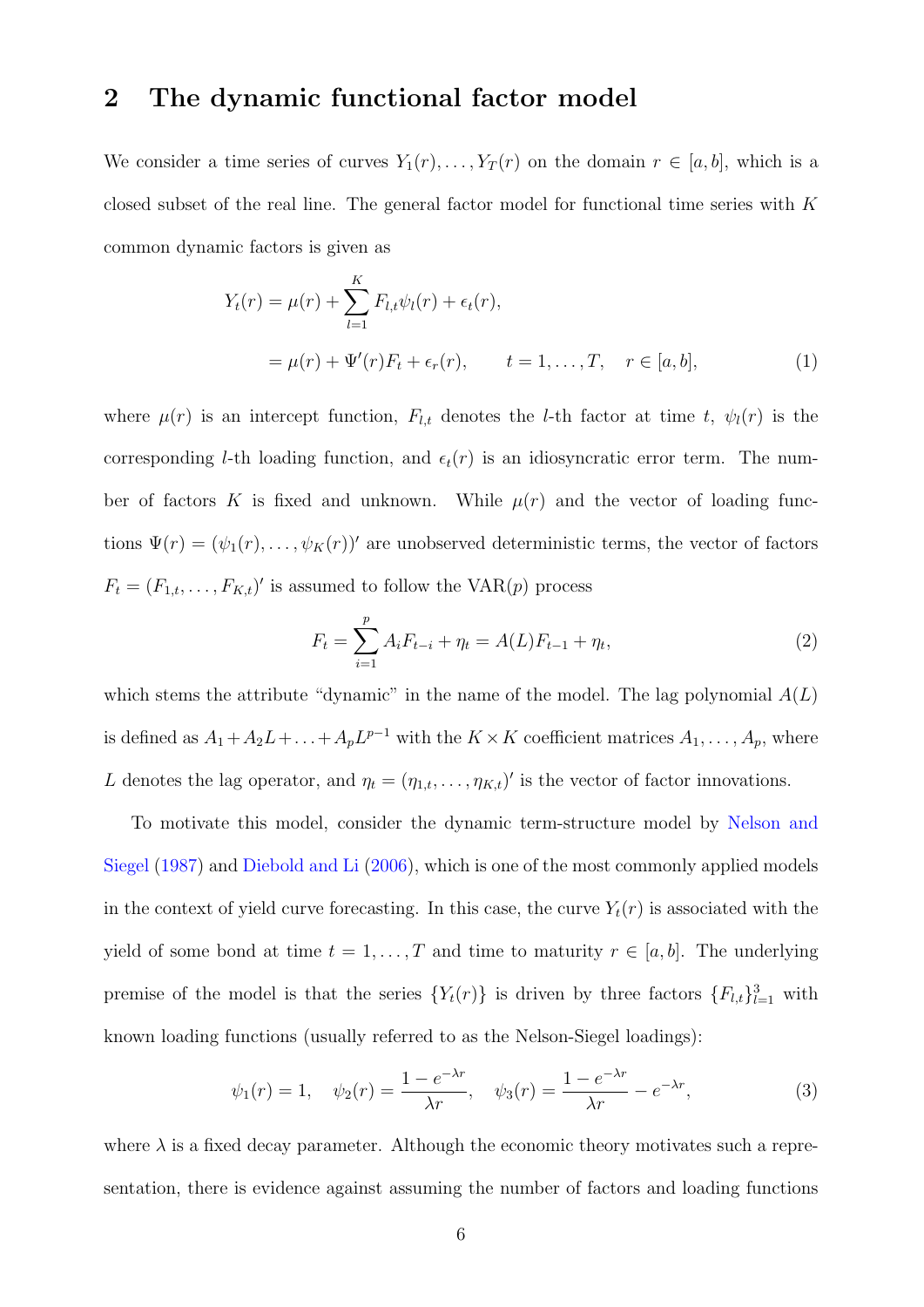to be known. For instance, [Lengwiler and Lenz](#page-29-10) [\(2010\)](#page-29-10) and [Hays et al.](#page-29-5) [\(2012\)](#page-29-5) argued that the Nelson-Siegel loadings are not optimal in some respect. This naturally motivates the development of a general dynamic factor model for functional time series, where the number and the shape of loading functions are assumed to be unknown.

The theory developed in this paper is not restricted to the yield curve prediction example. We assume a general setting that naturally arises from the prediction problem of functional data. The analysis of FTS under such settings is fundamentally different from conventional multivariate analysis of factor and time series models since functional data is, in general, infinite-dimensional. This inevitably requires complete identification of the model and the development of new estimation techniques, which we address in this paper.

The following notations are required to formalize the assumptions imposed in this paper. Let  $H = L^2([a, b])$  be the space of functions  $x : [a, b] \to \mathbb{R}$  with  $\int_a^b x^2(r) dr < \infty$ . Together with the inner product  $\langle x, y \rangle = \int_a^b x(r)y(r) dr$  and the norm  $||x|| = \langle x, x \rangle^{1/2}$  the space H is a Hilbert space. Moreover, let  $L_H^p$  denote the space of H-valued random functions with  $E[\Vert x \Vert^p] < \infty$ . Any  $x \in L_H^4$  possesses a covariance function  $c_x(r, s) = Cov[x(r), x(s)],$  $r, s \in [a, b]$ . The integral operator with kernel  $c_x(r, s)$  is denoted as the covariance operator of x, which has the eigenequation  $\int_a^b c_x(r,s)v(s) ds = \xi v(r)$ ,  $r \in [a, b]$ , where  $\xi$  is an eigenvalue and  $v$  a corresponding eigenfunction of the covariance operator. To differentiate between the norms used in this paper, the notation  $\lVert \cdot \rVert_2$  denotes both the Euclidean vector norm and the corresponding compatible Euclidean matrix norm and  $\|\cdot\|_{\mathcal{S}}$  denotes the operator norm of the Hilbert-Schmidt space of operators from H to H.

#### <span id="page-6-0"></span>Assumption 1 (Common Component).

- (a) The loading functions  $\{\psi_k\}_{k=1}^K$  form an orthonormal system, that is,  $\langle \psi_k, \psi_l \rangle = 0$  and  $\|\psi_l\| = 1$ , for all  $k, l = 1, ..., K$  with  $k \neq l$ ;
- (b) The factors satisfy  $E[F_t] = 0, E[F_t F_t'] = diag(\lambda_1, ..., \lambda_K)$ , where  $\lambda_1 > ... > \lambda_K > 0$ ,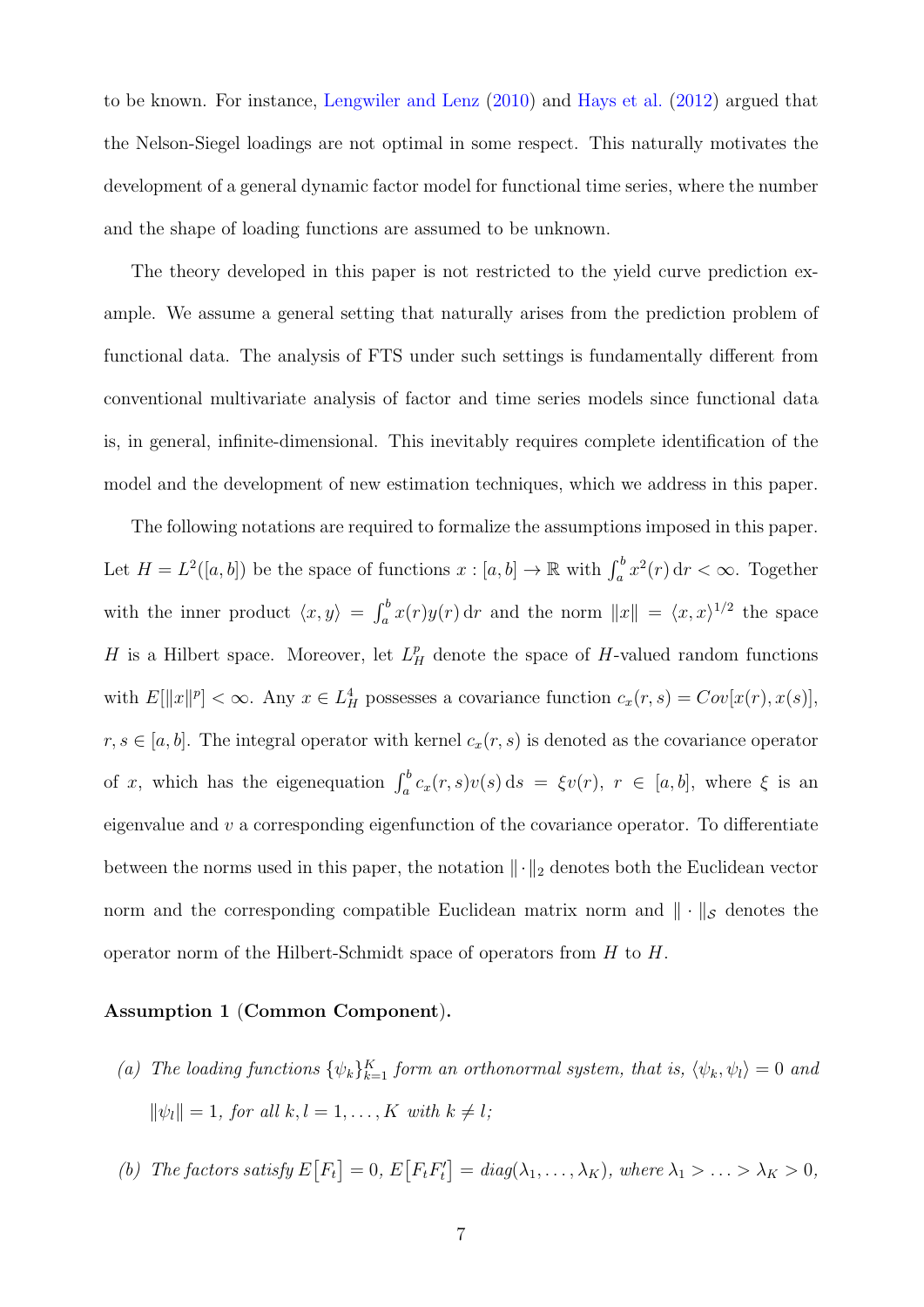and  $E\left[\|F_t\|_2^4\right] < \infty$ ;

- (c)  $E\big[F_{K,t}F_{l,t-i}\big] \neq 0$  for some  $l = 1, ..., K$  and  $i \in \mathbb{N}$ ;
- (d) All roots of  $det(I zA(z))$  lie outside the unit circle;
- (e)  $\{\eta_t\}$  is a multivariate martingale difference sequence with the natural filtration  $\mathcal{F}_t$  =  $\sigma(\{\eta_s, s \le t\})$ . Further,  $E[\eta_t \eta'_t | \mathcal{F}_{t-1}] = \Sigma_{\eta}$ ,  $E\|\eta_t\|_2^{\kappa} < \infty$  for some  $\kappa > 4$ , and  $\lim_{T\to\infty} \sup_{i_1,i_2,i_3}$  $\overline{i_1,i_2,i_3,i_4}$ ∈N 1 T  $\begin{array}{c} \begin{array}{c} \begin{array}{c} \end{array}\\ \begin{array}{c} \end{array} \end{array} \end{array}$  $\sum$ T  $_{t,s=1}$  $Cov\Big[\eta_{k_1,t-i_1}\eta_{k_2,t-i_2},\eta_{k_3,s-i_3}\eta_{k_4,s-i_4}\Big]\Big|$  $< \infty$ ,

for all  $k_1, k_2, k_3, k_4 \in \{1, ..., K\}$ , where  $\eta_{k,t}$  denotes the k-th element of the vector  $\eta_t$ .

Assumptions [1\(](#page-6-0)a) and (b) are the functional counterparts of the restrictions considered in the approximate factor models of [Stock and Watson](#page-30-1) [\(2002\)](#page-30-1) and [Bai](#page-28-2) [\(2003\)](#page-28-2). Assumption  $1(c)$  $1(c)$  ensures that  $F_t$  is time-dependent, which differentiates the common component from the idiosyncratic component in its dynamic structure. This condition plays a crucial role in separating the common and idiosyncratic components and hence in identifying the number of factors K. Assumptions [1\(](#page-6-0)d) and (e) imply that  $F_t$  is a stationary and causal VAR process that can be consistently estimated. Note that Assumptions  $1(a)-(c)$  $1(a)-(c)$  postulate general conditions under which the model is identified, whereas Assumptions  $1(d)$  $1(d)$  and  $(e)$ are used to construct an estimation framework for model [\(1\)](#page-5-1). In principle, Assumption [1\(](#page-6-0)d) and (e) could be replaced by any other (stationary) time series model for the factors, which we do not pursue in this paper.

<span id="page-7-0"></span>Assumption 2 (Idiosyncratic Component). For any  $r, s \in [a, b]$ ,  $l = 1, \ldots, K$ , and t, the following conditions hold true:

(a)  $\{\epsilon_t\}$  is a H-martingale difference sequence, that is,  $\{\epsilon_t\}$  is adapted to the natural filtration  $A_t = \sigma(\epsilon_s, s \leq t)$  with  $E[\epsilon_t(r) | A_{t-1}] = 0$ ,  $E[\epsilon_t(r)\epsilon_t(s) | A_{t-1}] = \delta(r, s)$ , and  $\sup_{r,s\in[a,b]}|\delta(r,s)|<\infty$ . Furthermore, the eigenvalues  $\{\zeta_l\}$  of the integral operator with kernel  $\delta(r,s)$  satisfy  $\zeta_l > \zeta_{l+1}$  for all  $l \in \mathbb{N}$ , and  $E ||\epsilon_t||^{\kappa} < \infty$  for some  $\kappa > 4$ ;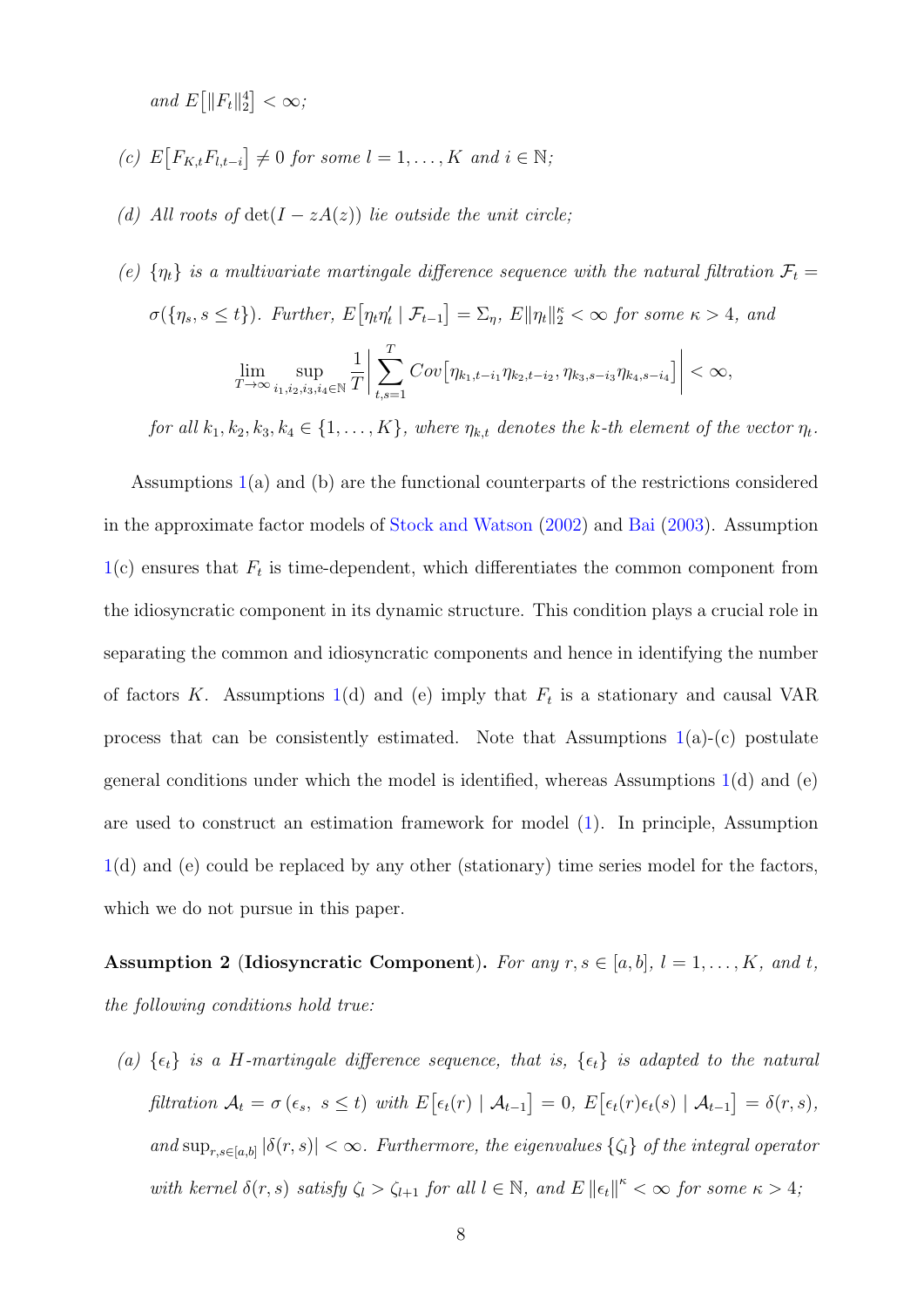- (b)  $E\big[\epsilon_t(r)\langle \epsilon_t, \psi_l \rangle\big] = 0;$
- (c)  $E\left[\langle \epsilon_t, x \rangle^2\right] < \lambda_K ||x||$  for all  $x \in H$ ;
- (d) The common and the idiosyncratic component are weakly dependent, where

$$
\lim_{T \to \infty} \sup_{r \in [a,b]} \sup_{s \in \mathbb{N}} E \left\| \frac{1}{\sqrt{T}} \sum_{t=1}^T F_t \epsilon_{t-s}(r) \right\|_2^2 < \infty.
$$

While it is common in functional time series analysis to assume  $H$  (strong) white noise for the error term (see [Bosq](#page-28-6) [2000\)](#page-28-6), we consider an H-martingale difference sequence, which is more in line with the factor literature. Assumption  $2(a)$  $2(a)$  rules out the presence of serial correlation in the idiosyncratic component. However, it allows for a weak form of time dependence as it implies that  $\mathbb{E} \int_a^b \int_a^b [T^{-1/2} \sum_{t=1}^T (\epsilon_t(r) \epsilon_t(s) - \delta(r, s))]^2 dr ds = O(1)$ . Further, Assumption [2\(](#page-7-0)a) allows for a non-degenerated covariance kernel  $\delta(r, s)$  of the idiosyncratic error as opposed to the approximate factor literature (see [Bai and Ng](#page-28-1) [2002](#page-28-1) and [Stock and](#page-30-1) [Watson](#page-30-1) [2002\)](#page-30-1) and exact functional factor models (see [Hays et al.](#page-29-5) [2012](#page-29-5) and [Liebl](#page-30-7) [2013\)](#page-30-7), where off-diagonal elements of  $\delta(r, s)$  are (asymptotically) negligible. Finally, to go a step further, we impose neither independence nor uncorrelatedness between common and idiosyncratic components and assume a weak form of dependence given by Assumption  $2(d)$  $2(d)$ . Given these points and the fact that Assumption [2](#page-7-0) also allows for certain forms of nonstationarity of the original process  ${Y_t}$  (as shown in Section [3\)](#page-9-0), our model is more general than those considered so far in FDA literature.

<span id="page-8-0"></span>Remark 1. Throughout this paper, we assume that the curves  $Y_1, \ldots, Y_T$  are already given as fully observed elements of  $H$ . In practice, however, the data is typically only available in the form of high-dimensional vectors, and additional preprocessing steps are needed to transform the discrete observations into functions. This problem has been extensively studied in the literature on functional data analysis and is well understood. The most commonly applied techniques are based on basis expansions (see [Ramsay and Silverman](#page-30-4) [2005\)](#page-30-4) or a conditional expectation approach (see [Yao et al.](#page-30-8) [2005\)](#page-30-8). [Hall et al.](#page-29-11) [\(2006\)](#page-29-11), [Li](#page-30-9)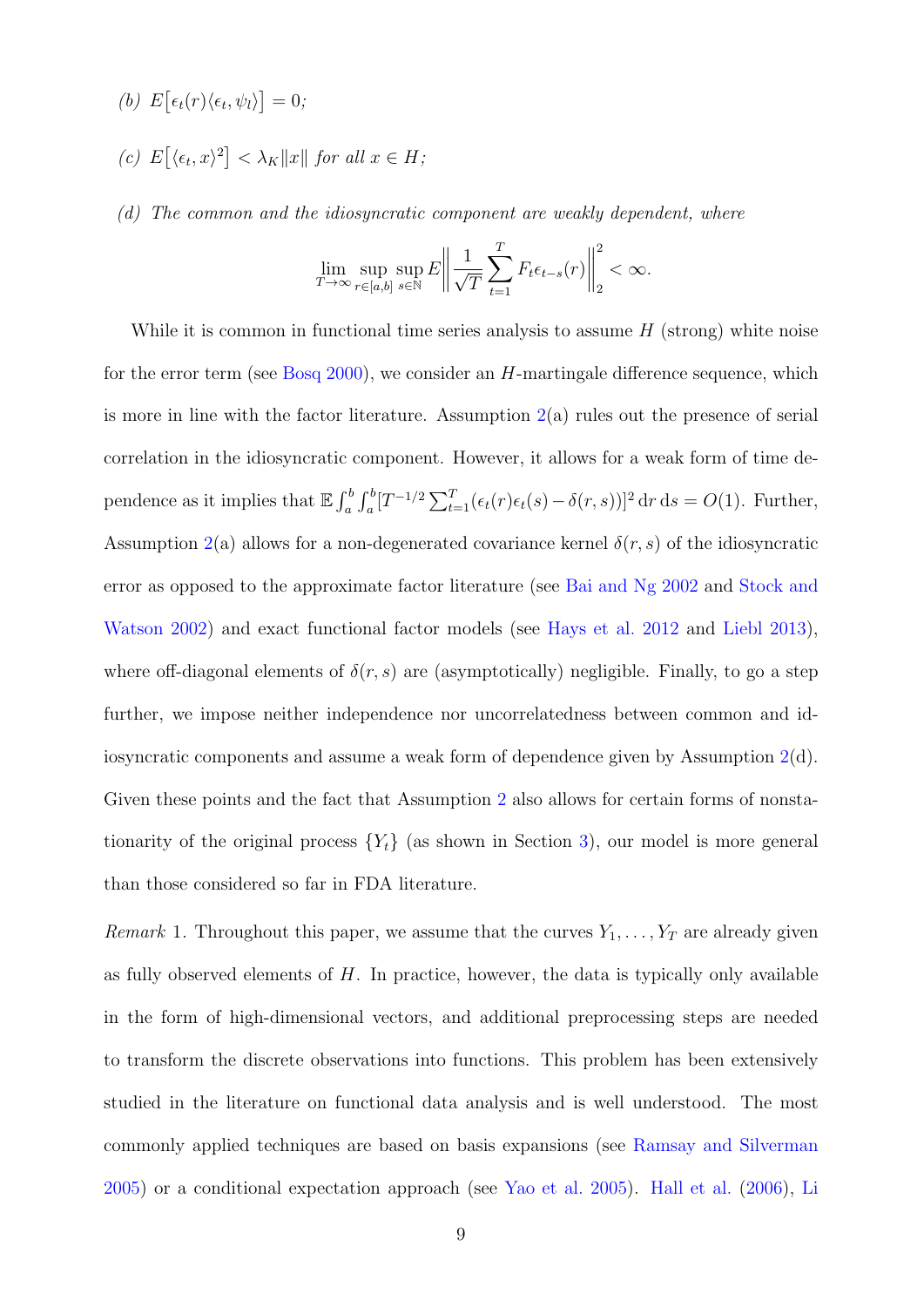[and Hsing](#page-30-9) [\(2010\)](#page-30-9), [Zhang and Wang](#page-30-10) [\(2016\)](#page-30-10), and [Kneip and Liebl](#page-29-12) [\(2020\)](#page-29-12) showed that, if the discrete data is observed densely enough, mean functions, eigenvalues, and FPC can be estimated at the same  $\sqrt{T}$ -rate as if the curves were fully observed.

# <span id="page-9-0"></span>3 Identification

We start our analysis with the identification of the dynamic functional factor model  $(1)-(2)$  $(1)-(2)$ . First, it follows directly from Assumptions [1\(](#page-6-0)b) and [2\(](#page-7-0)a) that  $Y_t$  is  $L_H^4$  with time-invariant mean function  $E[Y_t(r)] = \mu(r)$  and covariance function

<span id="page-9-1"></span>
$$
Cov[Y_t(r), Y_t(s)] = \sum_{l=1}^K \lambda_l \psi_l(r) \psi_l(s) + \delta(r, s) + \sum_{l=1}^K E\big[F_{l,t}(\epsilon_t(r) \psi_l(s) + \epsilon_t(s) \psi_l(r))\big]. \tag{4}
$$

From Assumption  $2(d)$  $2(d)$ , it follows that

<span id="page-9-2"></span>
$$
\lim_{T \to \infty} \frac{1}{T} \sum_{t=1}^{T} Cov[Y_t(r), Y_t(s)] = \sum_{l=1}^{K} \lambda_l \psi_l(r) \psi_l(s) + \delta(r, s) \equiv c(r, s),
$$
\n(5)

which we denote as the global covariance function of  $Y_t$ . Note that [\(4\)](#page-9-1) and [\(5\)](#page-9-2) coincide if the factors and errors are mutually uncorrelated. The integral operator with kernel  $c(r, s)$ is given by  $C_Y(x)(r) = \int_a^b c(r,s)x(s) ds$ , where  $x \in H$ . The pairs  $(\lambda_i, \psi_i)$  for  $i = 1, ..., K$ satisfy the eigenequation for  $C_Y$ , i.e.,

$$
\int_{a}^{b} c(r,s)\psi_{l}(s) ds = \int_{a}^{b} \left(\sum_{k=1}^{K} \lambda_{k} \psi_{k}(r)\psi_{k}(s)\right) \psi_{l}(s) ds + \int_{a}^{b} \delta(r,s)\psi_{l}(s) ds
$$

$$
= \sum_{k=1}^{K} \lambda_{k} \psi_{k}(r) \langle \psi_{k}, \psi_{l} \rangle + E\big[\epsilon_{t}(r)\langle \epsilon_{t}, \psi_{l} \rangle\big] = \lambda_{l} \psi_{l}(r),
$$

where the last equality follows from Assumptions [1\(](#page-6-0)a) and [2\(](#page-7-0)b). Hence,  $\lambda_1, \ldots, \lambda_K$  and  $\psi_1,...,\psi_K$  are identified as eigenvalues and the corresponding loading functions  $\psi_1,...,\psi_K$ as eigenfunctions of  $C_Y$ . Any eigenfunction of  $C_Y$  is either an element of span $\{\psi_1, \ldots, \psi_K\}$ or an eigenfunction of the covariance operator of  $\epsilon_t$  so that all eigenvalues of  $C_Y$  are either element of  $\{\lambda_1, \ldots, \lambda_K\}$  or are eigenvalues of the covariance operator of  $\epsilon_t$ . Further by Assumption [2\(](#page-7-0)c), all eigenvalues of the covariance operator of  $\epsilon_t$  are smaller than  $\lambda_K$ ,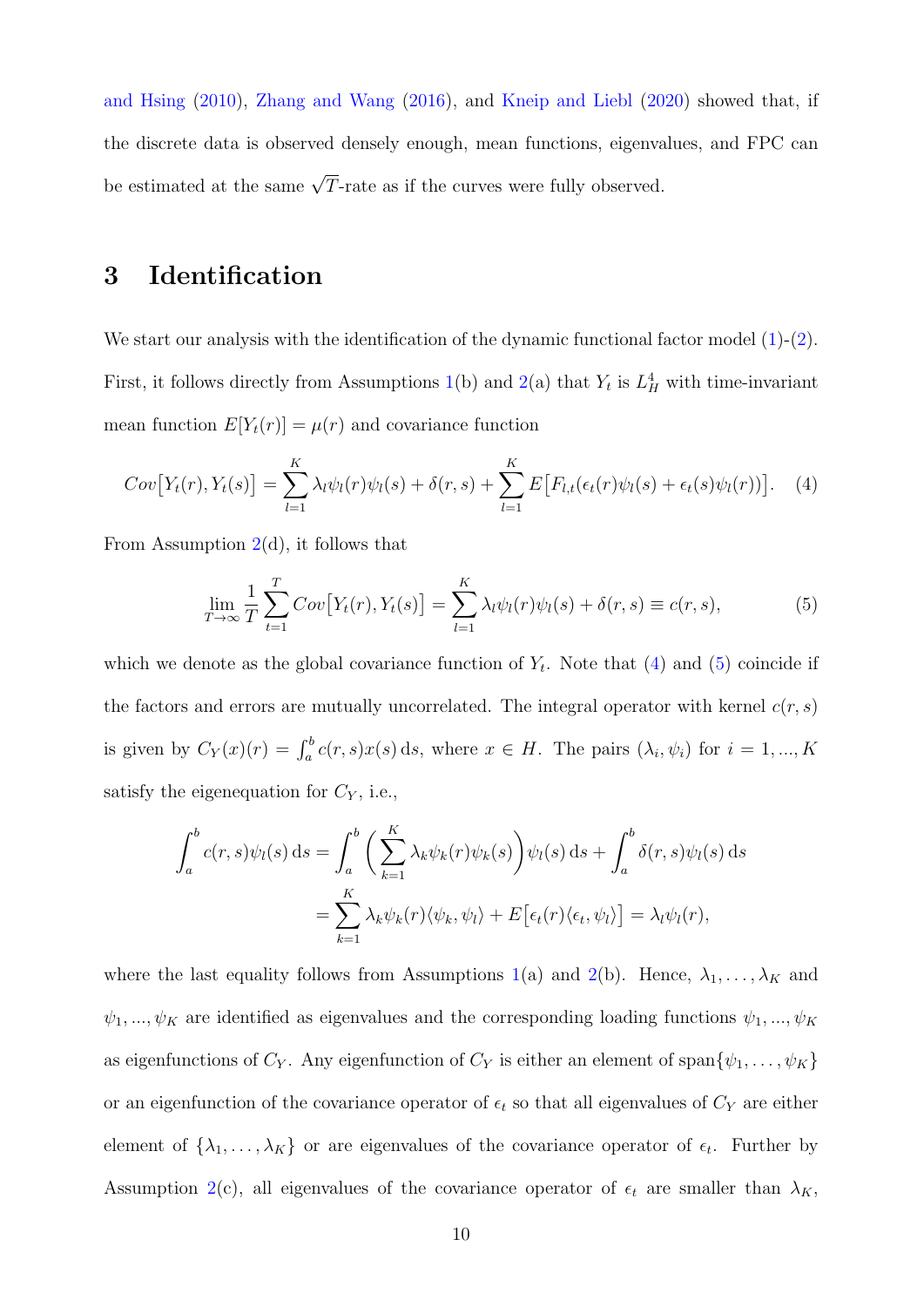which implies that  $\{\lambda_1, \ldots, \lambda_K\}$  are the K largest eigenvalues of  $C_Y$ . Finally, the factors are identified as projection coefficients of the process  $Y_t$  onto the loading functions, i.e.,

$$
\langle Y_t - \mu, \psi_l \rangle = \sum_{k=1}^K F_{k,t} \langle \psi_k, \psi_l \rangle + \langle \epsilon_t, \psi_l \rangle = F_{l,t} \quad \text{(a.s.),}
$$

for  $l = 1, ..., K$ , where the last equation follows from the orthonormality of  $\{\psi_k\}_{k=1}^K$  and Assumptions [2\(](#page-7-0)a) and (b), which imply that  $E[\langle \epsilon_t, \psi_l \rangle^2] = 0$  and  $\langle \epsilon_t, \psi_l \rangle = 0$  (a.s.).

The results obtained so far are based only on equation [\(1\)](#page-5-1) and identify the loading functions  $\psi_l$  and the factors  $F_{l,t}$  as the first K principal components and corresponding scores of  $C_Y$ . However, it is impossible to identify the number of factors  $K$  or separate the common component from the idiosyncratic one without any additional conditions. The identification strategies in the classical factor literature (see [Stock and Watson](#page-30-1) [2002](#page-30-1) and [Bai](#page-28-2) [2003\)](#page-28-2) allow only for weak cross-correlations in the error component that are asymptotically negligible. In the context of functional data, weak cross-correlation results in an idiosyncratic component with a covariance kernel with negligible off-diagonal elements, which would be too restrictive due to the infinite-dimensional nature of functional data. Therefore, we allow for non-degenerate covariance kernels and resort to the dynamic nature of the factors to identify  $K$ , which is one of the main departure points from the classical dynamic factor literature. The key to identifying the number of factors  $K$  lies in the fact that errors are uncorrelated in  $t$  and that the "last"  $K$ -th factor is correlated with at least one lagged factor (see Assumptions [1\(](#page-6-0)c), [2\(](#page-7-0)a), and 2(d)). Let  $\{\varphi_j\}$  be a sequence of orthonormal eigenfunctions of  $C_Y$ , where the corresponding eigenvalues are ordered descendingly. For  $l = 1, ..., K$ , the projection coefficient  $\langle Y_t - \mu, \varphi_l \rangle$  and the factor  $F_{l,t}$  coincide up to a sign change. Therefore,  $\langle Y_t - \mu, \varphi_K \rangle$  is correlated with  $\langle Y_{t-h} - \mu, \varphi_l \rangle$  for some  $h \neq 0$ and  $l = 1, ..., K$  due to Assumption [1\(](#page-6-0)c). However,  $\langle Y_t - \mu, \varphi_j \rangle$  and  $\langle Y_{t-h} - \mu, \varphi_l \rangle$  are uncorrelated for all  $h \neq 0$  if  $l \geq K + 1$  and  $j \geq K + 1$ , and are weakly correlated if  $l \leq K$ and  $j \geq K + 1$ , or  $j \leq K$  and  $l \geq K + 1$ . Consequently, the number of factors is identified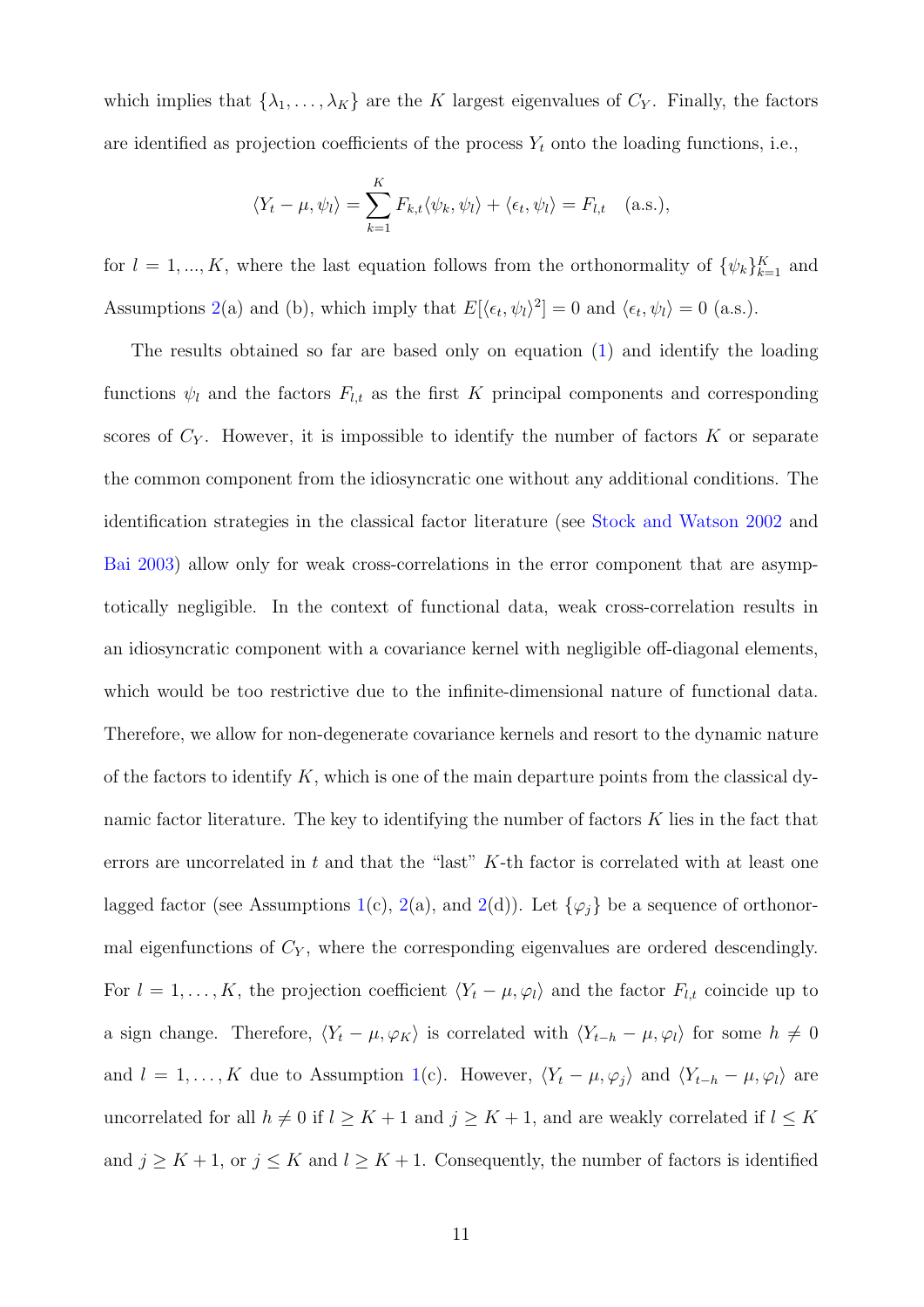<span id="page-11-0"></span>
$$
K = \min\left\{l \in \mathbb{N} \mid E\big[\langle Y_t - \mu, \varphi_{l+i} \rangle \langle Y_{t-h} - \mu, \varphi_{l+j} \rangle\big] = 0, \ \forall i, j, h \ge 1\right\},\tag{6}
$$

<span id="page-11-1"></span>and the following theorem summarizes our identification results.

**Theorem 1 (Identification).** Under Assumptions  $1(a)-(c)$  $1(a)-(c)$  and [2,](#page-7-0) the unobserved components of model [\(1\)](#page-5-1) are identified. In particular,

- (i) Under Assumptions [1\(](#page-6-0)b), [2\(](#page-7-0)a), and 2(d),  $Y_t$  is  $L_H^4$ -valued with  $E[Y_t(r)] = \mu(r)$  and  $\lim_{T\to\infty} T^{-1}\sum_{t=1}^T Cov[Y_t(r),Y_t(s)] = c(r,s), r,s \in [a,b],$  where  $c(r,s)$  is given in [\(5\)](#page-9-2);
- (ii) Under Assumptions  $1(a)$  $1(a)$ –(b) and [2,](#page-7-0)  $\lambda_1, \ldots, \lambda_K$  are the largest eigenvalues of the integral operator with kernel  $c(r, s)$ , and  $\psi_1, \ldots, \psi_K$  are corresponding eigenfunctions. Moreover, the factors satisfy  $F_{l,t} = \langle Y_t - \mu, \psi_l \rangle$ , (a.s.);
- (iii) Under Assumptions  $1(a)-(c)$  $1(a)-(c)$  and [2,](#page-7-0) the number of factors K is identified as in [\(6\)](#page-11-0).

Remark 2. Note that  $\Psi(r)$  and  $F_t$  are identified separately only up to a sign change. Changing the sign of both the loadings and the factors will leave the common component  $\Psi'(r)F_t$  unchanged. For the identification results in Theorem [1,](#page-11-1) we do not need to know the dynamic structure of the factors as specified in equation  $(2)$  and Assumptions [1\(](#page-6-0)d)-(e). The identification of the model is obtained under the condition that the factors do have autocorrelations, whereas the idiosyncratic components do not (see Assumption [1\(](#page-6-0)c)).

Remark 3 (Relation to dimension reduction). Factor analysis allows for dimension reduction of high-dimensional (in our case, infinitely-dimensional) data sets. In the context of FDA, FPC analysis has taken a role as a leading dimension reduction method. However, as shown by [Brillinger](#page-28-11)  $(2001)$  for multivariate time series and by Hörmann et al.  $(2015)$  and [Panaretos and Tavakoli](#page-30-11) [\(2013\)](#page-30-11) for FTS, FPC analysis, in general, might be inappropriate for serially dependent data. Nonetheless, the solution for dependent data suggested in these papers (dynamic FPC) involves two-sided filters, making it inapplicable for the prediction.

as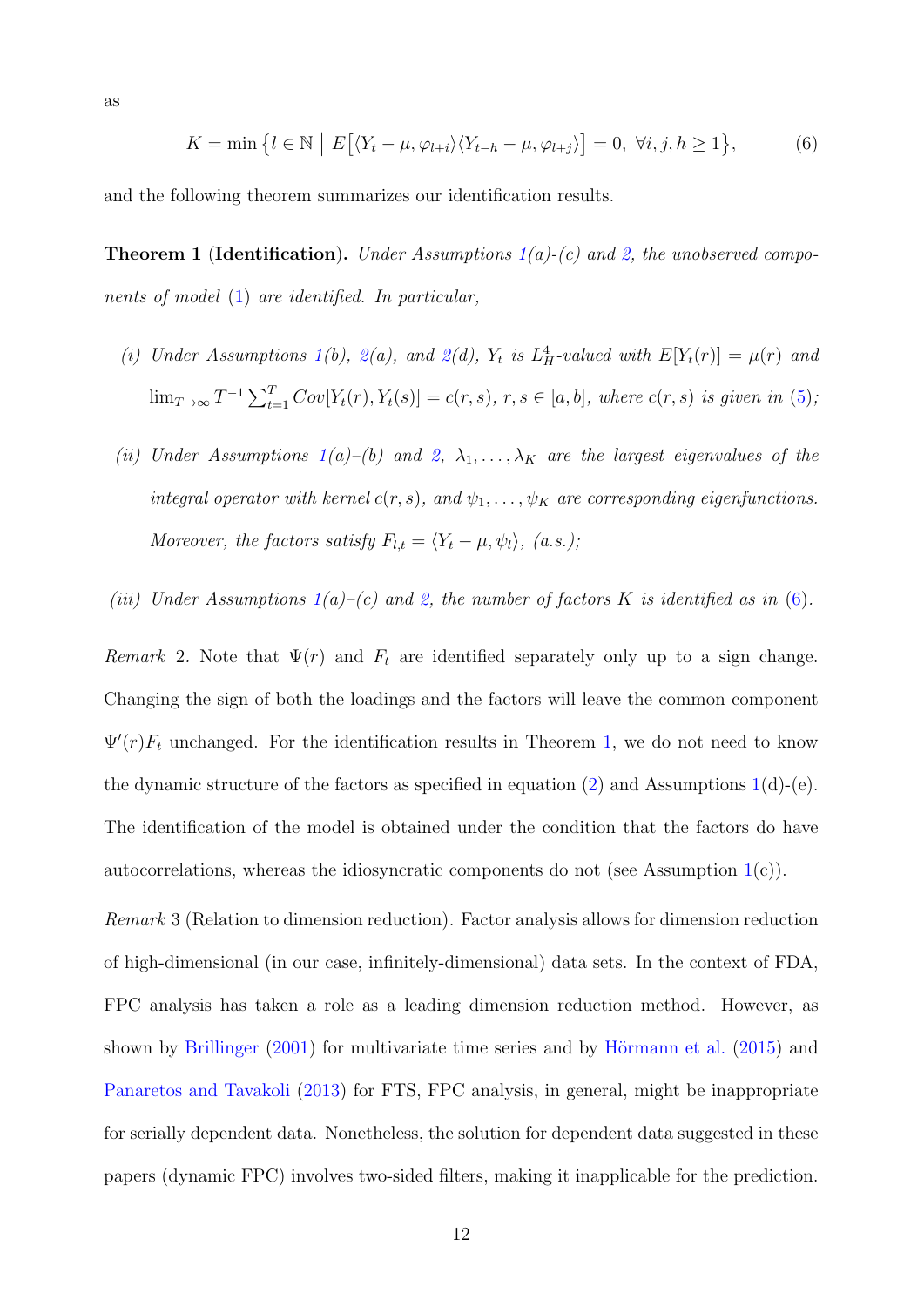Hence, the identification results in Theorem [1](#page-11-1) are helpful as they can be seen as sufficient conditions under which FPC can be used (instead of dynamic FPC) for dimension reduction and consequent prediction of an FTS.

### <span id="page-12-0"></span>4 Estimation and prediction

The identification result of the previous section indicates that all parameters of model [\(1\)](#page-5-1) can be represented as functions of the first two moments of the functional time series  $Y_t$ , i.e., the population mean function  $\mu(r)$  and the global covariance function  $c(r, s)$ . Accordingly, we employ a moment estimator approach where corresponding sample counterparts replace the population moments. In Section [4.1,](#page-12-1) we show the consistency of the moment estimator, in Section [4.2,](#page-14-0) we discuss how to estimate the number of factors and the factor dynamics consistently, in Section [4.3,](#page-17-0) we give some guidance for the practical implementation of our information criterion, and in Section [4.4](#page-20-0) we derive optimal predictors and present the algorithm for our estimation and prediction procedure.

### <span id="page-12-1"></span>4.1 Estimation of the primitives

Consider the sample mean function

$$
\widehat{\mu}(r) = \frac{1}{T} \sum_{t=1}^{T} Y_t(r), \quad r \in [a, b],
$$

and sample covariance function

$$
\widehat{c}(r,s) = \frac{1}{T} \sum_{t=1}^{T} (Y_t(r) - \widehat{\mu}(r)) (Y_t(s) - \widehat{\mu}(s)), \quad r, s \in [a, b].
$$

The sample covariance operator  $\widehat{C}_Y$  is defined as the integral operator with kernel  $\widehat{c}(r, s)$ , which has the eigenvalues  $\widehat{\lambda}_1 \geq \widehat{\lambda}_2 \geq \ldots \geq \widehat{\lambda}_T \geq 0$  and corresponding orthonormal eigenfunctions  $\psi_1, \ldots, \psi_T$ . The eigenfunction  $\psi_l$  is called the *l*-th empirical FPC, and the projection coefficient  $\widehat{F}_{l,t} = \langle Y_t - \widehat{\mu}, \widehat{\psi}_l \rangle$  is the *l*-th empirical FPC score.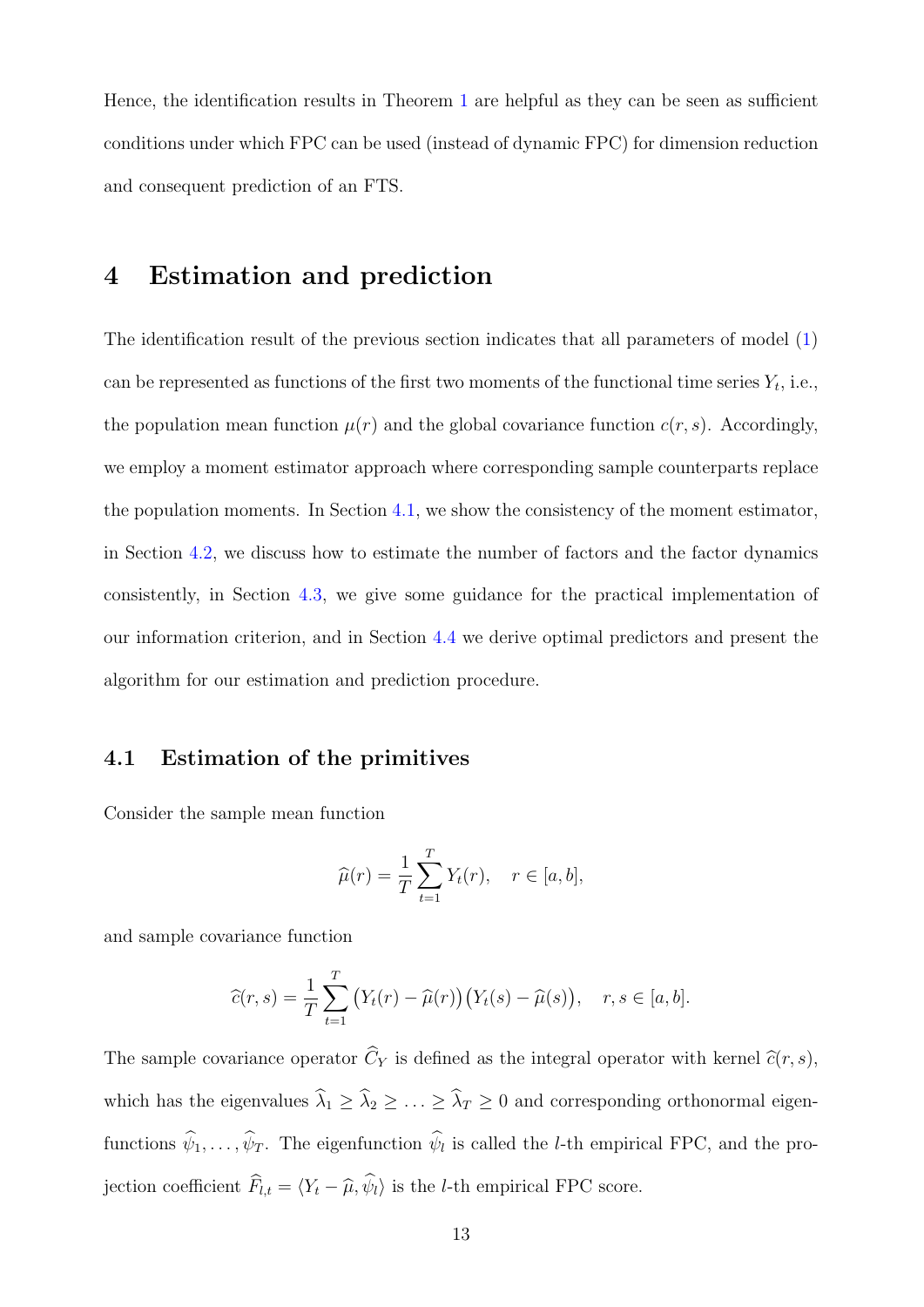Another way of motivating this estimator comes from the least squares principle. Since  $\sum_{t=1}^T \|\sum_{l=1}^K F_{l,t}\psi_l\|^2 = \sum_{t=1}^T \sum_{l=1}^K F_{l,t}$ , which follows from Assumptions 1(a)–(b), the least squares minimization problem for model [\(1\)](#page-5-1) with respect to the factors is solved as

$$
\underset{F_{k,s}}{\operatorname{argmin}} \sum_{t=1}^{T} \left\| Y_t - \widehat{\mu} - \sum_{l=1}^{K} F_{l,t} \psi_l \right\|^2 = \underset{F_{k,s}}{\operatorname{argmin}} \left\{ F_{k,s}^2 - 2F_{k,s} \langle Y_s - \widehat{\mu}, \psi_k \rangle \right\} = \langle Y_s - \widehat{\mu}, \psi_k \rangle,
$$

where  $k = 1, ..., K$ , and  $s = 1, ..., T$ . The solution of the problem with respect to the loading functions is shown in Hörmann and Kokoszka  $(2012)$  and is solved as

$$
\underset{\psi_k}{\operatorname{argmin}} \sum_{t=1}^T \left\| Y_t - \widehat{\mu} - \sum_{l=1}^K \langle Y_t - \widehat{\mu}, \psi_l \rangle \psi_l \right\|^2 = \widehat{\psi}_k(r).
$$

When it comes to FPC analysis, many results on the convergence of the sample FPCs to their population counterparts are available in the literature. Results of this type are developed for independent observations (see [Dauxois et al.](#page-28-12) [1982\)](#page-28-12), linear process (see [Bosq](#page-28-6) [2000\)](#page-28-6), weakly dependent data (see Hörmann and Kokoszka [2010\)](#page-29-15), and data with long-range dependence (see [Salish and Gleim](#page-30-12) [2019\)](#page-30-12). However, as we have seen in the previous section, if the factors in model [\(1\)](#page-5-1) are weakly correlated with the idiosyncratic error, the covariance function of  $Y_t$  is time-dependent (see Assumption [2\(](#page-7-0)d) and equation [\(4\)](#page-9-1)), which makes the analysis different from those of the above references. The following theorem complements available results with the case of weak dependencies between factors and errors.

<span id="page-13-0"></span>**Theorem [2](#page-7-0)** (Primitives). If Assumptions [1](#page-6-0) and 2 hold true, then, as  $T \to \infty$ ,

(a) 
$$
\|\hat{\mu} - \mu\| = O_P(T^{-1/2});
$$

(b) 
$$
\|\widehat{C}_Y - C_Y\|_{\mathcal{S}} = O_P(T^{-1/2});
$$

$$
(c) |\widehat{\lambda}_l - \lambda_l| = O_P(T^{-1/2}) \text{ for } 1 \le l \le K;
$$

(d) 
$$
||s_l\hat{\psi}_l - \psi_l|| = O_P(T^{-1/2})
$$
 for  $1 \le l \le K$ , where  $s_l = sign(\langle \hat{\psi}_l, \psi_l \rangle)$ .

Since  $|s_l\hat{F}_{l,t}-F_{l,t}| \leq ||\hat{\mu}-\mu||+||Y_t-\mu|| \cdot ||s_l\hat{\psi}_l-\psi_l||$ , a direct consequence of Theorem [2](#page-13-0) is that the t-th estimated factor is  $\sqrt{T}$ -consistent up to a sign change. This also applies to the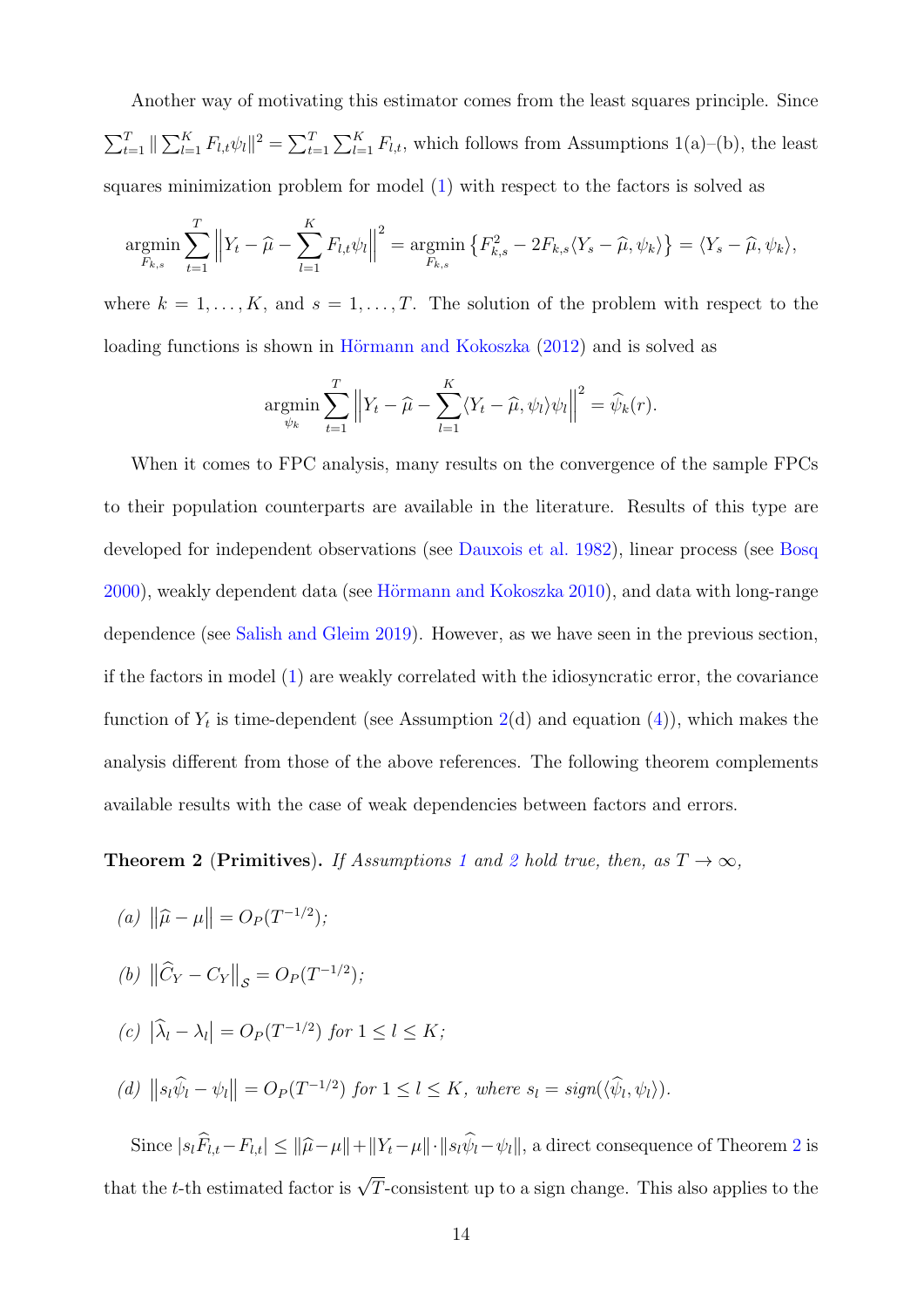common component, so that  $\|\sum_{l=1}^K \widehat{F}_{l,t}\widehat{\psi}_l - F_{l,t}\psi_l\| = O_P(T^{-1/2})$ , for any fixed  $t = 1, \ldots, T$ , and  $T^{-1} \sum_{t=1}^{T} \|\sum_{l=1}^{K} \widehat{F}_{l,t} \widehat{\psi}_l - F_{l,t} \psi_l \| = O_P(T^{-1/2}).$ 

### <span id="page-14-0"></span>4.2 Estimation of K, p, and the dynamics

In this section, we propose an estimation procedure that selects asymptotically the correct numbers of factors K and lags p and simultaneously allows to estimate the VAR model  $(2)$ consistently. The dynamic component of the factor model is represented by the  $K \times pK$ matrix of true autoregressive coefficients  $\mathbf{A} = [A_1, A_2, ..., A_p]$  in equation [\(2\)](#page-5-2). We resort to the standard conditional least square (LS) estimator to estimate A. That is, for a selected number of factors J, and a number of lags m, the true unobserved  $(K \times 1)$  vectors of factors  $F_t$  are replaced by  $(J \times 1)$  vectors of estimated factors  $\widehat{F}_t^{(J)} = (\widehat{F}_{1,t}, \ldots, \widehat{F}_{J,t})'$ , where  $\widehat{F}_{l,t} = \langle Y_t - \widehat{\mu}, \widehat{\psi}_l \rangle$ , and the LS estimator  $\widehat{A}_{(J,m)} = [\widehat{A}_1^{(J)}, \ldots, \widehat{A}_m^{(J)}]$  is given by

<span id="page-14-2"></span>
$$
\widehat{\mathbf{A}}_{(J,m)} = \sum_{t=m+1}^{T} \widehat{F}_{t}^{(J)} \widehat{\mathbf{x}}_{t-1}^{(J,m)} \bigg( \sum_{t=m+1}^{T} \widehat{\mathbf{x}}_{t-1}^{(J,m)} \big(\widehat{\mathbf{x}}_{t-1}^{(J,m)}\big)'\bigg)^{-1},\tag{7}
$$

where  $\widehat{\mathbf{x}}_{t-1}^{(J,m)} = ((\widehat{F}_{t-1}^{(J)})', \ldots, (\widehat{F}_{t-q}^{(J)})')'.$ 

Given that **A** is estimated with the LS procedure conditional on the selected number of lags and factors, we obtain estimators of  $K$  and  $p$  from the minimization of the corresponding mean squared error

<span id="page-14-1"></span>
$$
MSE_T(J,m) = \frac{1}{T-m} \sum_{t=m+1}^{T} ||Y_t - \widehat{Y}_{t|t-1}^{(J,m)}||^2
$$
\n(8)

with respect to  $J$  and  $m$ , where the fitted values are given by

$$
\widehat{Y}_{t|t-1}^{(J,m)}(r) = \widehat{\mu}(r) + \big(\widehat{\Psi}^{(J)}(r)\big)'\widehat{\mathbf{A}}_{(J,m)}\widehat{\mathbf{x}}_{t-1}^{(J,m)}, \qquad \widehat{\Psi}^{(J)}(r) = \big(\widehat{\psi}_1(r), \ldots, \widehat{\psi}_J(r)\big).
$$

In order to evaluate  $MSE_T(J, m)$  and obtain estimators of K and p, we need to take into account two forms of uncertainty when constructing  $\hat{Y}_{t|t-1}^{(J,m)}$ . One comes from estimating the primitives and factors, and the other from estimating the dynamic equation [\(2\)](#page-5-2). While the estimation of the factors does not depend on  $(J, m)$  as presented in the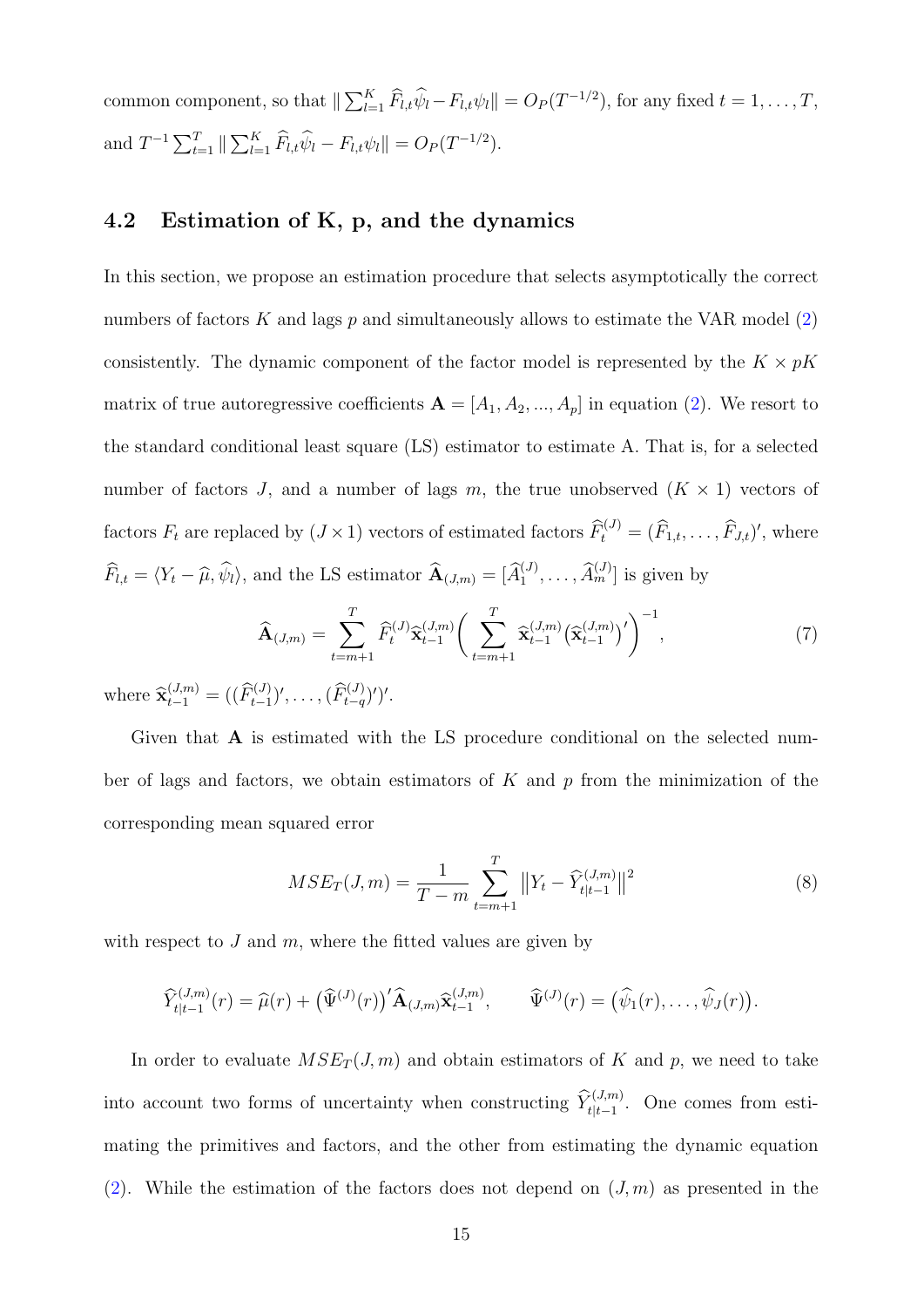previous section, the estimation of the autoregressive coefficient matrix  $\bf{A}$  does. Hence, to investigate the minimization problem of the MSE in  $(8)$  with respect to J and m, it is essential to understand how misspecified values for both parameters affect the estimation of A. To proceed with the discussion, we require several notations. Since the true parameter matrix of interest **A** and its LS estimator  $\widehat{A}_{(J,m)}$  have different dimensions, we consider the completion matrices

$$
\mathbf{s} = I_K 1_{\{J \leq K\}} + [I_K, \mathbf{0}'_{J-K,K}]' 1_{\{J > K\}}, \quad \mathbf{r} = I_J 1_{\{J \geq K\}} + [I_J, \mathbf{0}'_{K-J,K}]' 1_{\{J < K\}},
$$

where  $1_{\{.\}}$  denotes the indicator function,  $I_M$  denotes the identity matrix of dimension M and  $\mathbf{0}_{M,N}$  denotes the  $M \times N$  matrix of zeros. Then, the matrix  $\mathbf{s} A_i \mathbf{s}'$  contains all true parameters  $A_i$  and completes it with zeros (if necessary) to have the same dimension as its LS estimator  $\mathbf{r}\hat{A}_i^{(J)}\mathbf{r}'$  irrespective of the values for K and J. Furthermore, to compare the true stacked lag coefficient matrix with its LS estimator, we define the completed true stacked coefficient matrix  $A^*$  and its estimated counterpart  $\widehat{A}^*$  by

$$
\mathbf{A}^* - \widehat{\mathbf{A}}^* = \begin{cases}\n[\mathbf{s}A_1\mathbf{s}', \dots, \mathbf{s}A_p\mathbf{s}, \mathbf{0}_{J,(m-p)J}] - [\widehat{A}_1^{(J)}, \dots, \widehat{A}_m^{(J)}], & \text{if } J \ge K \text{ and } m \ge p, \\
[A_1, \dots, A_p] - [\mathbf{r}\widehat{A}_1^{(J)}\mathbf{r}', \dots, \mathbf{r}\widehat{A}_m^{(J)}\mathbf{r}', \mathbf{0}_{K,(p-m)K}], & \text{if } J < K \text{ and } m < p, \\
[\mathbf{s}A_1\mathbf{s}', \dots, \mathbf{s}A_p\mathbf{s}'] - [\widehat{A}_1^{(J)}, \dots, \widehat{A}_m^{(J)}, \mathbf{0}_{J,(p-m)J}], & \text{if } J \ge K \text{ and } m < p, \\
[A_1, \dots, A_p, \mathbf{0}_{K,(m-p)K}] - [\mathbf{r}\widehat{A}_1^{(J)}\mathbf{r}', \dots, \mathbf{r}\widehat{A}_m^{(J)}\mathbf{r}'], & \text{if } J < K \text{ and } m \ge p,\n\end{cases}
$$

<span id="page-15-0"></span>so that both matrices have the same dimensions. Then the following is true.

**Theorem 3 (Dynamics).** Let Assumptions [1](#page-6-0) and [2](#page-7-0) hold true, and let  $p_{max}$  and  $K_{max}$  be bounded integers with  $p_{max} \geq p$  and  $K_{max} \geq K$ . Then, for any selected numbers of lags  $m \leq p_{max}$  and factors  $J \leq K_{max}$ , as  $T \to \infty$ ,

$$
\left\|\mathbf{A}^* - \widehat{\mathbf{A}}^*\right\|_2 = O_p\left(T^{-1/2}\right) \text{ if } J \ge K \text{ and } m \ge p.
$$

Further, if  $J < K$  or  $m < p$  or both, we have

$$
\plim_{T\to\infty} \inf \| \mathbf{A}^* - \mathbf{\widehat{A}}^* \|_2 = \tau_{(J,m)} > 0.
$$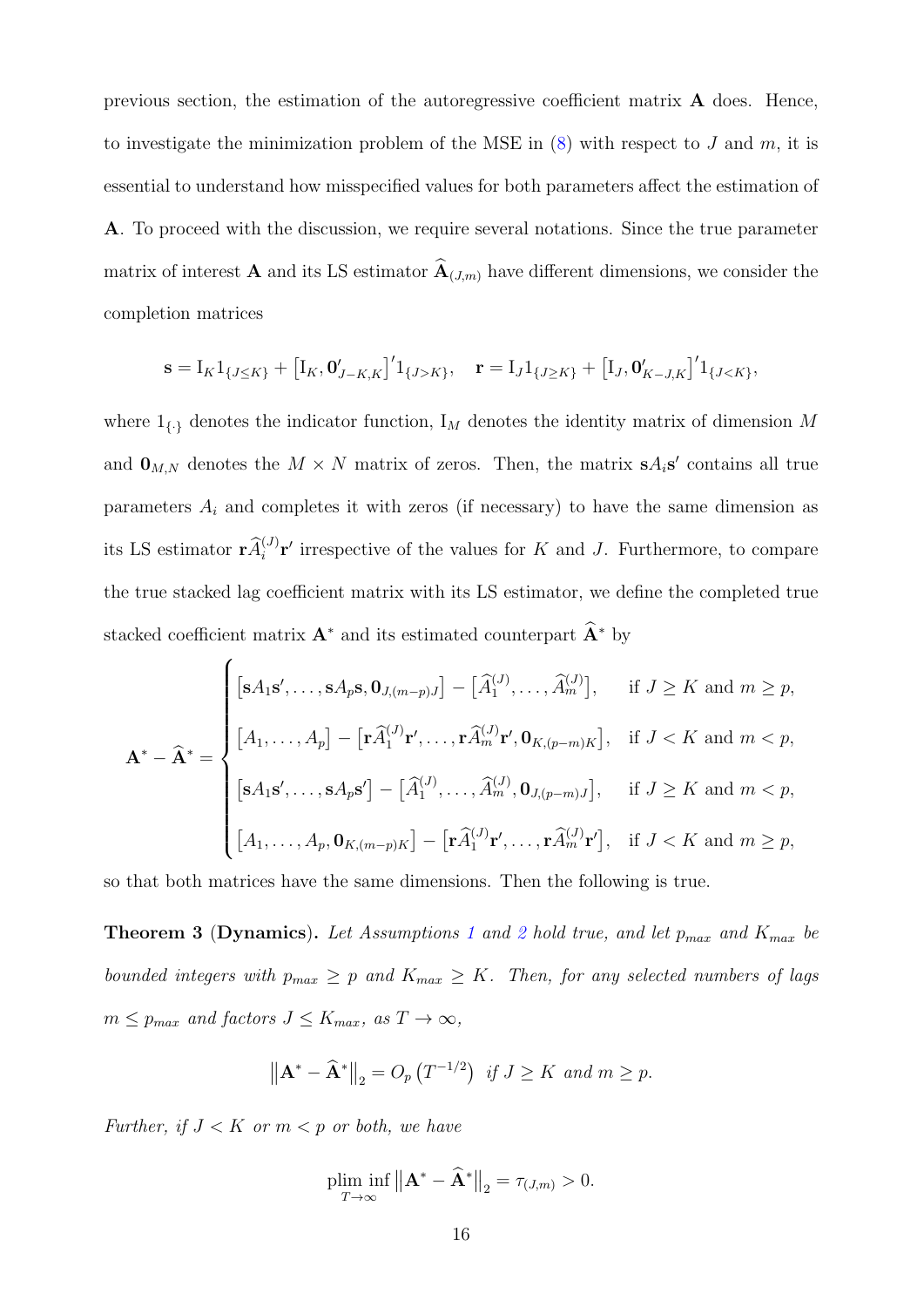It follows from Theorem [3](#page-15-0) that the consistency of the LS estimator will be achieved as long as both  $J \geq K$  and  $m \geq p$ . If at least one of the selected parameters J or m is smaller than the true values, then model [\(2\)](#page-5-2) cannot be consistently estimated with the conditional LS estimator. These findings indicate why the selection of  $K$  and  $p$  should be made simultaneously when using the LS estimator. For instance, if the number of selected factors is larger than the actual one, i.e.,  $J \geq K$ , and the number of selected lags is  $m < p$ , the LS estimator is biased, whereas it is consistent when  $m \geq p$ .

However, the main implication of Theorem [3](#page-15-0) for our analysis is that the behavior of  $MSE_T(J, m)$  is mainly driven by  $\|\mathbf{A}^* - \mathbf{\hat{A}}^*\|_2$ , where the MSE is asymptotically minimized as long as  $J \geq K$  and  $m \geq p$ . More specifically, an estimated model with  $K + j$  factors and  $p + i$  lags for  $i, j > 0$  can never asymptotically fit worse than a model with K factors and  $p$  lags. Of course, this can lead to parameter proliferation and efficiency losses as more factors and more lags are estimated. Hence, we consider an MSE-based information criterion for estimating  $K$  and  $p$  of the form

<span id="page-16-1"></span>
$$
CR_T(J,m) = f\left(\frac{1}{T-m} \sum_{t=m+1}^T \left\|Y_t - \widehat{Y}_{t|t-1}^{(J,m)}\right\|^2\right) + g_T(J,m),\tag{9}
$$

where  $g_T(J, m)$  is a penalty term for overfitting a model. If the penalty term  $g_T(J, m)$ is strictly monotonically increasing in both arguments J and  $m$  and  $f(\cdot)$  is some strictly increasing function, the following consistency result holds.

<span id="page-16-0"></span>Theorem 4 (Numbers of factors and lags). Let the conditions of Theorem [3](#page-15-0) hold true, and let the number of factors,  $K$ , and the number of lags,  $p$ , be estimated as

$$
\left(\widehat{K}, \widehat{p}\right) = \underset{1 \le L \le K_{max}}{\operatorname{argmin}} \operatorname{CR}_{T}(J, m). \tag{10}
$$

where  $g_T(J,m) \to 0$  and  $Tg_T(J,m) \to \infty$  for all  $0 \leq J \leq K_{max}$  and  $0 \leq m \leq p_{max}$ , as  $T \to \infty$ . Then,  $\lim_{T \to \infty} P(\hat{K} = K, \hat{p} = p) = 1$ .

The results of Theorem [4](#page-16-0) show that penalized MSE-based information criteria select both the correct number of factors and the correct order of lags with probability 1. The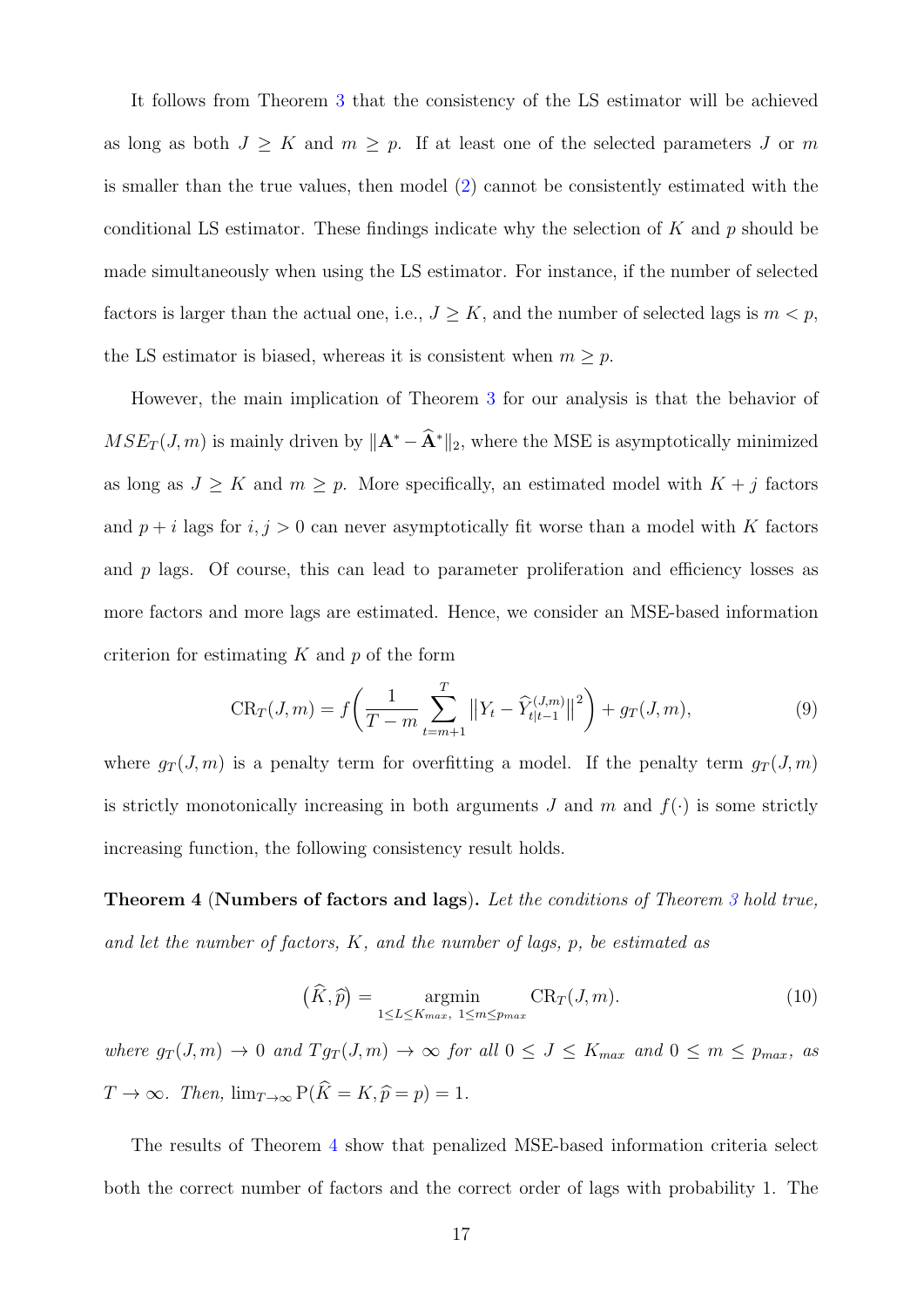crucial element for the consistent estimation of K and  $p$  is a penalty term that vanishes at an appropriate rate, ensuring that an overparameterized model is not chosen.

The practical implementation of the proposed information criterion requires the specification of  $f(\cdot)$  and  $g_T(J,m)$ . Moreover, the evaluation of the functional norms  $||Y_t - \hat{Y}_{t|t-1}^{(J,m)}||^2$ for  $t = 1, ..., T$  is required, which may impose unnecessary limitations for practitioners. For this reason, we discuss simple implementation procedures for the estimator in the following subsection.

### <span id="page-17-0"></span>4.3 Practical implementation of the information criterion

In this section, we discuss two approaches on how to implement the information criterion  $CR_T(J, m)$  in practice. The main aim is to provide a procedure that is easy to implement by means of existing software. Using the theoretical results of Section [4.2,](#page-14-0) we propose two solutions: one based on the analytical representation of the expression in [\(9\)](#page-16-1), the other on a graphical representation. The numerical implementation of both methods requires the computation of empirical eigenfunctions and eigenvalues using numerical integration. This is easily achieved, for example, with the "fda" package from [Ramsay et al.](#page-30-13) [\(2009\)](#page-30-13) for R and MATLAB or our accompanying R-package.

**Analytical representation.** To obtain a simplified analytical expression for  $CR_T(J, m)$ , we start with the expression for the MSE given in [\(8\)](#page-14-1). The fitted values can be written as  $\widehat{Y}_{t|t-1}^{(J,m)}(r) = \widehat{\mu}(r) + \sum_{l=1}^{J} \widehat{F}_{l,t|t-1} \widehat{\psi}_l(r)$ , where  $\widehat{F}_{t|t-1}^{(J)} = (\widehat{F}_{1,t|t-1}, \ldots, \widehat{F}_{J,t|t-1})' = \widehat{A}_{(J,m)} \widehat{\mathbf{x}}_{t-1}^{(J,m)}$ : $\frac{(J,m)}{t-1}$ . Furthermore, it should be noted that the sample covariance operator  $\widehat{C}_Y$  has at most T nonzero eigenvalues, which implies that the observed curves have the empirical basis representation  $Y_t(r) = \hat{\mu}(r) + \sum_{l=1}^T \hat{F}_{l,t} \hat{\psi}_l(r)$ . Using the residuals  $\hat{\eta}_{l,t} = \hat{F}_{l,t} - \hat{F}_{l,t|t-1}$  the functional forecast error can be written as

<span id="page-17-1"></span>
$$
Y_t(r) - \widehat{Y}_{t|t-1}^{(J,m)}(r) = \sum_{l=1}^J \widehat{\eta}_{l,t} \widehat{\psi}_l(r) + \sum_{l=J+1}^T \langle Y_t - \widehat{\mu}, \widehat{\psi}_l \rangle \widehat{\psi}_l(r). \tag{11}
$$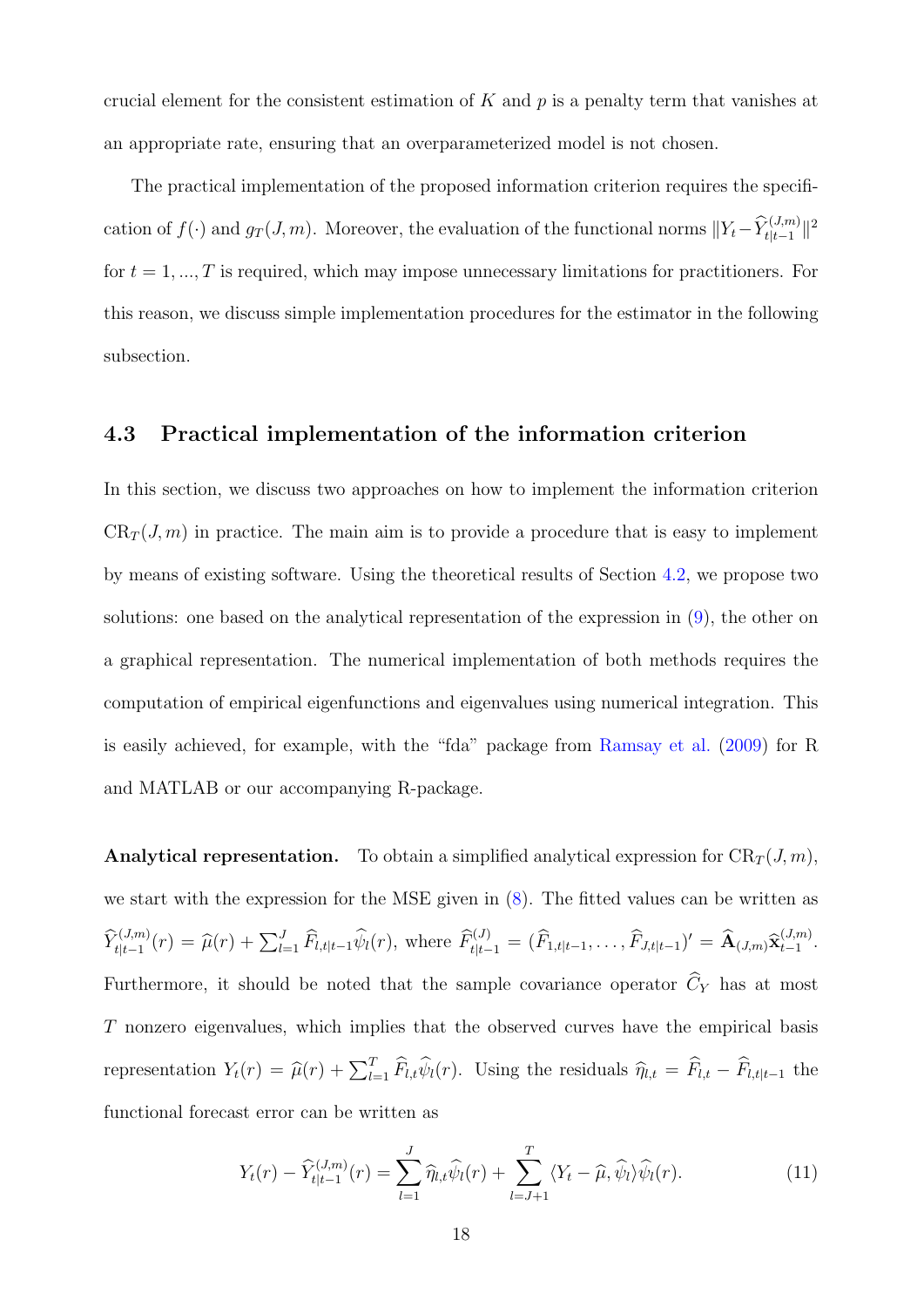From the orthonormality of  $\{\widehat{\psi}_1, \ldots, \widehat{\psi}_T\}$ , the MSE can be rewritten as

<span id="page-18-0"></span>
$$
MSE_T(J,m) = \frac{1}{T-m} \sum_{t=m+1}^{T} \left( \sum_{l=1}^{J} \hat{\eta}_{l,t}^2 + \sum_{l=J+1}^{T} \langle Y_t - \hat{\mu}, \hat{\psi}_l \rangle^2 \right) \approx \text{tr} \left( \hat{\Sigma}_{\eta}^{(J,m)} \right) + \sum_{l=J+1}^{T} \hat{\lambda}_l, \tag{12}
$$

where  $\widehat{\Sigma}_{\eta}^{(J,m)} = (T-m)^{-1} \sum_{t=m+1}^{T} \widehat{\eta}_t \widehat{\eta}_t$ ,  $\widehat{\eta}_t = (\widehat{\eta}_{1,t}, \ldots, \widehat{\eta}_{J,t})'$ , and the last step follows from the fact that  $(T - m)^{-1} \sum_{t=m+1}^{T} \langle Y_t - \widehat{\mu}, \widehat{\psi}_l \rangle^2 \approx T^{-1} \sum_{t=1}^{T} \langle Y_t - \widehat{\mu}, \widehat{\psi}_l \rangle^2 = \widehat{\lambda}_l$ .

The advantage of the expression [\(12\)](#page-18-0) over the MSE in [\(8\)](#page-14-1) is that all components can be easily computed. In particular,  $\widehat{\Sigma}_{\eta}^{(J,m)}$  is the least square estimator of  $\Sigma_{\eta}$  obtained by fitting a VAR $(m)$  model based on the time series of estimated factors  $\{\widehat{F}_t^{(J)}\}$ . The  $L^2$  norms of the functional forecast error  $(11)$  in the expression of the MSE  $(8)$  reduce to the trace of  $\widehat{\Sigma}_{\eta}^{(J,m)}$  and the higher order eigenvalues  $\{\widehat{\lambda}_l\}.$ 

Finally, to put all terms of our generic information criterion [\(9\)](#page-16-1) on the same scale, we recommend the ln(·) transformation for both  $f(\cdot)$  and  $g_T(J, m)$ . More precisely, we construct  $g_T(J, m)$  similar to the penalty term in well-established information criteria from multivariate time series analysis such as the Bayesian information criterion (BIC) and the Hannan-Quinn criterion (HQC). Our BIC-type estimator for  $K$  and  $p$  is given by

<span id="page-18-1"></span>
$$
(\widehat{K}_{\text{bic}}, \widehat{p}_{\text{bic}}) = \underset{1 \le J \le K_{max}, 1 \le m \le p_{max}}{\operatorname{argmin}} \ln \left( \text{tr} \left( \widehat{\Sigma}_{\eta}^{(J,m)} \right) + \sum_{l=J+1}^{T} \widehat{\lambda}_{l} \right) + Jm \frac{\ln(T)}{T}, \tag{13}
$$

where Jm is the number of estimated parameters in the model, and  $T^{-1}\ln(T)$  is the penalization rate. As an alternative with a lower penalization rate, the HQC-type estimator

<span id="page-18-2"></span>
$$
(\widehat{K}_{\text{hqc}}, \widehat{p}_{\text{hqc}}) = \underset{1 \le J \le K_{max}, 1 \le m \le p_{max}}{\operatorname{argmin}} \ln \left( \text{tr}\left(\widehat{\Sigma}_{\eta}^{(J,m)}\right) + \sum_{l=J+1}^{T} \widehat{\lambda}_{l} \right) + 2Jm \frac{\ln(\ln(T))}{T} \tag{14}
$$

can be used. Both [\(13\)](#page-18-1) and [\(14\)](#page-18-2) satisfy the conditions from Theorem [4](#page-16-0) and are therefore consistent estimators for  $K$  and  $p$ .

Remark 4. Our final versions of the information criterion are related to the fFPE criterion proposed in [Aue et al.](#page-28-9) [\(2015\)](#page-28-9), which is given by

<span id="page-18-3"></span>
$$
(\widehat{K}_{\text{fFPE}}, \widehat{p}_{\text{fFPE}}) = \underset{1 \le J \le K_{max}, 1 \le m \le p_{max}}{\operatorname{argmin}} \left\{ \frac{T + Jm}{T} \operatorname{tr} \left( \widehat{\Sigma}_{\eta}^{(J,m)} \right) + \sum_{l=J+1}^{T} \widehat{\lambda}_{l} \right\}.
$$
 (15)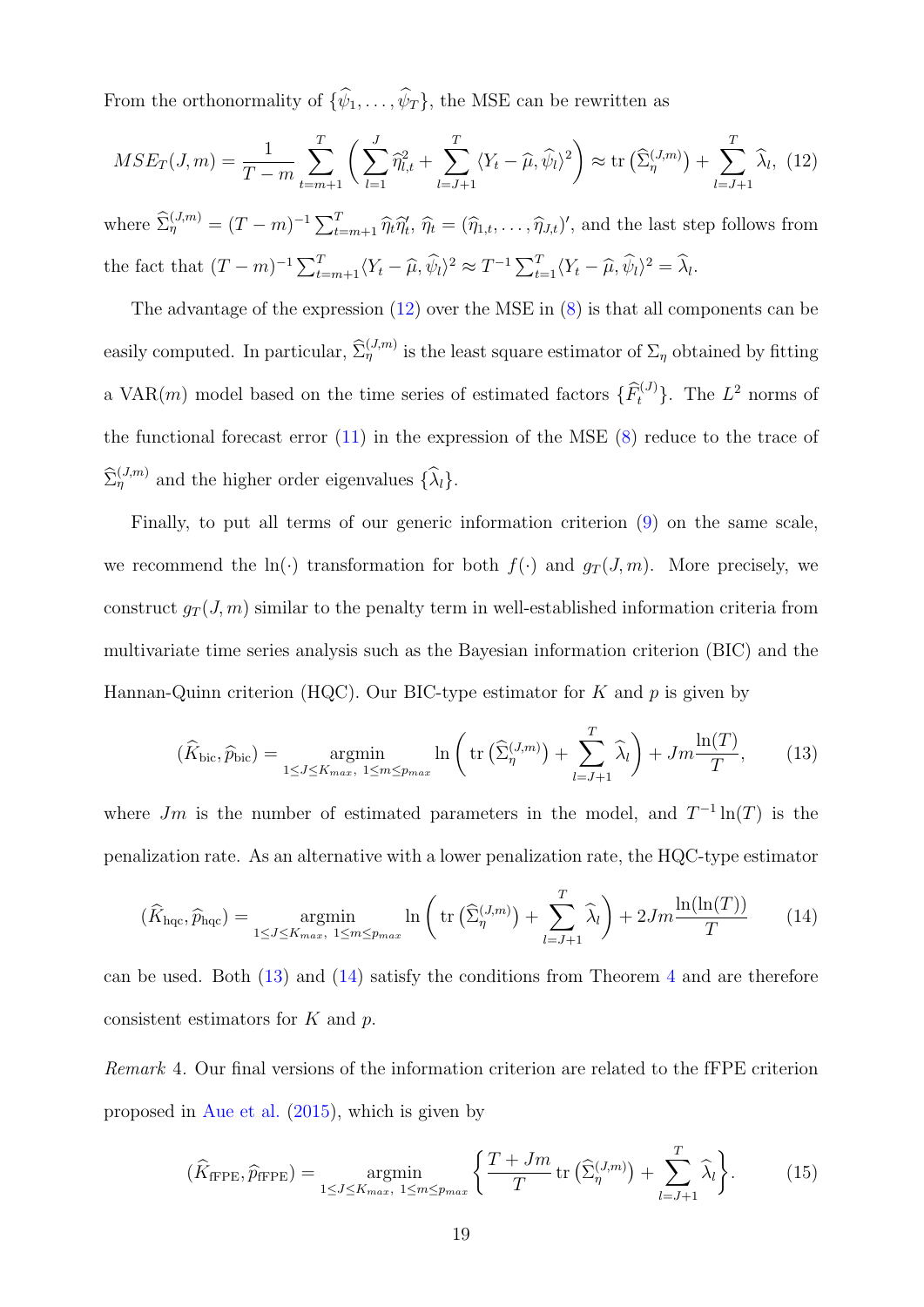Although the fFPE criterion was derived in the context of dimension reduction of functional time series for prediction exercises, it can be used to select the number of factors and lags, interpreting the number of factors as a dimension. However, using the arguments from the proof of Theorem [4,](#page-16-0) we conclude that the fFPE information criterion of [Aue et al.](#page-28-9) [\(2015\)](#page-28-9) may lead to overparameterizations of the functional factor model  $(1)$ – $(2)$  since it does not contain a penalty term. A further comparison of the estimators  $(13)$  and  $(14)$  with  $(15)$  is made in Section [5](#page-21-0) to corroborate this remark.



Graphical representation. A careful inspection of the proof of Theorem [4](#page-16-0) shows that the MSE reaches its asymptotic minimum when  $J \geq K$  and  $m \geq p$ . This result can be used to select  $(K, p)$  graphically, similar to the concept of the scree plot. More precisely, one can plot  $MSE_T(J, m)$  for var-

<span id="page-19-0"></span>Figure 1: Example of MSE minimization

ious combinations of  $J$  and  $m$  and choose the minimum vertex of a rectangular surface with respect to  $J$  and  $m$  for which the MSE remains "flat". For this purpose, the expression [\(12\)](#page-18-0) can be used. Figure [1](#page-19-0) shows an example illustrating an MSE surface. This figure suggests that  $\widehat{K} = 4$  and  $\widehat{p} = 4$  should be selected.

This graphical approach has an advantage over the analytical expressions presented in [\(13\)](#page-18-1) and [\(14\)](#page-18-2) since it does not require the specification of the penalty term. However, it cannot be automated when it comes to a multiple model selection (for instance, in Monte Carlo simulations). Furthermore, it often comes to a subjective decision of a researcher where the smallest point of the MSE rectangular "flat" area is since the estimated MSE will fluctuate in this area in finite samples as well.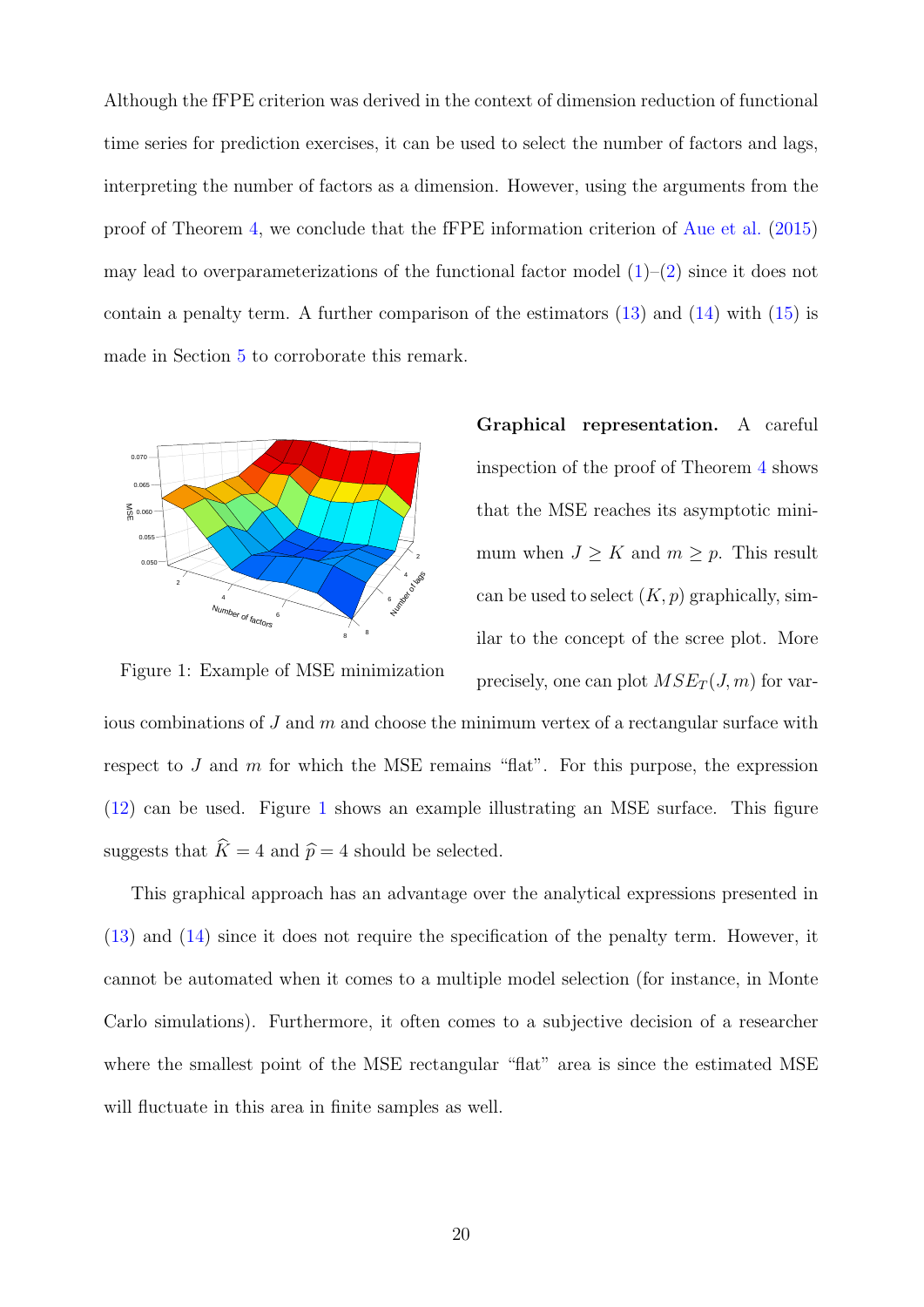#### <span id="page-20-0"></span>4.4 Mean square error optimal prediction

Since the factors  $F_t$  follow a causal VAR $(p)$  model, their best h-step ahead predictor in the mean square error sense is given by the conditional expectation,

$$
F_{T+h|T} = E[F_{T+h} | F_T, F_{T-1}, \dots] = \sum_{i=1}^{p} A_i F_{T+h-i|T},
$$

where  $F_{T+j|T} = F_{T+j}$  if  $j \leq 0$ . Similarly, for the functional process  $Y_t$ , let the infinite history up to time T be given by  $\mathcal{I}_T = \sigma({Y_t, t \leq T})$ , and let  $g(\mathcal{I}_T) \in L^4$  be any predictor function for  $Y_{T+h}$  that is measurable with respect to  $\mathcal{I}_T$ . Then, by the law of the iterated expectation  $\operatorname{argmin}_{g(\mathcal{I}_T)} \{E \|Y_{T+h} - g(I_T)\|^2\} = E[Y_{T+h}|I_T]$ . The resulting best h-step ahead curve predictor is then

<span id="page-20-1"></span>
$$
Y_{T+h|T}(r) = E[Y_{T+h}(r) | Y_T, Y_{T-1}, \ldots] = \mu(r) + \Psi(r)'F_{T+h|T}.
$$
\n(16)

The theoretical predictor  $Y_{T+1|T}$  attends the smallest mean-squared error, which is given as  $E\|Y_{T+1} - Y_{T+1|T}\|_2^2 = E\|\eta_{T+1}\|_2^2 + E\|\epsilon_{T+1}\|^2$ .

The estimators introduced in Sections [4.1](#page-12-1) and [4.2](#page-14-0) allow us to replace the unobserved parameters in [\(16\)](#page-20-1),  $\mu$ ,  $\Psi$ ,  $F_T$ ,  $A(L)$ ,  $K$ , and  $p$ , by consistent estimators. This leads to the feasible predictor given as

<span id="page-20-2"></span>
$$
\widehat{Y}_{T+h|T}^{(\widehat{K},\widehat{p})}(r) = \widehat{\mu}(r) + \left(\widehat{\Psi}^{(\widehat{K})}(r)\right)^{\prime} \widehat{F}_{T+h|T}^{(\widehat{K})},\tag{17}
$$

where  $\widehat{F}_{T+1|T}^{(K)} = \sum_{i=1}^{\widehat{p}} \widehat{A}_i^{(K)} \widehat{F}_{T+1-i|T}^{(K)}$  with  $\widehat{F}_{T+j|T}^{(K)} = \widehat{F}_{T+j}^{(K)}$  for  $j \leq 0$ . However, the estimation step introduces an additional small sample estimation error that comes from estimating the primitives,  $K$ ,  $p$ , and the dynamics. Theorems  $2-4$  $2-4$  indicate that the estimation error becomes negligible as  $T \to \infty$ , i.e.,

$$
||Y_{T+1} - \widehat{Y}_{T+1|T}^{(\widehat{K}, \widehat{p})}|| = ||Y_{T+1} - Y_{T+1|T}|| + O_P(T^{-1/2}),
$$

which provides a theoretical justification for the asymptotic optimality of the predictor [\(17\)](#page-20-2) in terms of the MSE. We conclude this section with an estimation and prediction algorithm.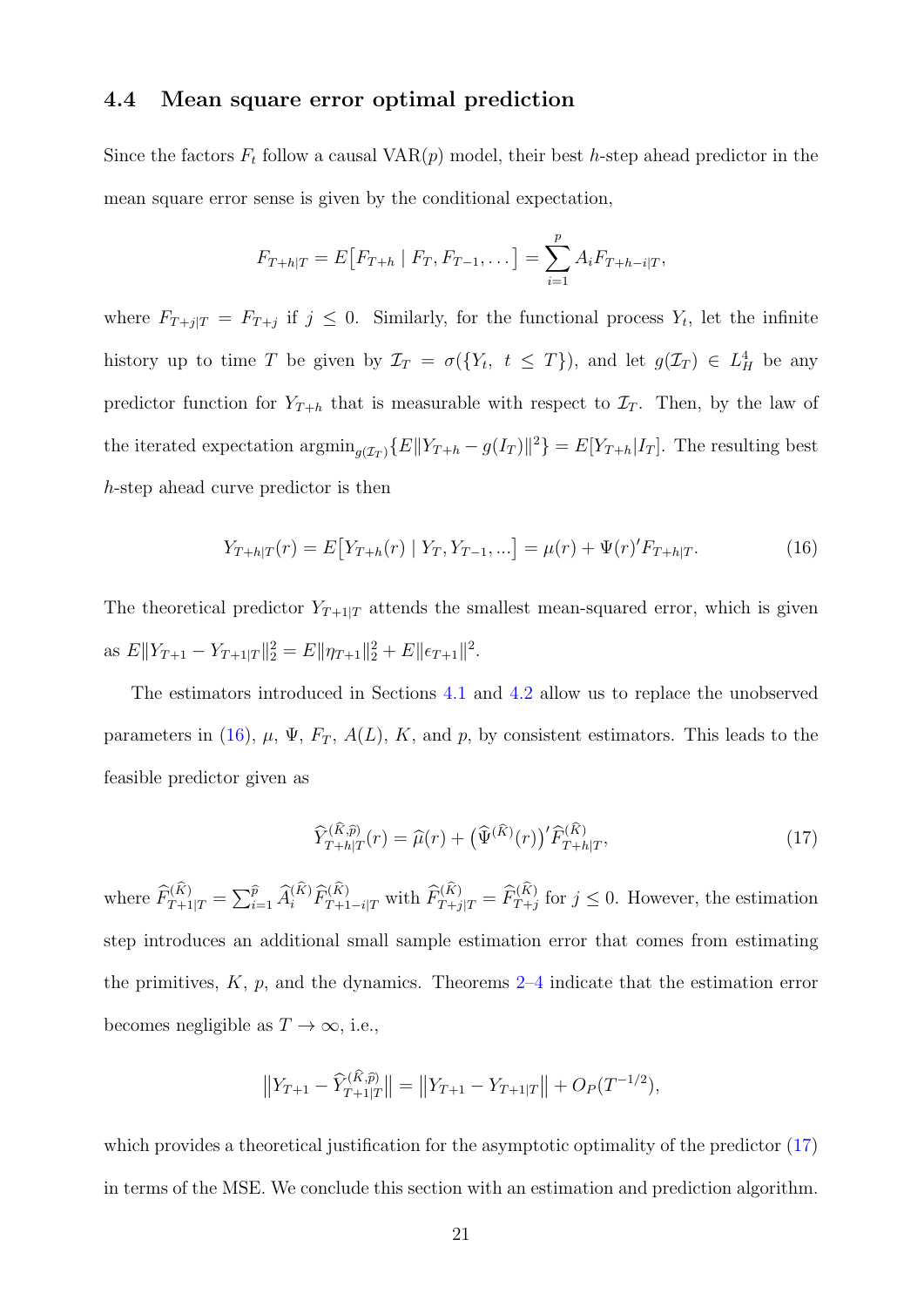#### Estimation and prediction algorithm

Step 1: Estimation of the primitives. Compute the sample mean function  $\hat{\mu}(r)$  and the sample covariance function  $\hat{c}(r, s)$  from the observed curves  $Y_1(r), \ldots, Y_T(r)$ . Fix some  $K_{max}$  large enough and compute the eigencomponents  $\{(\hat{\lambda}_l, \hat{\psi}_l)\}_{l=1}^{K_{max}}$  and the functional principal component scores  $\widehat{F}_{l,t} = \langle Y_t - \widehat{\mu}, \widehat{\psi}_l \rangle, l = 1, ..., K_{max}$ , as estimates for the factors. Step 2: Estimation of  $K$ ,  $p$ , and the factor dynamics. Fix some  $p_{max}$  large enough, compute  $MSE_T(J, m)$  from [\(12\)](#page-18-0) for any  $J = 0, \ldots, K_{max}$  and  $m = 0, \ldots, p_{max}$ , and select K and p according to [\(13\)](#page-18-1) or [\(14\)](#page-18-2). Finally, estimate the VAR $(\hat{p})$  model [\(2\)](#page-5-2) by the LS estimator given in [\(7\)](#page-14-2) yielding  $[\widehat{A}_1^{(K)}, \ldots, \widehat{A}_{\widehat{p}}^{(K)}] = \widehat{A}_{(\widehat{K}, \widehat{p})}$ .

Step 3: Fitted curves and forecasting. The fitted curves for the sample  $t = 1, \ldots, T$ are  $\widehat{Y}_t(r) = \widehat{\mu}(r) + \sum_{l=1}^K \widehat{F}_{l,t} \widehat{\psi}_l(r)$ , and the *h*-step predictor  $\widehat{Y}_{T+h|T}^{(K,\widehat{p})}(r)$  is given in [\(17\)](#page-20-2).

### <span id="page-21-0"></span>5 Simulations

We analyze the finite sample properties of the estimator for  $K$  and  $p$  presented in Theorem 4 using a Monte Carlo simulation. The functional time series are simulated as

<span id="page-21-1"></span>
$$
Y_t(r) = \sum_{l=1}^K F_{l,t} v_l(r) + \sum_{l=K+1}^{10} e_{l,t} v_l(r), \quad r \in [0,1], \quad t = 1,\dots,T,
$$
 (18)

where  $v_1(r) = 1$ ,  $v_{2j}(r) = \sqrt{2}\sin(2j\pi r)$ , and  $v_{2j+1}(r) = \sqrt{2}\cos(2j\pi r)$  are the Fourier basis functions, and  $e_t = (e_{1,t}, \ldots, e_{10,t})' \sim NID(0, \text{diag}(1, 2^{-2}, \ldots, 10^{-2}))$ . The factors are simulated as  $F_t = (F_{1,t}, \ldots, F_{K,t})' = A(L)^{-1} \eta_t$ , where  $\eta_t = (e_{1,t}, \ldots, e_{K,t})'$ . We consider 4 different model specifications, which are presented in Table [1.](#page-22-1) The models reflect different dependence structures, with the numbers of factors ranging from 1 to 3 and lags ranging from 1 to 4. The model specification M1 coincides with the setting that was used by [Aue](#page-28-9) [et al.](#page-28-9) [\(2015\)](#page-28-9) in their simulations.

We compare the estimators from the BIC-type and HQ-type information criteria from equations [\(13\)](#page-18-1) and [\(14\)](#page-18-2) with the fFPE criterion proposed by [Aue et al.](#page-28-9) [\(2015\)](#page-28-9), which is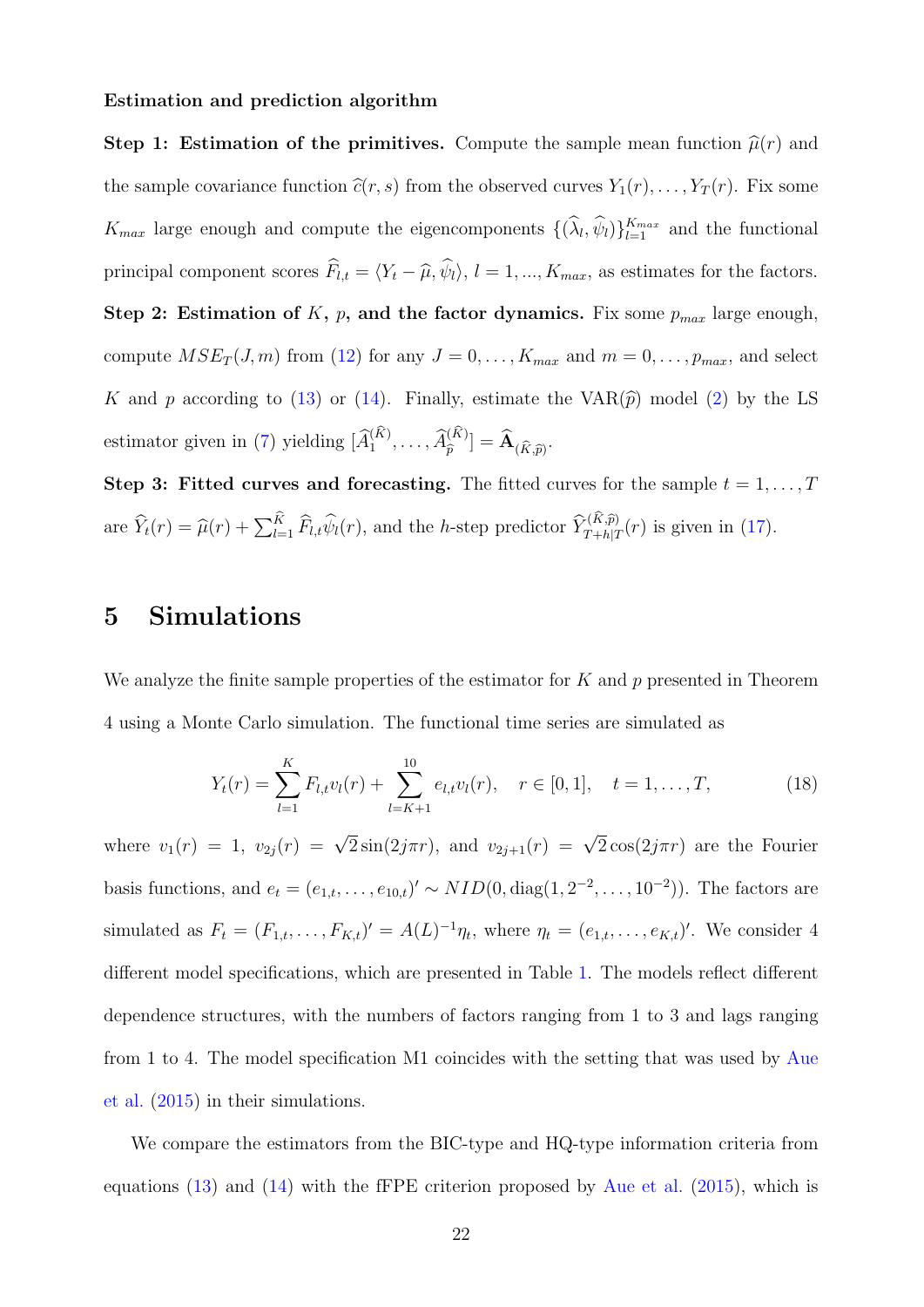|  | model $\left  K \right  p$ ag polynomial                                                                                                                                                                                                                                                                                                                         |
|--|------------------------------------------------------------------------------------------------------------------------------------------------------------------------------------------------------------------------------------------------------------------------------------------------------------------------------------------------------------------|
|  | M1 3 1 $A(L) = I_3 - \begin{pmatrix} -0.05 & -0.23 & 0.76 \\ 0.80 & -0.05 & 0.04 \\ 0.04 & 0.76 & 0.23 \end{pmatrix} L$<br>M2 2 $A(L) = I_2 - \begin{pmatrix} 0.8 & -0.8 \\ 0.1 & -0.5 \end{pmatrix} L - \begin{pmatrix} -0.3 & -0.3 \\ -0.2 & 0.3 \end{pmatrix} L^2$<br>M3 2 4 $A(L) = I_2 - \begin{pmatrix} 0.4 & -0.2 \\ 0.0 & 0.3 \end{pmatrix} L - \begin{$ |
|  |                                                                                                                                                                                                                                                                                                                                                                  |
|  |                                                                                                                                                                                                                                                                                                                                                                  |
|  |                                                                                                                                                                                                                                                                                                                                                                  |

<span id="page-22-1"></span>Table 1: Model specifications for the Monte Carlo simulations

Note: The table presents the implemented specifications for model [\(18\)](#page-21-1) for the simulation results from Table [2.](#page-22-2)

<span id="page-22-2"></span>Table 2: Finite sample performances of the joint estimators for  $K$  and  $p$ 

|                |     |                     |                            | bias                        |                |                     | <b>RMSE</b>         |                     |                            |                             |                |                |                     |
|----------------|-----|---------------------|----------------------------|-----------------------------|----------------|---------------------|---------------------|---------------------|----------------------------|-----------------------------|----------------|----------------|---------------------|
|                | T   | $\widehat{K}_{bic}$ | $\widehat{K}_{\text{hqc}}$ | $\widehat{K}_{\text{fFPE}}$ | ∼<br>$p_{bic}$ | ∼<br>$p_{\rm{hac}}$ | ∼<br>$p_{\rm fFPE}$ | $\widehat{K}_{bic}$ | $\widehat{K}_{\text{hqc}}$ | $\widehat{K}_{\text{fFPE}}$ | ∼<br>$p_{bic}$ | $p_{\rm{hac}}$ | $p_{\mathrm{fFPE}}$ |
| M1             | 100 | 0.010               | 0.039                      | 0.389                       | 0.001          | 0.008               | 1.458               | 0.107               | 0.227                      | 0.850                       | 0.023          | 0.092          | 2.721               |
| M1             | 200 | 0.006               | 0.029                      | 0.287                       | 0.000          | 0.004               | 0.752               | 0.082               | 0.192                      | 0.704                       | 0.009          | 0.061          | 1.709               |
| M1             | 500 | 0.003               | 0.023                      | 0.290                       | 0.000          | 0.002               | 0.552               | 0.053               | 0.170                      | 0.709                       | 0.003          | 0.044          | 1.353               |
| M2             | 100 | $-0.016$            | 0.010                      | 0.392                       | $-0.184$       | $-0.023$            | 2.010               | 0.155               | 0.144                      | 0.954                       | 0.440          | 0.325          | 3.028               |
| M2             | 200 | 0.001               | 0.006                      | 0.217                       | $-0.004$       | 0.018               | 1.407               | 0.024               | 0.081                      | 0.643                       | 0.080          | 0.148          | 2.391               |
| M2             | 500 | 0.000               | 0.004                      | 0.185                       | 0.000          | 0.010               | 1.161               | 0.013               | 0.060                      | 0.581                       | 0.018          | 0.109          | 2.106               |
| M3             | 100 | $-0.429$            | $-0.165$                   | 0.332                       | $-0.796$       | $-0.140$            | 1.511               | 0.658               | 0.417                      | 0.902                       | 1.505          | 0.798          | 2.188               |
| M3             | 200 | $-0.016$            | 0.000                      | 0.126                       | $-0.004$       | 0.021               | 1.064               | 0.128               | 0.035                      | 0.463                       | 0.135          | 0.160          | 1.757               |
| M3             | 500 | 0.000               | 0.000                      | 0.084                       | 0.000          | 0.012               | 0.899               | 0.000               | 0.012                      | 0.359                       | 0.018          | 0.113          | 1.578               |
| M4             | 100 | 0.000               | 0.002                      | 0.352                       | 0.033          | 0.179               | 1.967               | 0.011               | 0.040                      | 0.962                       | 0.311          | 0.596          | 2.534               |
| M <sub>4</sub> | 200 | 0.000               | 0.001                      | 0.146                       | 0.023          | 0.120               | 1.756               | 0.000               | 0.023                      | 0.496                       | 0.170          | 0.462          | 2.362               |
| M4             | 500 | 0.000               | 0.000                      | 0.104                       | 0.011          | 0.082               | 1.659               | 0.000               | 0.014                      | 0.391                       | 0.110          | 0.360          | 2.281               |

Note: The biases and root mean square errors (RMSE) for the estimators presented in [\(13\)](#page-18-1), [\(14\)](#page-18-2), and [\(15\)](#page-18-3) are simulated for a functional time series of sample size T under models M[1](#page-22-1)–M4 from Table 1 using  $100,000$  Monte Carlo replications. The information criteria are evaluated using  $K_{max} = 8$  and  $p_{max} = 8$  as the maximum numbers of factors and lags.

given in [\(15\)](#page-18-3). The results are presented in Table [2](#page-22-2) and support our theoretical findings. Furthermore, both  $\widehat{K}_{bic}$  and  $\widehat{p}_{bic}$  as well as  $\widehat{K}_{hqc}$  and  $\widehat{p}_{hqc}$  provide a good approximation of the true parameters for reasonable sample sizes.

# <span id="page-22-0"></span>6 Application: yield curve modeling and forecasting

To model the dynamics of the term structure of government bond yields, we study two yield curve datasets. The first dataset (hereafter JKV) is taken from [Jungbacker et al.](#page-29-16)  $(2014)^1$  $(2014)^1$  $(2014)^1$  and consists of monthly unsmoothed Fama-Bliss zero-coupon yield curves of U.S. Treasuries, which are observed at 17 different fixed maturities of 3, 6, 9, 12, 15, 18, 21,

<span id="page-22-3"></span><sup>1</sup>Data source: <http://qed.econ.queensu.ca/jae/2014-v29.1/>.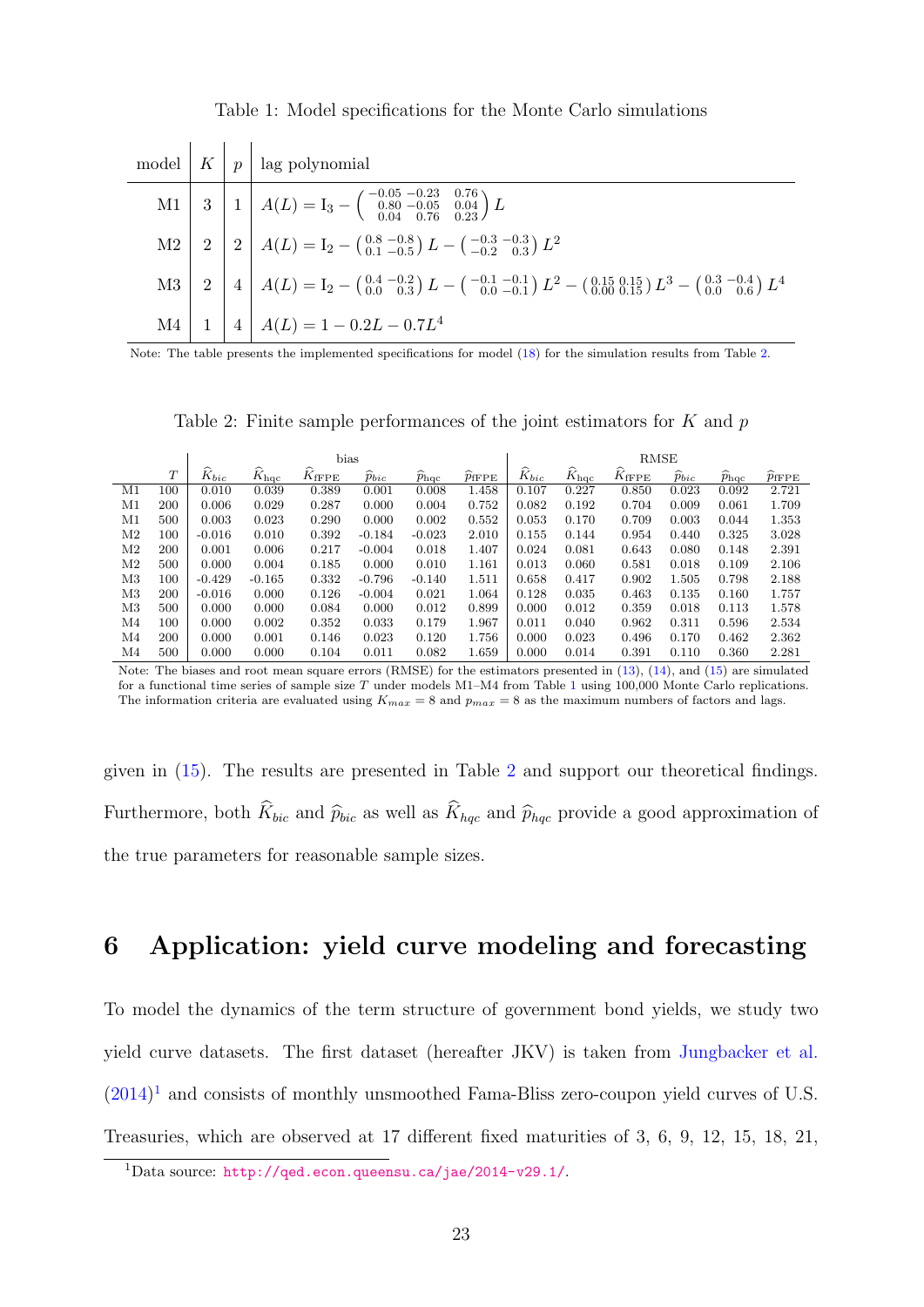<span id="page-23-1"></span>

Note: The figure depicts the monthly yield curves of U.S. Treasuries from 1985 until 2007 from the JKV dataset (left) and the monthly yield curves from 2001 until 2021 from the FED dataset (right).

24, 30, 36, 48, 60, 72, 84, 96, 108, and 120 months, from January 1987 until December 2007, with a sample size of  $T = 252$ . The period ranges from after the Volcker disinflation until the 2008 financial crisis, which can be treated as a consistent monetary policy regime (see, e.g., Mönch [2012\)](#page-30-14). The second dataset (hereafter FED) is obtained from the Federal Reserve Statistical Release H.15[2](#page-23-0) and consists of monthly zero-coupon yield curves of U.S. Treasuries, which are observed at 11 different constant maturities of 1, 3, 6, 12, 24, 36, 60, 84, 120, 240, and 360 months, from July 2001 until December 2021, with a sample size of  $T = 242$ . Plots of the JKV and FED data are presented in Figure [2.](#page-23-1)

Following [Zhang and Wang](#page-30-10) [\(2016\)](#page-30-10), the relative orders of observed maturities to sample size are large enough to classify the data as dense functional data, for which parametric convergence rates are preserved under conventional preprocessing methods (see also Remark [1\)](#page-8-0). To obtain a functional representation of the yield curve  $Y_t(r)$  at time t with time to maturity  $r \in [a, b]$ , where a is the lowest time to maturity and b is the longest one, we follow [Ramsay and Silverman](#page-30-4) [\(2005\)](#page-30-4). We apply smoothing spline preprocessing, where we set single interior knots at each observed time to maturity and determine the smoothing parameter by cross-validation.

<span id="page-23-0"></span>In the first step of our analysis, we estimate the number of factors and the number of

<sup>2</sup>Data source: <https://www.federalreserve.gov/datadownload/Choose.aspx?rel=H15>.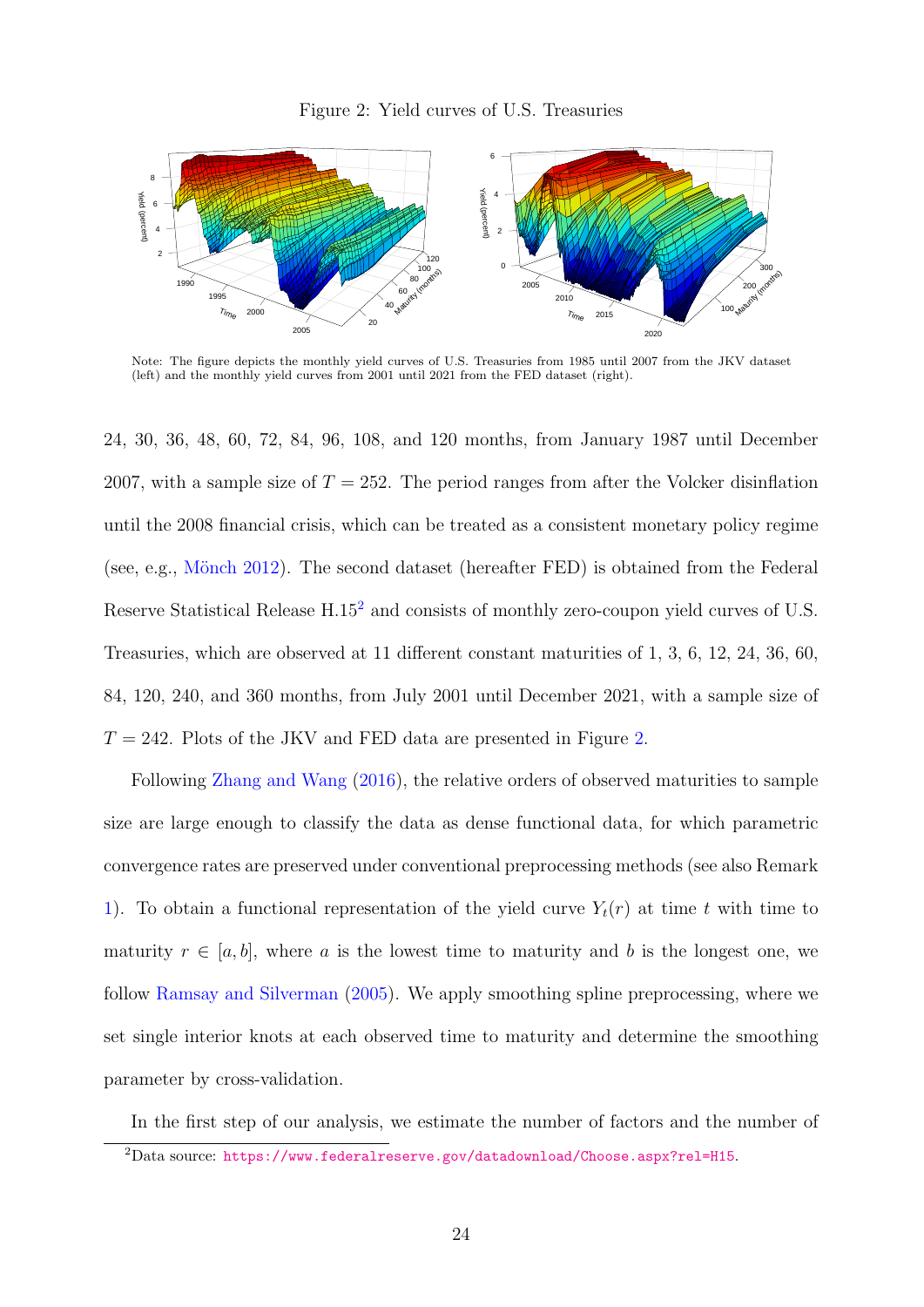<span id="page-24-0"></span>

|  | Table 3: Estimated numbers of factors and lags |  |  |  |  |
|--|------------------------------------------------|--|--|--|--|
|--|------------------------------------------------|--|--|--|--|

|                             | $K_{\rm bic}$ | $K_{\rm{hac}}$ | $K_{\text{fFPE}}$ $\widehat{p}_{\text{bic}}$ | $\widehat{p}_{\text{hqc}}$ | $p_{\rm fFPE}$ |
|-----------------------------|---------------|----------------|----------------------------------------------|----------------------------|----------------|
| JKV data (full period)      |               |                |                                              |                            |                |
| FED data (full period)      |               |                |                                              |                            |                |
| JKV data (first 120 months) |               |                |                                              |                            |                |
| FED data (first 120 months) |               |                |                                              |                            |                |

Note: The estimated numbers of factors and lags from the BIC estimator [\(13\)](#page-18-1), the HQC estimator [\(14\)](#page-18-2), and the fFPE criterion [\(15\)](#page-18-3) are presented using the full samples and the training samples of the first 120 months. The maximum numbers of factors and lags are set as  $K_{max} = 8$  and  $p_{max} = 8$ .

#### <span id="page-24-1"></span>Figure 3: Loading functions



Note: The left figure presents the dynamic Nelson-Siegel loading functions defined in equation [\(3\)](#page-5-3). The decay parameter is set to  $\lambda = 0.0609$ , maximizing the curvature factor at  $r = 30$  month maturity (see [Diebold and Li](#page-28-10) [2006\)](#page-28-10). The middle and right plots present the first four empirical functional principal components of the functional time series of Figure [2.](#page-23-1)

lags needed to describe the yield curve series adequately. For this purpose, we implement the information criterion developed in section [4.3](#page-17-0) and the one proposed in [Aue et al.](#page-28-9) [\(2015\)](#page-28-9). Results are reported in Table [3.](#page-24-0) An interesting finding is that in most cases we need at least four factors to describe yield curve dynamics as opposed to the three factor DNS modeling framework. This result becomes even more prominent if we concentrate on forecasting exercises rather than consistent estimation of  $K$  and  $p$ . The fFPE criterion, designed for this purpose and selects  $K$  and  $p$  such that forecasts MSE is minimized, reports even higher values for the number of required factors. This finding supports one of our main arguments in this paper: the number of factors should not be fixed in some applications but instead selected in a data-driven manner.

Turning our attention to the estimated loading functions, we have plotted the first four functions from the DFFM and the DNS loadings in Figure [3.](#page-24-1) We observe a similar outcome as in [Hays et al.](#page-29-5) [\(2012\)](#page-29-5). The first three estimated loading functions inherit shapes similar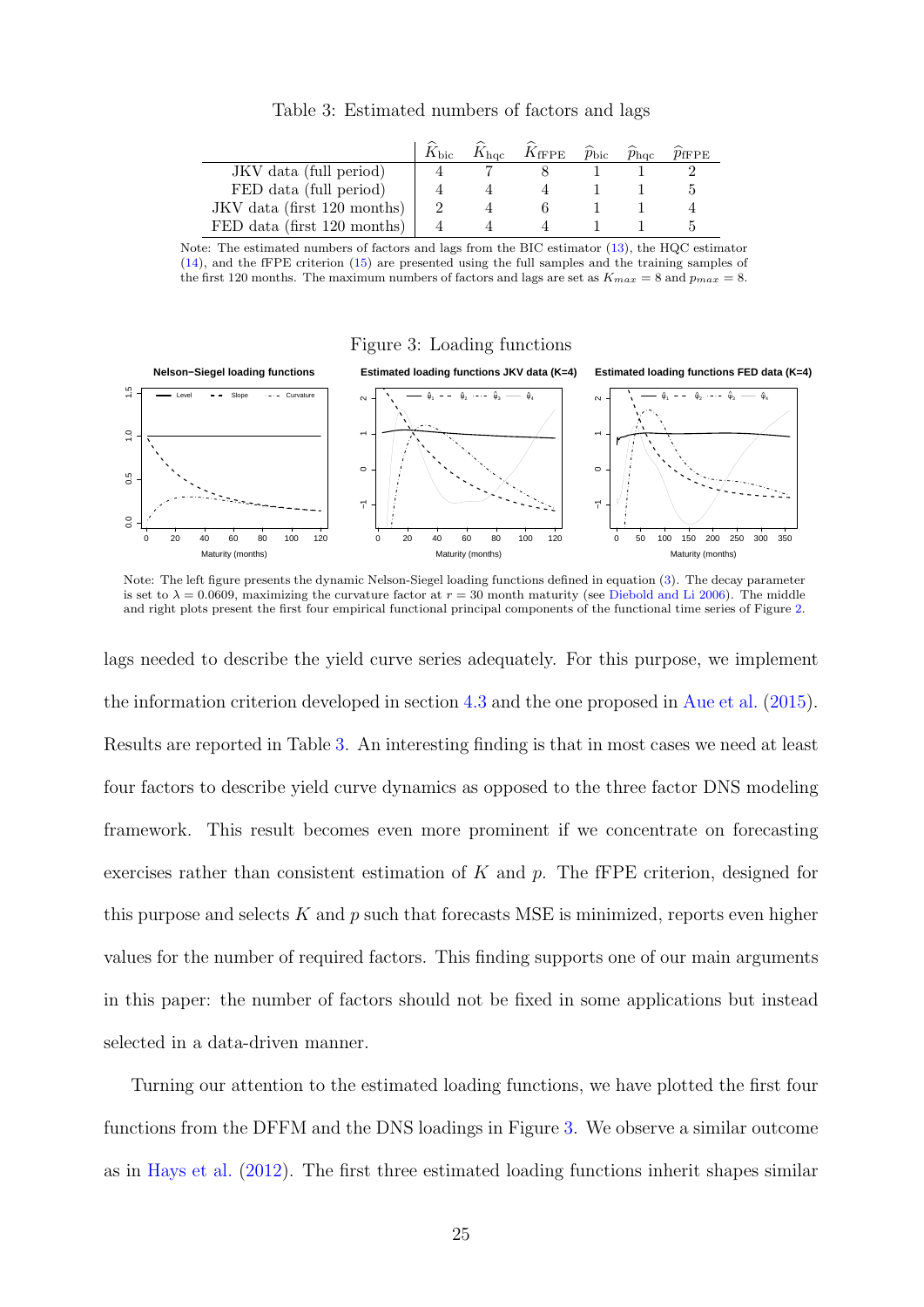

Figure 4: Graphical representation of the mean squared errors

Note: The mean squared errors for different numbers of factors  $J$  and lags  $m$  according to equation [\(12\)](#page-18-0) are plotted. The left figure shows the plot for the JKV dataset, and the right figure shows the plot for the FED dataset.

to the DNS loadings and share similar economic interpretations. However, their magnitude and curvature differ slightly. Furthermore, our analysis adds a fourth factor to the model to improve forecasting performance. To see how much additional factor(s) improve the performance of the DFFM, we proceed with comparing forecasts.

To evaluate and compare out-of-sample performances, we follow the setting in [Diebold](#page-28-10) [and Li](#page-28-10) [\(2006\)](#page-28-10) and forecast the yield curves sequentially for each month until the end of the sample. The first prediction is made using the first 120 observations, the second prediction using the first 121 observations, and so on, so that the h-step prediction for time t is made using the curves from the beginning of the sample to time  $t - h$ . We consider both unrestricted and restricted VAR model specifications for the dynamics of the factors. The unrestricted VAR model specification  $(2)$  with K factors and p lags has  $Kp$ coefficient parameters, which might be prone to in-sample overfitting. Since empirical crosscorrelation functions indicate little cross-factor interaction, restricted VAR models may be more appropriate. Therefore, following [Hyndman and Ullah](#page-29-8) [\(2007\)](#page-29-8), we also consider univariate autoregressive (AR) models for each factor separately, where the coefficient matrices  $A_1, \ldots, A_p$  are restricted to be diagonal. We use both fixed and data-driven settings for determining the numbers of factors and lags and apply the information criteria [\(13\)](#page-18-1) and [\(14\)](#page-18-2) in the data-driven settings for each prediction separately. The curve predictions [\(17\)](#page-20-2)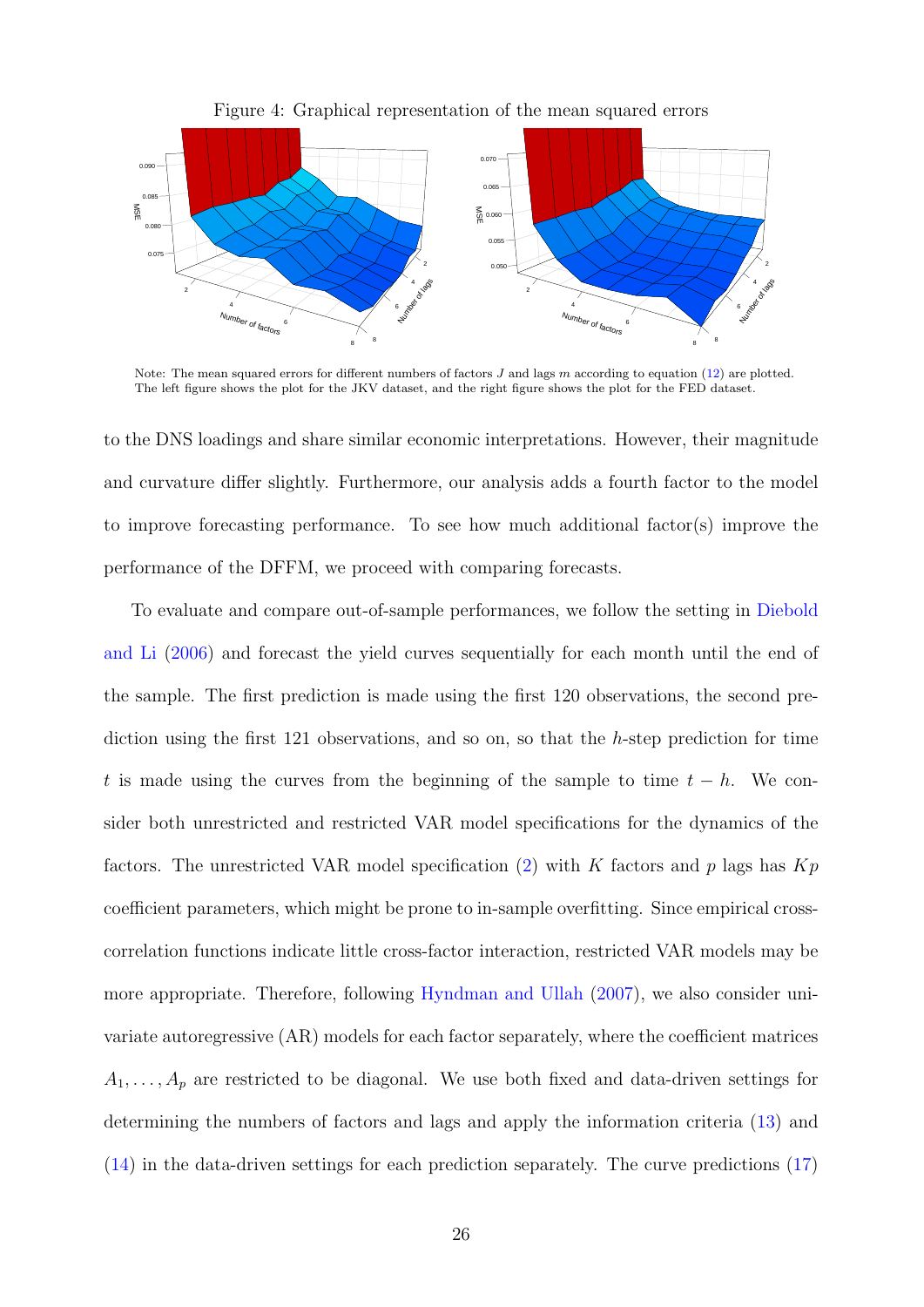| К                | BIC   | $_{\mathrm{HQC}}$ | BIC   | HQC   | 3          | 4          | 6     | 3     | 4     | 6     | <b>DNS</b> | <b>DNS</b> |
|------------------|-------|-------------------|-------|-------|------------|------------|-------|-------|-------|-------|------------|------------|
| $\boldsymbol{p}$ | BIC   | HQC               | BIC   | HQC   |            |            |       |       |       |       |            |            |
| factor dynamics  | VAR   | VAR               | ΑR    | AR    | <b>VAR</b> | <b>VAR</b> | VAR   | AR    | AR    | AR    | <b>VAR</b> | AR         |
| JKV data         |       |                   |       |       |            |            |       |       |       |       |            |            |
| in-sample 1-step | 0.276 | 0.267             | 0.285 | 0.284 | 0.286      | 0.276      | 0.272 | 0.287 | 0.285 | 0.284 | 0.285      | 0.290      |
| 1-step ahead     | 0.267 | 0.261             | 0.266 | 0.264 | 0.266      | 0.263      | 0.262 | 0.266 | 0.264 | 0.264 | 0.265      | 0.271      |
| 3-step ahead     | 0.514 | 0.509             | 0.501 | 0.500 | 0.506      | 0.508      | 0.512 | 0.501 | 0.501 | 0.500 | 0.502      | 0.517      |
| 6-step ahead     | 0.771 | 0.776             | 0.772 | 0.772 | 0.799      | 0.762      | 0.781 | 0.772 | 0.772 | 0.772 | 0.791      | 0.798      |
| 12-step ahead    | 1.188 | 1.187             | 1.231 | 1.230 | 1.309      | 1.169      | 1.192 | 1.231 | 1.230 | 1.230 | 1.307      | 1.259      |
| FED data         |       |                   |       |       |            |            |       |       |       |       |            |            |
| in-sample 1-step | 0.235 | 0.235             | 0.239 | 0.239 | 0.239      | 0.235      | 0.229 | 0.241 | 0.239 | 0.237 | 0.247      | 0.250      |
| 1-step ahead     | 0.209 | 0.212             | 0.184 | 0.186 | 0.193      | 0.209      | 0.211 | 0.188 | 0.183 | 0.186 | 0.205      | 0.208      |
| 3-step ahead     | 0.408 | 0.412             | 0.336 | 0.340 | 0.357      | 0.407      | 0.410 | 0.337 | 0.336 | 0.340 | 0.352      | 0.366      |
| 6-step ahead     | 0.612 | 0.616             | 0.506 | 0.508 | 0.548      | 0.612      | 0.611 | 0.506 | 0.506 | 0.508 | 0.524      | 0.549      |
| 12-step ahead    | 0.904 | 0.897             | 0.788 | 0.789 | 0.873      | 0.903      | 0.889 | 0.788 | 0.788 | 0.789 | 0.820      | 0.841      |

<span id="page-26-2"></span>Table 4: Average root mean square forecast errors

Note: The average root mean square forecast errors from equation [\(19\)](#page-26-1) are presented. The first two rows indicate the selected number of factors and lags, and the third row indicates whether unrestricted VAR dynamics or AR dynamics are used. The results from the DNS model are given in the last two columns.

are computed sequentially, the root mean square forecast errors (RMSFE) are evaluated at the observed times to maturity  $a = r_1 < \ldots < r_N = b$ , and the average root mean square forecast error is given by

<span id="page-26-1"></span>RMSFE(h, K, p) = 
$$
\sqrt{\frac{1}{N(T - h - 119)} \sum_{i=1}^{N} \sum_{t=120}^{T-h} \left(\widehat{Y}_{t+h|t}^{(K,p)}(r_i) - Y_{t+h}(r_i)\right)^2}.
$$
 (19)

The results are presented in Table [4.](#page-26-2) For both datasets, the predictions from the functional factor model tend to produce more accurate forecasts than those from the DNS model, which we include as a benchmark. The factors in the DNS model are estimated by regressing the available yields onto the Nelson-Siegel loadings given by equation [\(3\)](#page-5-3) for a fixed value of  $\lambda = 0.0609$ . In a second step, a linear autoregressive model with constant is fitted to the estimated factors from the first step, which gives rise to a forecast of the entire yield curve. Following [Diebold and Li](#page-28-10) [\(2006\)](#page-28-10), we include both unrestricted VAR(1) and univariate AR(1) factor dynamics.

# <span id="page-26-0"></span>7 Conclusion

This paper provides an in-depth study of the dynamic factor model for functional time series, including construction, identification, estimation, and prediction. From a practical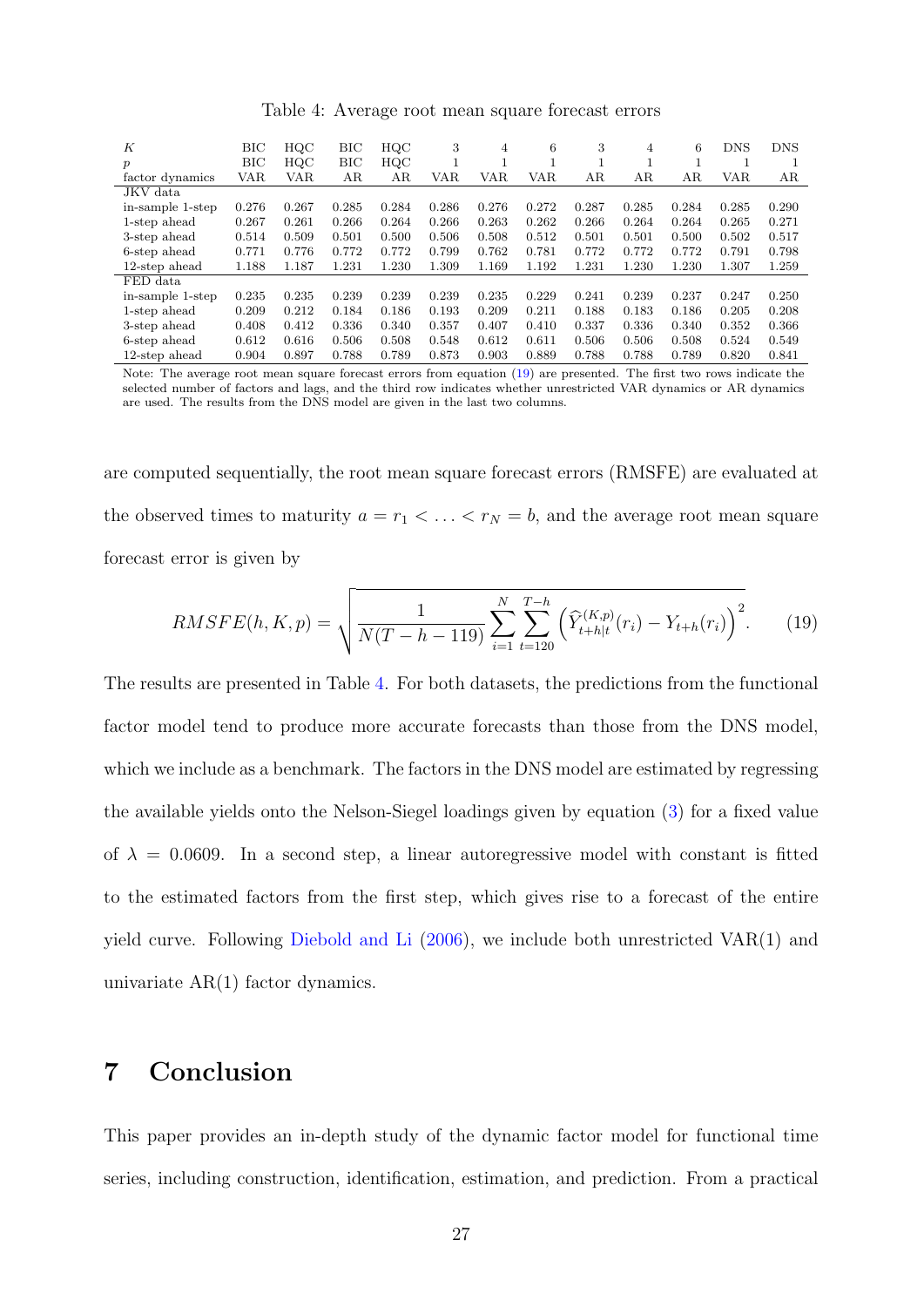point of view, the DFFM is an attractive modeling framework for infinitely-dimensional temporal data as it allows to perform analyses and predictions via a low-dimensional common component of the data. Our results are useful for a broad range of applications in which the number of factors in the common component are unknown and the idiosyncratic component potentially has strong cross-correlation and is weakly correlated with the common component. We have developed a simple-to-use novel method, yielding consistent estimates of the number of factors and their dynamics. A Monte Carlo study and an empirical illustration to yield curves show that our method provides an attractive modeling and predictive framework.

Several methodological problems await further analysis. The first is to develop the distributional and inferential theory for estimated factors and loading functions beyond the consistency results obtained in this paper. For instance, in the empirical illustration to yield curves, it might be interesting to provide confidence bands or test some restrictions on the loading functions. The second is to go beyond the weakly stationary assumption on the factors. For instance, letting some of the factors have short memory whereas others are permitted to have a long memory (persistence). Finally, the third is to develop a predictive methodology for the factors using semiparametric or nonparametric models.

### Acknowledgments

We are thankful to Alois Kneip, Dominik Liebl, Jörg Breitung, and Malte Knüppel for very helpful comments and suggestions. Many thanks also to Justin Franken for his assistance in implementing the accompanying R-package. The usage of the CHEOPS HPC cluster for parallel computing is gratefully acknowledged. The first author also gratefully acknowledges the financial support from an Argelander Grant provided by the University of Bonn, and the second author gratefully acknowledges the financial support from Juan de la Cierva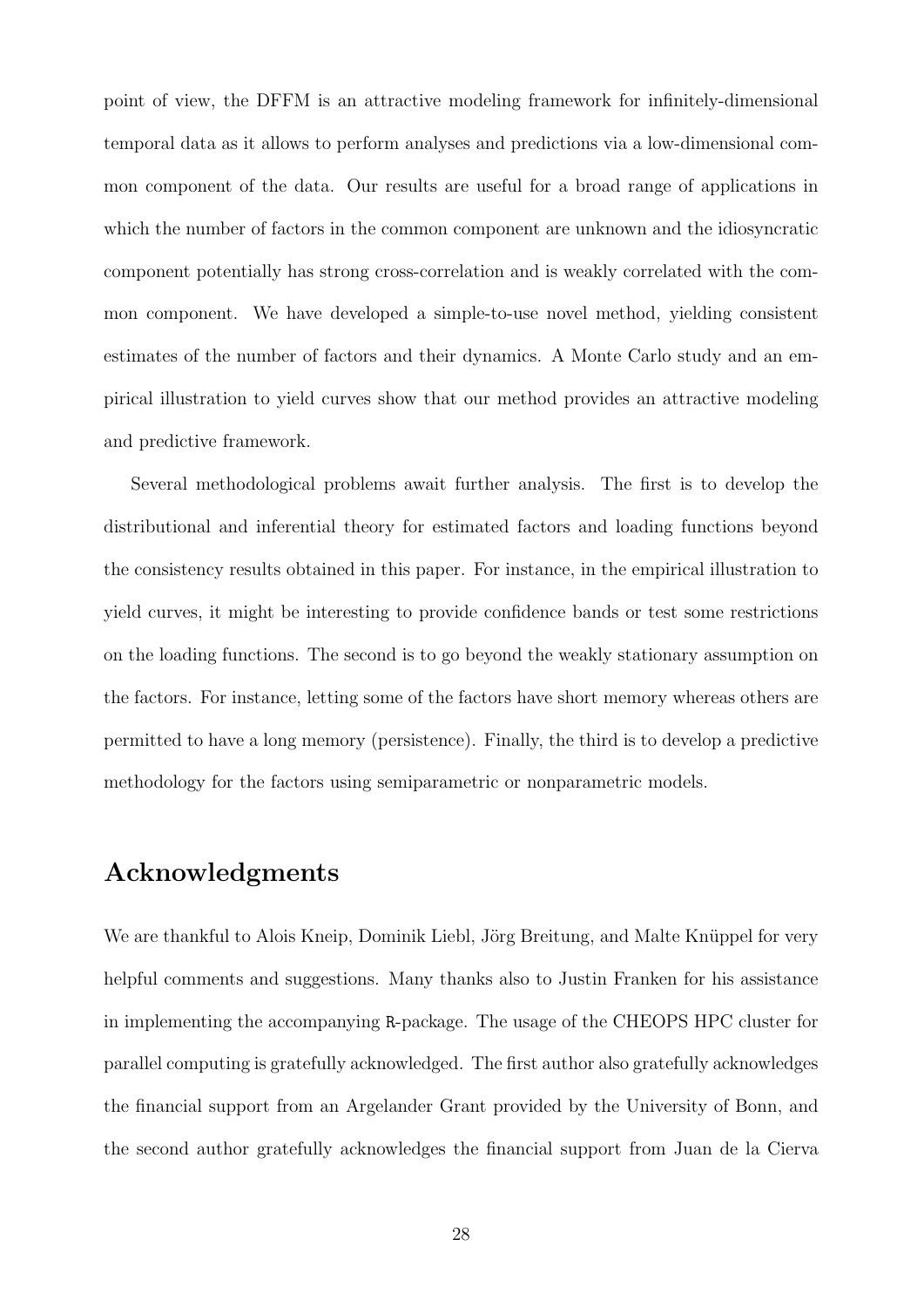Incorporación, IJC2019-041742-I.

# Supporting Information

An accompanying R-package is available at <https://github.com/ottosven/dffm>.

# References

- <span id="page-28-9"></span>Aue, A., Norinho, D. D., and Hörmann, S. (2015). On the prediction of stationary functional time series. Journal of the American Statistical Association, 110:378–392.
- <span id="page-28-2"></span>Bai, J. (2003). Inferential theory for factor models of large dimensions. Econometrica, 71:135–171.
- <span id="page-28-1"></span>Bai, J. and Ng, S. (2002). Determining the number of factors in approximate factor models. Econometrica, 70:191–221.
- <span id="page-28-4"></span>Bai, J. and Ng, S. (2008). Large dimensional factor analysis. Foundations and Trends in Econometrics, 3:89–163.
- <span id="page-28-13"></span>Berk, K. N. (1974). Consistent autoregressive spectral estimates. The Annals of Statistics, 2:489–502.
- <span id="page-28-3"></span>Bernanke, B. S., Boivin, J., and Eliasz, P. (2005). Measuring the effects of monetary policy: a factor-augmented vector autoregressive (FAVAR) approach. The Quarterly Journal of Economics, 120:387–422.
- <span id="page-28-7"></span>Besse, P. C., Cardot, H., and Stephenson, D. B. (2000). Autoregressive forecasting of some functional climatic variations. Scandinavian Journal of Statistics, 27:673–687.
- <span id="page-28-6"></span>Bosq, D. (2000). Linear processes in function spaces: Theory and applications. Springer.
- <span id="page-28-5"></span>Breitung, J. and Choi, I. (2013). Factor models. In Handbook of Research Methods and Applications in Empirical Macroeconomics, pages 249–265. Edward Elgar Publishing.
- <span id="page-28-11"></span>Brillinger, D. R. (2001). Time series: data analysis and theory. SIAM.
- <span id="page-28-0"></span>Chamberlain, G. and Rothschild, M. (1983). Arbitrage, factor structure and mean-variance analysis in large asset markets. Econometrica, 51:1305–1324.
- <span id="page-28-12"></span>Dauxois, J., Pousse, A., and Romain, Y. (1982). Asymptotic theory for the principal component analysis of a vector random function: Some applications to statistical inference. Journal of Multivariate Analysis, 12:136 – 154.
- <span id="page-28-8"></span>Descary, M.-H. and Panaretos, V. M. (2019). Functional data analysis by matrix completion. The Annals of Statistics, 47:1–38.
- <span id="page-28-10"></span>Diebold, F. X. and Li, C. (2006). Forecasting the term structure of government bond yields. Journal of Econometrics, 130:337–364.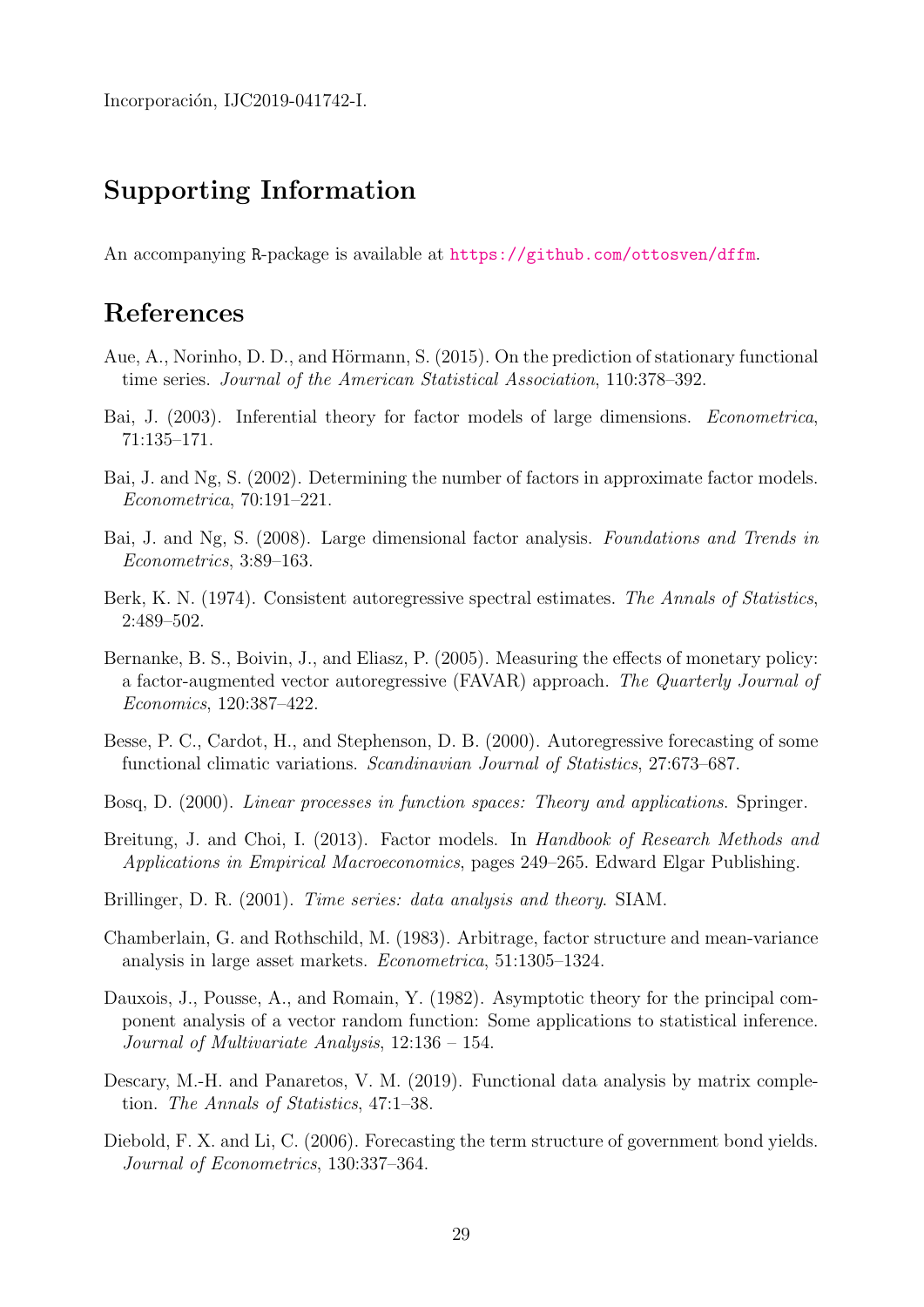- <span id="page-29-9"></span>Diebold, F. X. and Rudebusch, G. D. (2013). Yield curve modeling and forecasting: the dynamic Nelson-Siegel approach. Princeton University Press.
- <span id="page-29-1"></span>Eickmeier, S. and Ziegler, C. (2008). How successful are dynamic factor models at forecasting output and inflation? a meta-analytic approach. Journal of Forecasting, 27:237–265.
- <span id="page-29-0"></span>Geweke, J. (1977). The dynamic factor analysis of economic time series. In Aigner, D. and Goldberger, A., editors, Latent variables in socio-economic models, pages 365–383. North Holland, Amsterdam.
- <span id="page-29-11"></span>Hall, P., Müller, H.-G., and Wang, J.-L. (2006). Properties of principal component methods for functional and longitudinal data analysis. The Annals of Statistics, 34:1493–1517.
- <span id="page-29-5"></span>Hays, S., Shen, H., and Huang, J. Z. (2012). Functional dynamic factor models with application to yield curve forecasting. The Annals of Applied Statistics, 6:870–894.
- <span id="page-29-2"></span>Horváth, L. and Kokoszka, P. (2012). *Inference for functional data with applications*. Springer.
- <span id="page-29-3"></span>Hsing, T. and Eubank, R. (2015). Theoretical foundations of functional data analysis, with an introduction to linear operators. John Wiley & Sons.
- <span id="page-29-8"></span>Hyndman, R. J. and Ullah, M. S. (2007). Robust forecasting of mortality and fertility rates: a functional data approach. Computational Statistics  $\mathcal{B}$  Data Analysis, 51:4942-4956.
- <span id="page-29-7"></span>Hörmann, S. and Jammoul, F. (2021). Consistently recovering the signal from noisy functional data. Journal of Multivariate Analysis, [http://doi.org/10.1016/j.jmva.2021.](http://doi.org/10.1016/j.jmva.2021.104886) [104886](http://doi.org/10.1016/j.jmva.2021.104886).
- <span id="page-29-13"></span>Hörmann, S., Kidziński, L., and Hallin, M. (2015). Dynamic functional principal components. Journal of the Royal Statistical Society: Series B (Statistical Methodology), 77:319–348.
- <span id="page-29-15"></span>Hörmann, S. and Kokoszka, P. (2010). Weakly dependent functional data. The Annals of Statistics, 38:1845–1884.
- <span id="page-29-14"></span>Hörmann, S. and Kokoszka, P. (2012). Functional time series. In Handbook of statistics, volume 30, pages 157–186. Elsevier.
- <span id="page-29-16"></span>Jungbacker, B., Koopman, S. J., and Van der Wel, M. (2014). Smooth dynamic factor analysis with application to the US term structure of interest rates. Journal of Applied Econometrics, 29:65–90.
- <span id="page-29-4"></span>Kargin, V. and Onatski, A. (2008). Curve forecasting by functional autoregression. Journal of Multivariate Analysis, 99:2508–2526.
- <span id="page-29-12"></span>Kneip, A. and Liebl, D. (2020). On the optimal reconstruction of partially observed functional data. The Annals of Statistics, 48:1692–1717.
- <span id="page-29-6"></span>Kowal, D. R., Matteson, D. S., and Ruppert, D. (2017). A bayesian multivariate functional dynamic linear model. Journal of the American Statistical Association, 112:733–744.
- <span id="page-29-10"></span>Lengwiler, Y. and Lenz, C. (2010). Intelligible factors for the yield curve. Journal of Econometrics, 157:481–491.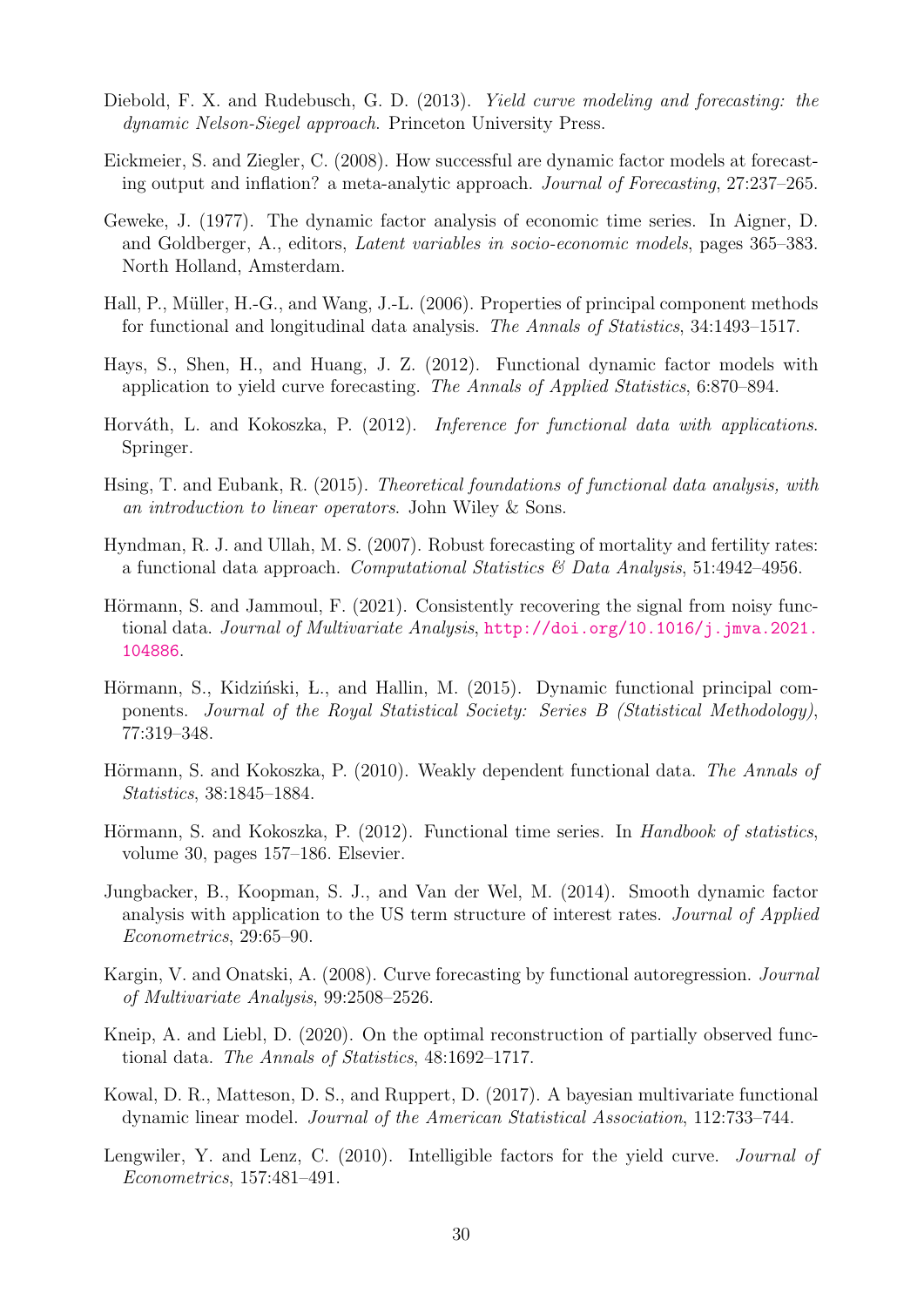- <span id="page-30-9"></span>Li, Y. and Hsing, T. (2010). Uniform convergence rates for nonparametric regression and principal component analysis in functional/longitudinal data. The Annals of Statistics, 38:3321–3351.
- <span id="page-30-7"></span>Liebl, D. (2013). Modeling and forecasting electricity spot prices: A functional data perspective. The Annals of Applied Statistics, 7:1562–1592.
- <span id="page-30-15"></span>Lütkepohl, H. (1996). Handbook of Matrices. Wiley.
- <span id="page-30-14"></span>Mönch, E. (2012). Term structure surprises: the predictive content of curvature, level, and slope. Journal of Applied Econometrics, 27:574–602.
- <span id="page-30-6"></span>Nelson, C. R. and Siegel, A. F. (1987). Parsimonious modeling of yield curves. The Journal of Business, 60:473–489.
- <span id="page-30-11"></span>Panaretos, V. M. and Tavakoli, S. (2013). Fourier analysis of stationary time series in function space. The Annals of Statistics, 41:568–603.
- <span id="page-30-13"></span>Ramsay, J., Hooker, G., and Graves, S. (2009). Functional data analysis with R and MATLAB. Springer.
- <span id="page-30-4"></span>Ramsay, J. and Silverman, B. (2005). Functional data analysis. Springer.
- <span id="page-30-12"></span>Salish, N. and Gleim, A. (2019). A moment-based notion of time dependence for functional time series. Journal of Econometrics, 212:377–392.
- <span id="page-30-0"></span>Sargent, T. J. and Sims, C. A. (1977). Business cycle modeling without pretending to have too much a priori economic theory. In Sims, C. A., editor, New methods in business cycle research, pages 45–109. Federal Reserve Bank of Minneapolis, Minneapolis.
- <span id="page-30-1"></span>Stock, J. H. and Watson, M. W. (2002). Forecasting using principal components from a large number of predictors. Journal of the American Statistical Association, 97:1167– 1179.
- <span id="page-30-2"></span>Stock, J. H. and Watson, M. W. (2012). Dynamic factor models. In The Oxford Handbook of Economic Forecasting, pages 35–39. Oxford University Press.
- <span id="page-30-3"></span>Stock, J. H. and Watson, M. W. (2016). Dynamic factor models, factor-augmented vector autoregressions, and structural vector autoregressions in macroeconomics. In Handbook of macroeconomics, volume 2, pages 415–525. Elsevier.
- <span id="page-30-5"></span>Wang, J.-L., Chiou, J.-M., and Müller, H.-G. (2016). Functional data analysis. Annual Review of Statistics and Its Application, 3:257–295.
- <span id="page-30-16"></span>White, H. (2001). Asymptotic Theory for Econometricians, revised edition. Academic Press, Inc.
- <span id="page-30-8"></span>Yao, F., Müller, H.-G., and Wang, J.-L. (2005). Functional data analysis for sparse longitudinal data. Journal of the American Statistical Association, 100:577–590.
- <span id="page-30-10"></span>Zhang, X. and Wang, J.-L. (2016). From sparse to dense functional data and beyond. The Annals of Statistics, 44:2281–2321.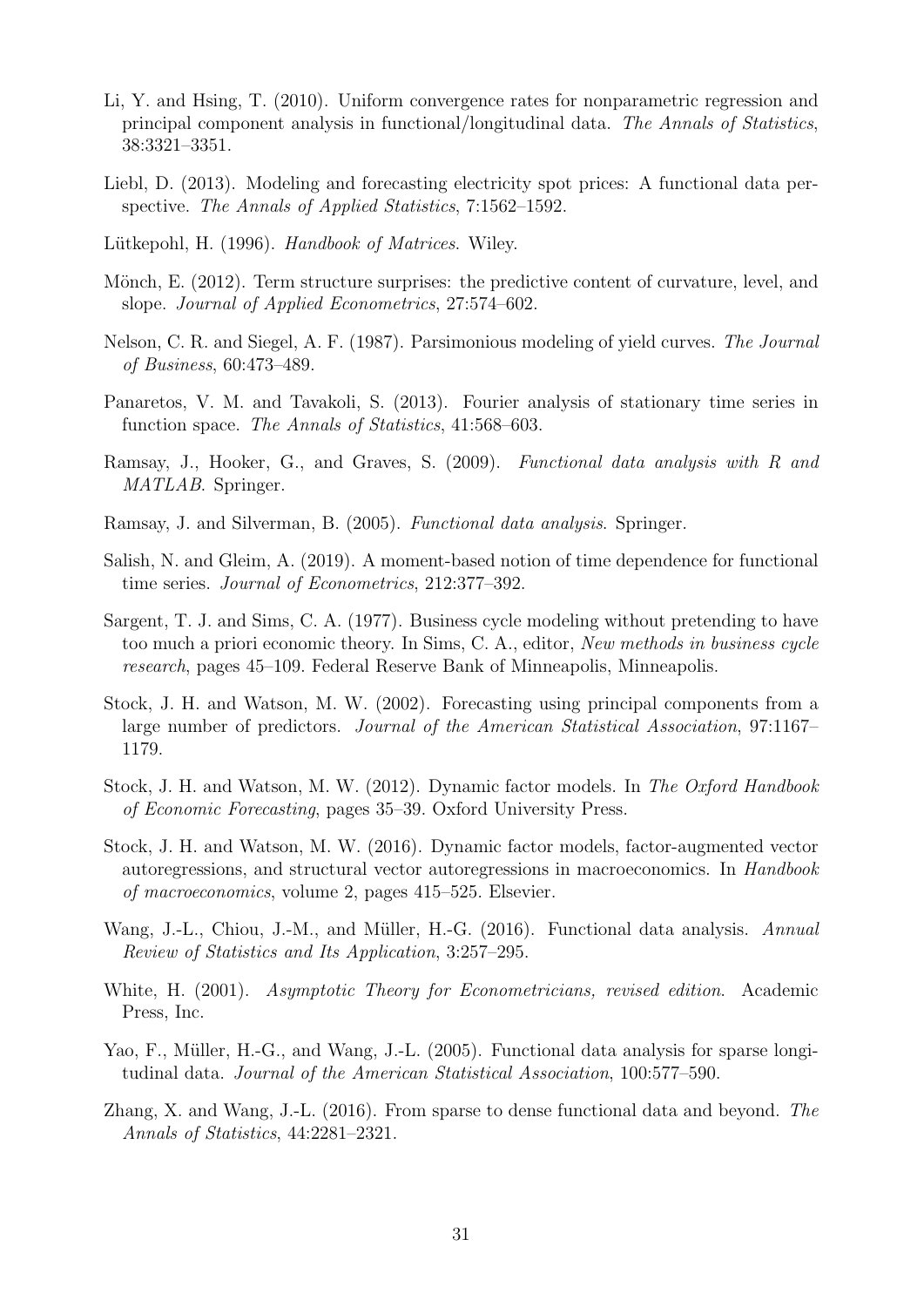#### SUPPLEMENTARY MATERIAL

### A Technical proofs

### A.1 Proof of Theorem [2](#page-13-0)

Before presenting the main proof of Theorem [2,](#page-13-0) we show the following auxiliary lemma.

<span id="page-31-1"></span>**Lemma A.[1](#page-6-0).** Let Assumptions 1 and [2](#page-7-0) hold for model [\(1\)](#page-5-1)–[\(2\)](#page-5-2). Then, for any  $0 \le h < \infty$ , as  $T \to \infty$ , we have

$$
E\left\| \frac{1}{T} \sum_{t=h+1}^{T} F_t F'_{t-h} - E[F_t F'_{t-h}] \right\|_2^2 = O(T^{-1}).
$$

Proof. The problem can be rewritten as follows

$$
E\left\|\frac{1}{T}\sum_{t=h+1}^{T}F_{t}F'_{t-h}-E[F_{t}F_{t-h}]\right\|_{2}^{2}=\frac{1}{T^{2}}\sum_{t,s=h+1}^{T}\sum_{m,l=1}^{K}Cov\left[F_{m,t}F_{l,t-h},F_{m,s}F_{l,s-h}\right].\tag{A.1}
$$

By Assumption [1\(](#page-6-0)d) the factors follow a stable  $VAR(p)$  process. Hence,  $F_t$  has a moving average representation

<span id="page-31-0"></span>
$$
F_t = \sum_{j=0}^{\infty} B_j \eta_{t-j},
$$

where  $\sum_{j=0}^{\infty} ||B_j||_2 < \infty$ , or, equivalently

$$
F_{l,t} = \sum_{j=0}^{\infty} \sum_{k=1}^{K} b_j^{(l,k)} \eta_{k,t-j},
$$

where  $b_i^{(l,k)}$  $j^{(l,k)}$  is  $(l,k)$  element of matrix  $B_j$  and  $\eta_{k,t-j}$  is k-th element of vector  $\eta_{t-j}$ . Then,

$$
Cov[F_{m,t}F_{l,t-h}, F_{m,s}F_{l,s-h}]
$$
  
= 
$$
\sum_{i_1,i_2,i_3,i_4=0}^{\infty} \sum_{k_1,k_2,k_3,k_4=1}^{K} b_{i_1}^{(m,k_1)} b_{i_2}^{(l,k_2)} b_{i_3}^{(m,k_3)} b_{i_4}^{(l,k_4)} Cov[\eta_{k_1,t-i_1}\eta_{k_2,t-h-i_2}, \eta_{k_3,s-i_3}\eta_{k_4,s-h-i_4}],
$$

and, by Assumption [1\(](#page-6-0)e), there exists a constant  $C < \infty$  such that

$$
\sup_{i_1, i_2, i_3, i_4 \in \mathbb{N}} \sum_{k_1, k_2, k_3, k_4 = 1}^{K} \left| \sum_{t, s = h+1}^{T} Cov\big[\eta_{k_1, t-i_1} \eta_{k_2, t-h-i_2}, \eta_{k_3, s-i_3} \eta_{k_4, s-h-i_4}\big]\right| < T \cdot C.
$$

Consequently, for  $(A.1)$ , we obtain

$$
\frac{1}{T^2} \sum_{t,s=h+1}^T \sum_{m,l=1}^K Cov[F_{m,t}F_{l,t-h}, F_{m,s}F_{l,s-h}] \le \frac{K^6 C}{T} \left(\sum_{i=0}^\infty ||B_i||_\infty\right)^4 = O(T^{-1}),
$$

where  $||A||_{\infty} = \max_{i,j} { |a_{i,j}| }$  is the maximum norm, and the final step follows by the matrix inequality  $||A||_{\infty} \le ||A||_2$  (see, e.g., Lütkepohl [1996\)](#page-30-15) and the fact that  $\sum_{j=0}^{\infty} ||B_j||_2 < \infty$ .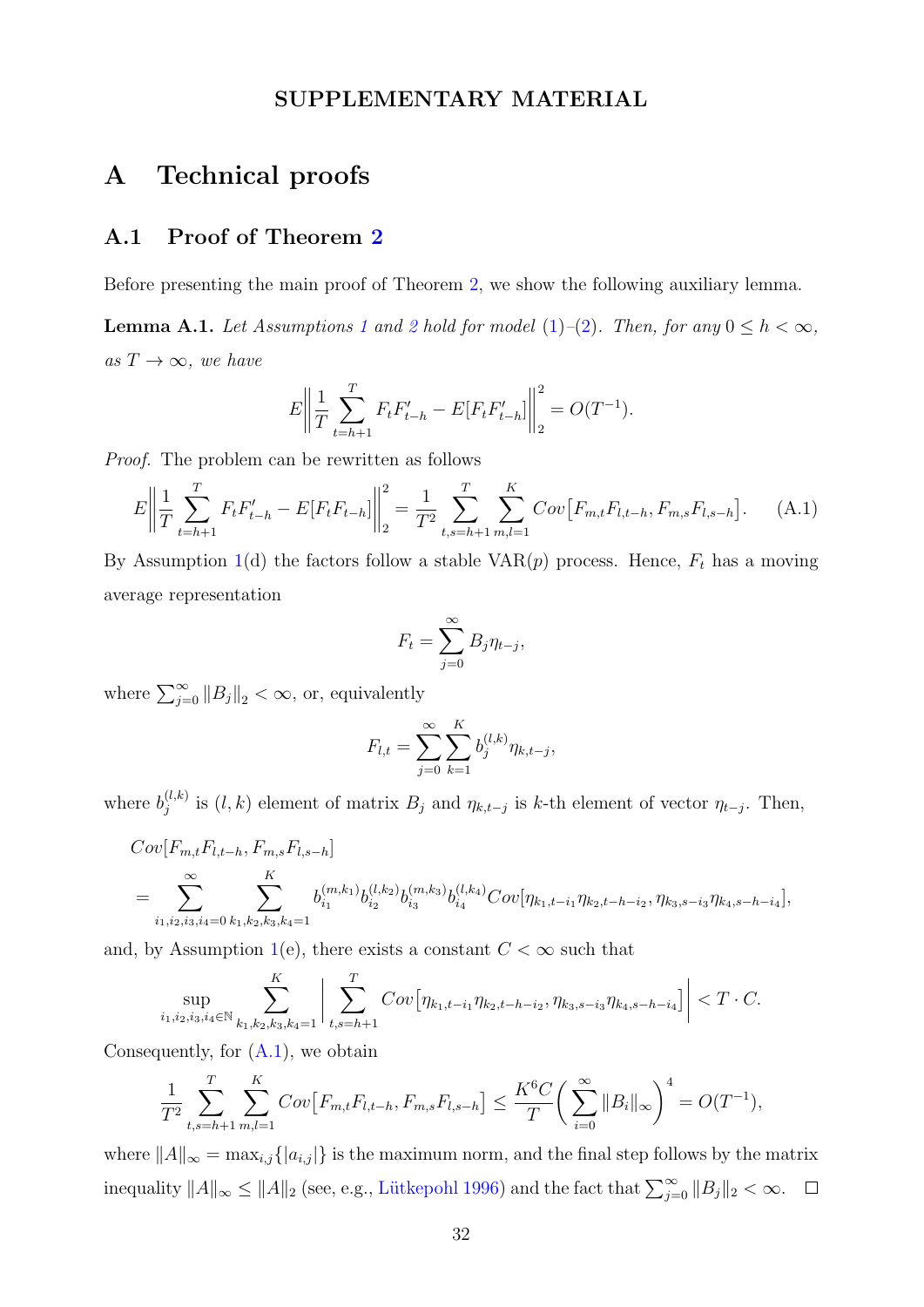**Main proof of Theorem [2.](#page-13-0)** Proof of item  $(a)$ . First, we decompose

$$
E\|\hat{\mu} - \mu\| = E \int_a^b \left(\frac{1}{T} \sum_{t=1}^T \Psi'(r) F_t + \epsilon_t(r)\right)^2 dr = A_T + B_T + C_T,
$$

where

$$
A_T = \frac{1}{T^2} \sum_{t,h=1}^T \sum_{l,m=1}^K E[F_{l,t} F_{m,h}] \langle \psi_l, \psi_m \rangle, \quad B_T = \frac{2}{T^2} \sum_{t,h=1}^T \sum_{l=1}^K E[F_{l,t} \langle \psi_l, \epsilon_h \rangle],
$$
  

$$
C_T = \frac{1}{T^2} \sum_{t,h=1}^T E[\langle \epsilon_t, \epsilon_h \rangle].
$$

By Assumption [1\(](#page-6-0)d), the factors follow a stable VAR $(p)$ , implying that  $F_t$  has a moving average representation

$$
F_t = \sum_{j=0}^{\infty} B_j \eta_{t-j},
$$

such that  $\sum_{j=0}^{\infty} ||B_j||_2 < \infty$  and, by Assumption [1\(](#page-6-0)e),  $\sum_{h=-\infty}^{\infty} ||E[F_t F'_{t-h}]||_2 < \infty$ . Using Assumption  $1(a)$  $1(a)$  we have

$$
|A_T| = \left| \frac{1}{T^2} \sum_{t,h=1}^T \sum_{l=1}^K E[F_{l,t} F_{l,h}] \right| \leq \frac{C}{T^2} \sum_{t,h=1}^T ||E[F_t F_{t-h}]||_2 = O(T^{-1}),
$$

where  $C > 0$  denotes a constant. For the term  $B_T$  we make use of the triangle and the Cauchy-Schwartz inequality, which yield

$$
|B_T| \leq 2 \sum_{l=1}^K \left| E\left[ \left( \frac{1}{T} \sum_{t=1}^T F_{l,t} \right) \left\langle \psi_l, \frac{1}{T} \sum_{h=1}^T \epsilon_h \right\rangle \right] \right|
$$
  

$$
\leq 2 \sum_{l=1}^K \sqrt{E\left[ \left( \frac{1}{T} \sum_{t=1}^T F_{l,t} \right)^2 \right] E\left[ \left\langle \psi_l, \frac{1}{T} \sum_{h=1}^T \epsilon_h \right\rangle^2 \right]}.
$$

Since  $\sum_{h=-\infty}^{\infty} ||E[F_t F'_{t-h}]||_2 < \infty$ , we have that  $E[(T^{-1} \sum_{t=1}^{T} F_{l,t})^2] = O(T^{-1})$ . From the triangle inequality, the orthonormality of the loadings, and the martingale difference sequence property of  $\epsilon_t$ , it follows that  $E[\langle \psi_l, T^{-1} \sum_{h=1}^T \epsilon_h \rangle^2] = E[\|T^{-1} \sum_{h=1}^T \epsilon_h\|^2] = O(T^{-1}).$ Hence,  $B_T = O(T^{-1})$ . Finally, for the term  $C_T$ , Assumption [2\(](#page-7-0)a) implies

$$
C_T = \frac{1}{T^2} \sum_{t,h=1}^T E[\langle \epsilon_t, \epsilon_h \rangle] = \frac{1}{T^2} \sum_{t=1}^T E \|\epsilon_t\|^2 = O(T^{-1}),
$$

and, consequently,  $E\|\hat{\mu} - \mu\|^2 = A_T + B_T + C_T = O(T^{-1}).$ 

Proof of item (b). Without loss of generality and for the simplicity of the proof exposition we assume that  $\hat{\mu}(r) = \mu(r)$  for all  $r \in [a, b]$ . The result for  $\hat{\mu}(r) \neq \mu(r)$  follows from (a).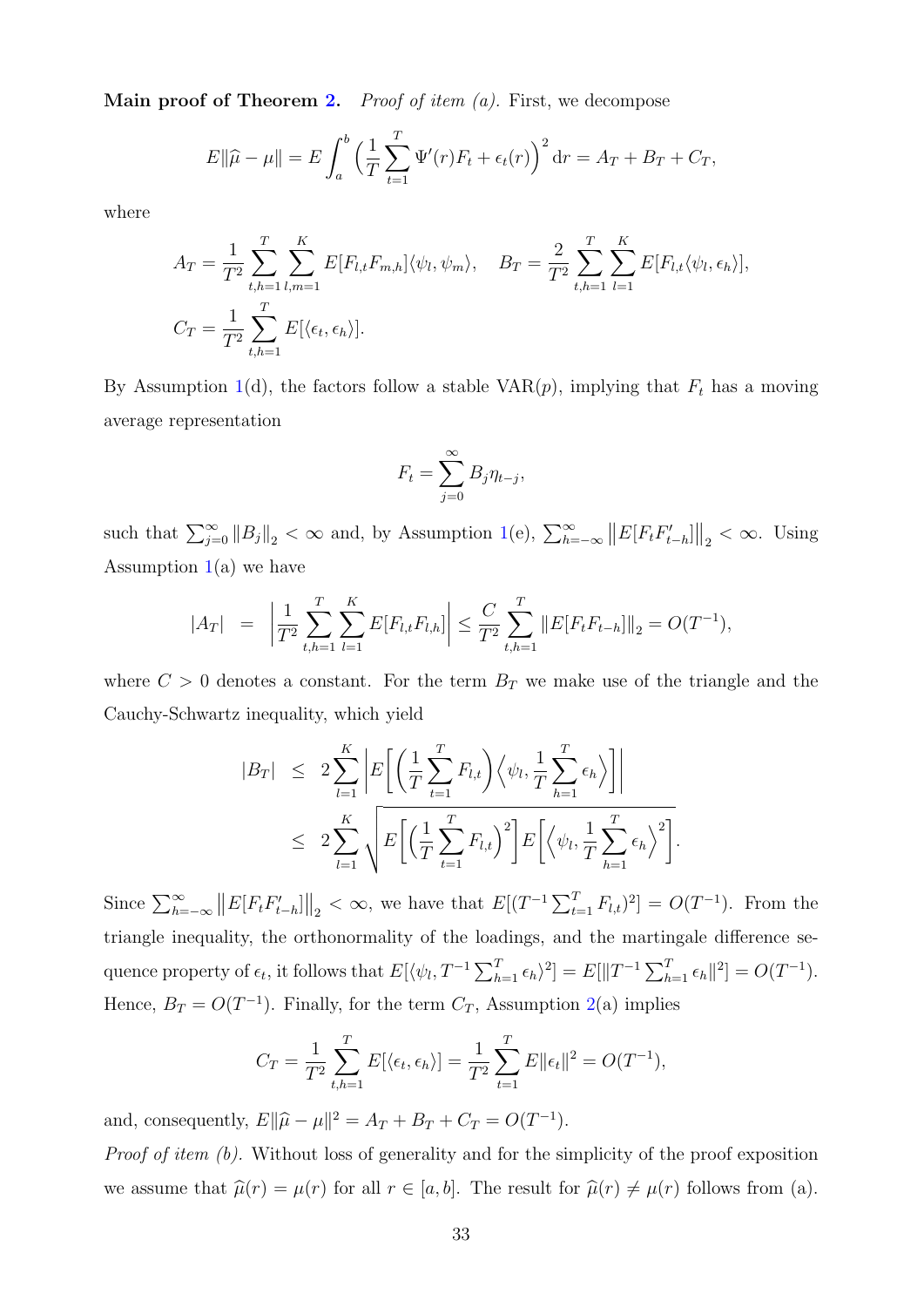Then, we have

$$
E\|\widehat{C}_Y - C_Y\|_{\mathcal{S}}^2 = E\int_a^b \int_a^b (\widehat{c}(r,s) - c(r,s))^2 \,dr\,ds,
$$

where

$$
\widehat{c}(r,s) = \frac{1}{T} \sum_{t=1}^{T} \left( \sum_{l=1}^{K} F_{l,t} \psi_l(r) + \epsilon_t(r) \right) \left( \sum_{m=1}^{K} F_{m,t} \psi_m(s) + \epsilon_t(s) \right),
$$
  

$$
c(r,s) = \sum_{l,m=1}^{K} \lambda_l \psi_l(r) \psi_m(s) 1_{\{l=m\}} + \delta(r,s).
$$

Consider the decomposition

$$
\hat{c}_Y(r,s) - c_Y(r,s) = A_T(r,s) + B_T(r,s) + C_T(r,s) + D_T(r,s),
$$

where

$$
A_T(r,s) = \frac{1}{T} \sum_{t=1}^T \sum_{l,m=1}^K (F_{l,t}F_{m,t} - \lambda_l 1_{\{l=m\}}) \psi_l(r)\psi_m(s),
$$
  
\n
$$
B_T(r,s) = \frac{1}{T} \sum_{t=1}^T \sum_{l=1}^K F_{l,t}\psi_l(r)\epsilon_t(s), \quad C_T(r,s) = \frac{1}{T} \sum_{t=1}^T \sum_{l=1}^K F_{l,t}\psi_l(s)\epsilon_t(r),
$$
  
\n
$$
D_T(r,s) = \frac{1}{T} \sum_{t=1}^T (\epsilon_t(r)\epsilon_t(s) - \delta(r,s)).
$$

It suffices to show that the Hilbert-Schmidt norms of these four terms are  $O(T^{-1})$ . The proof the original problem  $E \int_a^b \int_a^b (\hat{c}(r, s) - c(r, s))^2 dr ds = O(T^{-1})$  then follows from the Cauchy-Schwarz inequality. For the first term, we make use of the auxiliary Lemma [A.1,](#page-31-1) i.e.,

$$
E \int_{a}^{b} \int_{a}^{b} (A_{T}(r,s))^{2} dr ds = E \int_{a}^{b} \int_{a}^{b} \left( \Psi'(r) \left( \frac{1}{T} \sum_{t=1}^{T} F_{t} F'_{t} - E[F_{t} F'_{t}] \right) \Psi(s) \right)^{2} dr ds
$$
  
= 
$$
E \left\| \frac{1}{T} \sum_{t=1}^{T} F_{t} F'_{t} - E[F_{t} F'_{t}] \right\|_{2}^{2} = O(T^{-1}).
$$

For the second term we have

$$
E \int_{a}^{b} \int_{a}^{b} (B_{T}(r, s))^{2} dr ds = E \int_{a}^{b} \sum_{l=1}^{K} \left( \frac{1}{T} \sum_{t=1}^{T} F_{l,t} \epsilon_{t}(s) \right)^{2} ds
$$
  
= 
$$
E \int_{a}^{b} \left\| \frac{1}{T} \sum_{t=1}^{T} F_{t} \epsilon_{t}(s) \right\|_{2}^{2} ds = O(T^{-1}),
$$

where the first equality follows from Assumption  $1(a)$  $1(a)$ , and the last equality follows from As-sumption [2\(](#page-7-0)d). Since  $C_T(r, s) = B_T(s, r)$ , the proof for the third term follows analogously.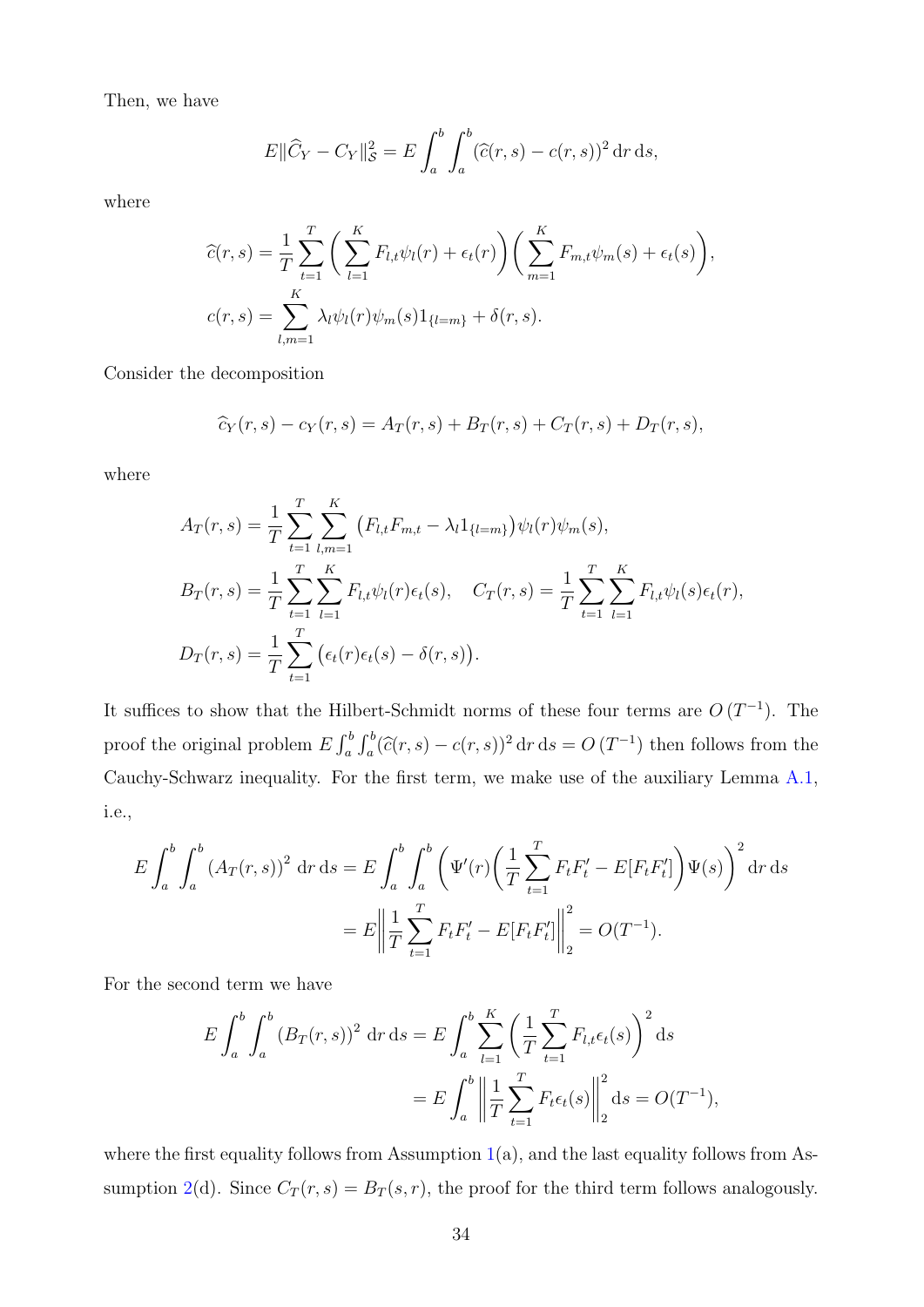Finally, for the last term,

$$
E \int_{a}^{b} \int_{a}^{b} (D_{T}(r, s))^{2} dr ds = \frac{1}{T^{2}} \sum_{t=1}^{T} E \int_{a}^{b} \int_{a}^{b} (\epsilon_{t}(r) \epsilon_{t}(s) - \delta(r, s))^{2} dr ds
$$
  
+ 
$$
\frac{2}{T^{2}} \sum_{t=1}^{T-1} \sum_{q=t+1}^{T} E \int_{a}^{b} \int_{a}^{b} (\epsilon_{q}(r) \epsilon_{q}(s) - \delta(r, s)) (\epsilon_{t}(r) \epsilon_{t}(s) - \delta(r, s)) dr ds
$$
  
= 
$$
\frac{1}{T^{2}} \sum_{t=1}^{T} \left[ E \|\epsilon_{t}\|^{4} - \int_{a}^{b} \int_{a}^{b} \delta^{2}(r, s) dr ds \right]
$$
  
+ 
$$
\frac{2}{T^{2}} \sum_{t=1}^{T-1} \sum_{q=t+1}^{T} \int_{a}^{b} \int_{a}^{b} \left[ E[\epsilon_{q}(r) \epsilon_{q}(s) \epsilon_{t}(r) \epsilon_{t}(s)] - \delta^{2}(r, s) \right] dr ds = O(T^{-1}),
$$

where the last equality follows from Assumption  $2(a)$  $2(a)$  and the fact that

$$
E[\epsilon_q(r)\epsilon_q(s)\epsilon_t(r)\epsilon_t(s)] = E[E[\epsilon_q(r)\epsilon_q(s)|\mathcal{A}_t]\epsilon_t(r)\epsilon_t(s)] = \delta^2(r,s).
$$

*Proof of item (c).* Lemma 2.2 in Horváth and Kokoszka  $(2012)$  implies

$$
\max_{1 \leq l \leq K} |\widehat{\lambda}_l - \lambda_l| \leq ||\widehat{C}_Y - C_Y||_{\mathcal{S}},
$$

and the result follows from (b).

*Proof of item (d).* Lemma 2.3 in Horváth and Kokoszka  $(2012)$  implies

$$
\max_{1 \leq l \leq K} \|s_l \widehat{\psi}_l - \psi_l\| \leq \frac{2\sqrt{2}}{\alpha} \|\widehat{C}_Y - C_Y\|_{\mathcal{S}},
$$

where  $\alpha = \min\{\lambda_1 - \lambda_2, \lambda_2 - \lambda_3, \ldots, \lambda_{K-1} - \lambda_K, \lambda_K\}$ , and the result follows from (b).

### <span id="page-34-0"></span>A.2 Proof of Theorem [3](#page-15-0)

To facilitate the understanding of the main proof, we first introduce some notations.

- (1) The numbers of selected factors and lags are given by J and m, where  $0 \le J \le K_{max}$ and  $0 \leq m \leq p_{max}$ .
- (2) The selected empirical FPCs are denoted as  $\{\widehat{\psi}_1, \ldots \widehat{\psi}_T\}$ . The first J empirical FPCs can be stacked into the functional vector  $\hat{\Psi}^{(J)} = (\hat{\psi}_1, \dots, \hat{\psi}_J)'$ . Note that the empirical FPCs are not uniquely defined since  $\{-\hat{\psi}_1, \ldots - \hat{\psi}_T\}$  are also orthonormal eigenfunctions of  $\widehat{C}_Y$ .
- (3) Let  $\{\phi_l\}_{l=1}^{\infty}$  be a sequence of orthonormal eigenfunctions of  $\delta(r, s)$  that correspond to the descendingly ordered eigenvalues  $\{\zeta_l\}$ . For simplicity, we determine the sign of the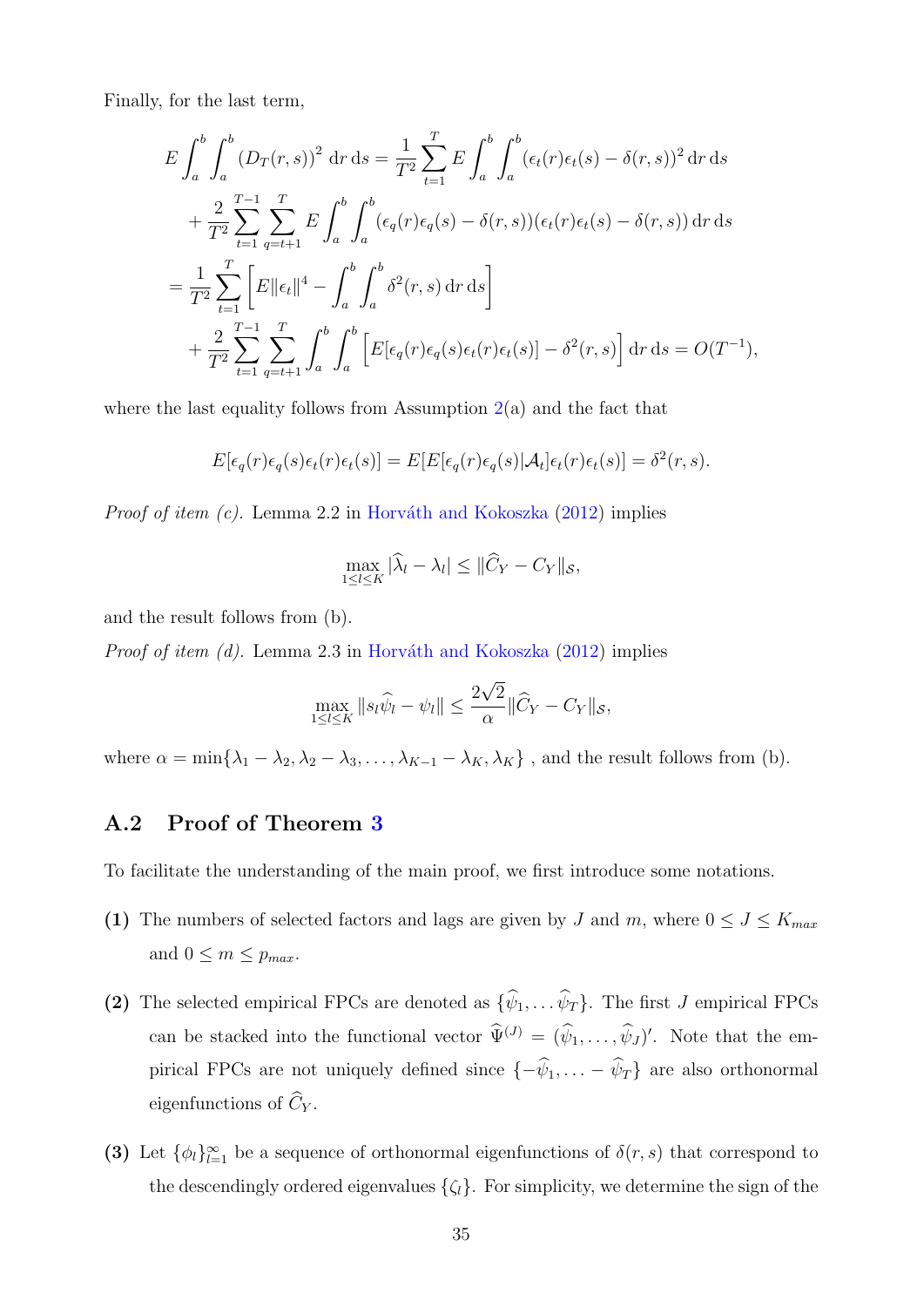first  $(K_{max} - K)$  orthonormal eigenfunctions by fixing the sign as  $sign(\langle \phi_j, \psi_{K+j} \rangle) = 1$ for  $1 \leq j \leq (K_{max} - K)$ . Then, under the conditions of Theorem [3,](#page-15-0)  $\phi_1, \ldots, \phi_{K_{max} - K}$ are uniquely determined conditionally on the sign of the chosen empirical FPCs for a given sample  $\{Y_1, \ldots, Y_T\}$ .

- (4) By Assumption [2\(](#page-7-0)b), the sequence  $\{\varphi_m\}_{m=1}^{\infty}$  with  $\varphi_l = s_l \psi_l$  for  $l \leq K$  and  $\varphi_l = \phi_{l-K}$ for  $l > K$  forms a sequence of orthonormal eigenfunctions of  $C_Y$ . Moreover,  $\varphi_l$  is uniquely identified for  $l = 1, \ldots, K_{max}$  conditional on the sign of the selected empirical FPCs since all eigenvalues of  $C_Y$  have multiplicity 1. The first  $J$  eigenfunctions can be stacked into the functional vector  $\Phi^{(J)} = (\varphi_1, \dots, \varphi_J)'$ .
- (5) The FPC scores with respect to the basis  $\varphi_l$  are given by  $F_{l,t}^* = \langle Y_t \mu, \varphi_l \rangle$ , where  $F_{l,t}^* = s_l F_{l,t}$  if  $l \leq K$ , and  $F_{l,t}^* = \langle Y_t - \mu, \phi_{l-K} \rangle$  if  $l > K$ . For  $j = 1, \ldots, K_{max}$  the scores  $F_{l,t}^*$  are uniquely identified conditional on the basis defined above. Moreover, we use the notations  $F_t^{(J)} = (F_{1,t}^*, F_{2,t}^*, ..., F_{J,t}^*)'$  and  $\hat{F}_t^{(J)} = (\hat{F}_{1,t}, \hat{F}_{2,t}, ..., \hat{F}_{J,t})'$ , where  $\widehat{F}_{l,t} = \langle Y_t - \widehat{\mu}, \widehat{\psi}_l \rangle$  are the empirical FPC scores.

$$
\textbf{(6)}\ \ \mathbf{x}_{t-1}^{(J,m)} = \big(\big(F_{t-1}^{(J)}\big)',\big(F_{t-2}^{(J)}\big)',\dots,\big(F_{t-m}^{(J)}\big)'\big)' \text{ and } \widehat{\mathbf{x}}_{t-1}^{(J,m)} = \big(\big(\widehat{F}_{t-1}^{(J)}\big)',\big(\widehat{F}_{t-2}^{(J)}\big)',\dots,\big(\widehat{F}_{t-m}^{(J)}\big)'\big)'.
$$

(7) For the selected number of factors  $J$  and lags  $p$ , we consider the completion matrices

$$
\mathbf{A}^* = \begin{cases}\n[\mathbf{s}A_1\mathbf{s}', \dots, \mathbf{s}A_p\mathbf{s}, \mathbf{0}_{J,(m-p)J}], & \text{if } J \geq K \text{ and } m \geq p, \\
[A_1, \dots, A_p], \dots, \mathbf{r}\widehat{A}_m^{(J)}\mathbf{r}', \mathbf{0}_{K,(p-m)K}], & \text{if } J < K \text{ and } m < p, \\
[\mathbf{s}A_1\mathbf{s}', \dots, \mathbf{s}A_p\mathbf{s}'], & \text{if } J \geq K \text{ and } m < p, \\
[A_1, \dots, A_p, \mathbf{0}_{K,(m-p)K}], & \text{if } J < K \text{ and } m \geq p,\n\end{cases}
$$

and

$$
\widehat{\mathbf{A}}^* = \begin{cases}\n[\widehat{A}_1^{(J)}, \dots, \widehat{A}_m^{(J)}], & \text{if } J \geq K \text{ and } m \geq p, \\
[\mathbf{r}\widehat{A}_1^{(J)}\mathbf{r}', \dots, \mathbf{r}\widehat{A}_m^{(J)}\mathbf{r}', \mathbf{0}_{K,(p-m)K}], & \text{if } J < K \text{ and } m < p, \\
[\widehat{A}_1^{(J)}, \dots, \widehat{A}_m^{(J)}, \mathbf{0}_{J,(p-m)J}], & \text{if } J \geq K \text{ and } m < p, \\
[\mathbf{r}\widehat{A}_1^{(J)}\mathbf{r}', \dots, \mathbf{r}\widehat{A}_m^{(J)}\mathbf{r}'], & \text{if } J < K \text{ and } m \geq p,\n\end{cases}
$$

where **r**, **s**, and  $\widehat{\mathbf{A}}^{(J,m)} = [\widehat{A}_1^{(J)}, \dots, \widehat{A}_m^{(J)}]$  are defined in Section [4.2.](#page-14-0)

$$
\textbf{(8)}\ \Gamma_{(J,m)} = \lim_{T \to \infty} \frac{1}{T} \sum_{t=m+1}^{T} E\big[F_t^{(J)}\big(\mathbf{x}_{t-1}^{(J,m)}\big)'\big] \text{ and } \widehat{\Gamma}_{(J,m)} = \frac{1}{T} \sum_{t=m+1}^{T} \widehat{F}_t^{(J)}\big(\widehat{\mathbf{x}}_{t-1}^{(J,m)}\big)'\text{.}
$$

$$
\textbf{(9)}\ \ \Sigma_{(J,m)} = \lim_{T \to \infty} \frac{1}{T} \sum_{t=m+1}^{T} E\big[\mathbf{x}_{t-1}^{(J,m)} \big(\mathbf{x}_{t-1}^{(J,m)}\big)'\big] \text{ and } \widehat{\Sigma}_{(J,m)} = \frac{1}{T} \sum_{t=m+1}^{T} \widehat{\mathbf{x}}_{t-1}^{(J,m)} \big(\widehat{\mathbf{x}}_{t-1}^{(J,m)}\big)'\,.
$$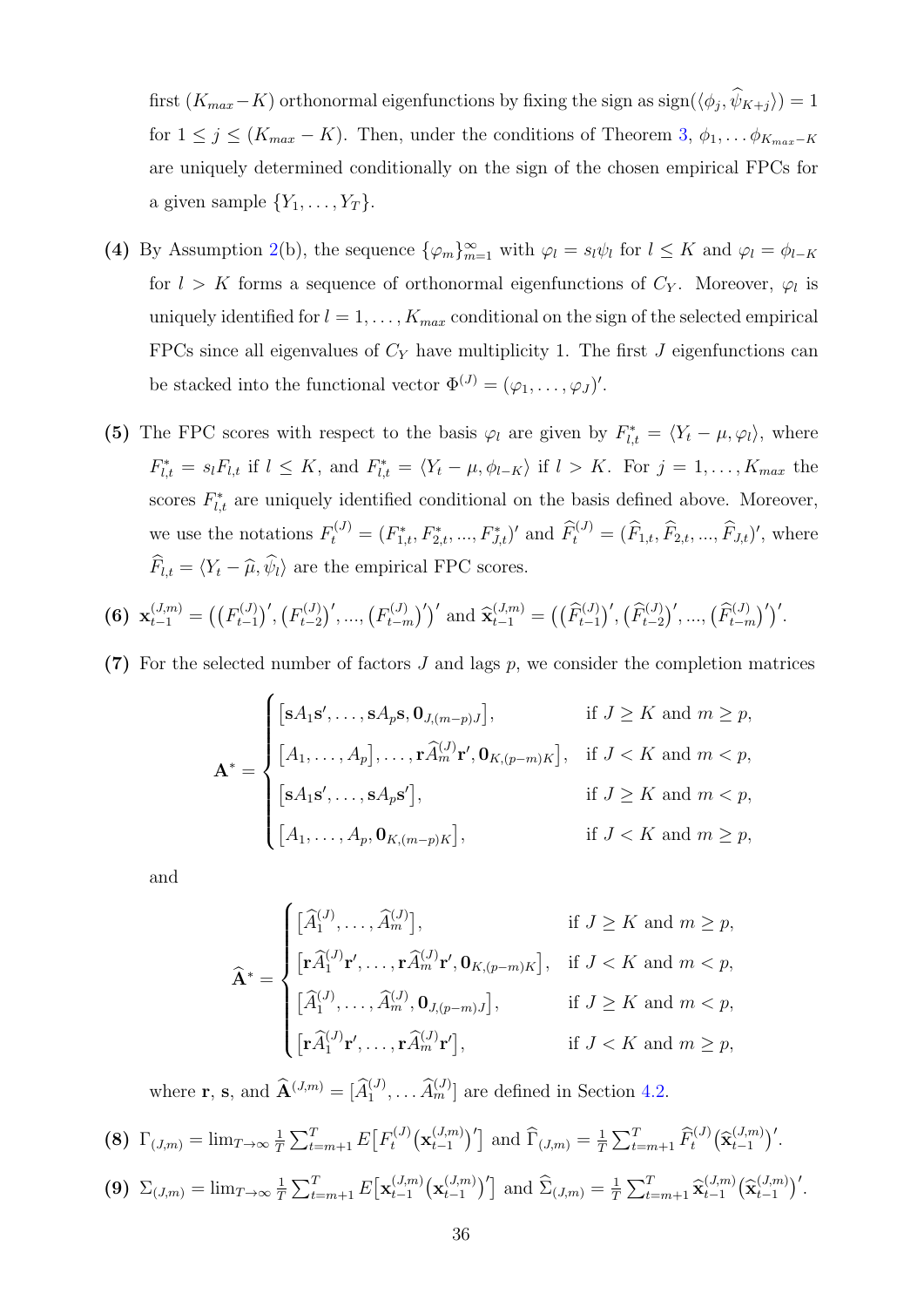(10) 
$$
\widetilde{\Gamma}_{(J,m)} = \frac{1}{T} \sum_{t=m+1}^{T} F_t^{(J)} (\mathbf{x}_{t-1}^{(J,m)})'
$$
 and  $\widetilde{\Sigma}_{(J,m)} = \frac{1}{T} \sum_{t=m+1}^{T} \mathbf{x}_{t-1}^{(J,m)} (\mathbf{x}_{t-1}^{(J,m)})'.$ 

<span id="page-36-4"></span>**Lemma A.2.** Under conditions of Theorem [3,](#page-15-0) and for  $0 \le s \le m$ , as  $T \to \infty$ , we have

$$
\max_{\substack{0 \le m \le p_{max} \\ 0 \le l, j \le K_{max}}} \left| \frac{1}{T} \sum_{t=m+1}^T \left( \widehat{F}_{l,t} \widehat{F}_{j,t-s} - F_{l,t}^* F_{j,t-s}^* \right) \right| = O_p(T^{-1/2}).
$$

Proof. Note first that the empirical FPC scores admit the decomposition

$$
\widehat{F}_{l,t} = \langle Y_t - \widehat{\mu}, \widehat{\psi}_l \rangle = F_{l,t}^* + \langle Y_t - \mu, \widehat{\psi}_l - \varphi_l \rangle + \langle \mu - \widehat{\mu}, \widehat{\psi}_l \rangle
$$
\n
$$
= F_{l,t}^* + \sum_{k=1}^K F_{k,t} \langle \psi_k, \widehat{\psi}_l - \varphi_l \rangle + \langle \epsilon_t, \widehat{\psi}_l - \varphi_l \rangle + \langle \mu - \widehat{\mu}, \widehat{\psi}_l \rangle = F_{l,t}^* + R_{l,t}, \tag{A.2}
$$

where  $R_{l,t} = \sum_{k=1}^{K} F_{k,t} \langle \psi_k, \hat{\psi}_l - \varphi_l \rangle + \langle \mu - \hat{\mu}, \hat{\psi}_l \rangle + \langle \epsilon_t, \hat{\psi}_l - \varphi_l \rangle$ . Throughout the proof of this lemma we will be using the fact that

<span id="page-36-2"></span><span id="page-36-0"></span>
$$
\left| \langle \mu - \widehat{\mu}, \widehat{\psi}_l \rangle \right| \le \|\mu - \widehat{\mu}\| = O_p(T^{-1/2}), \tag{A.3}
$$

for all l, which follows from the Cauchy-Schwarz inequality, the orthonormality of  $\{\hat{\psi}_l\}$ , and Theorem  $2(a)$  $2(a)$ . Moreover, using similar arguments, we have

<span id="page-36-1"></span>
$$
\left| \langle \psi_k, \widehat{\psi}_l - \varphi_l \rangle \right| \leq \|\widehat{\psi}_l - \varphi_l\| = O_p(T^{-1/2}), \tag{A.4}
$$

where

<span id="page-36-5"></span><span id="page-36-3"></span>
$$
\max_{1 \le l \le K_{max}} E \|\widehat{\psi}_l - \varphi_l\| = O(T^{-1/2}) \tag{A.5}
$$

follows analogously to the proof of Theorem  $2(d)$  $2(d)$  since the eigenvalues of  $C_Y$  have multiplicity 1. Using the decomposition  $(A.2)$  we have

$$
\max_{\substack{m \le p_{max} \\ l,j \le K_{max}}} \left| \frac{1}{T} \sum_{t=m+1}^{T} \widehat{F}_{l,t} \widehat{F}_{j,t-s} - F_{l,t}^* F_{j,t-s}^* \right| \le \max_{\substack{m \le p_{max} \\ l,j \le K_{max}}} \left( S_{1,m,l,j} + S_{2,m,l,j} + S_{3,m,l,j} \right), \tag{A.6}
$$

where

$$
S_{1,m,l,j} = \left| \frac{1}{T} \sum_{t=m+1}^{T} R_{l,t} R_{j,t-s} \right|, \ S_{2,m,l,j} = \left| \frac{1}{T} \sum_{t=m+1}^{T} F_{l,t}^{*} R_{j,t-s} \right|, \ S_{3,m,l,j} = \left| \frac{1}{T} \sum_{t=m+1}^{T} F_{j,t-s}^{*} R_{l,t} \right|.
$$

The rest of the proof is split in two steps. First, we show that  $S_{1,m,l,j} = O_P(T^{-1/2})$  for any m, l, and j, and, in the second step, we show that  $S_{2,m,l,j} = O_P(T^{-1/2})$ . Note that the convergence rate of  $S_{3,m,l,j}$  is identical to that of the second term and is therefore omitted. Step 1: Note that  $S_{1,m,l,j}$  consist of several sub-terms, which we study below: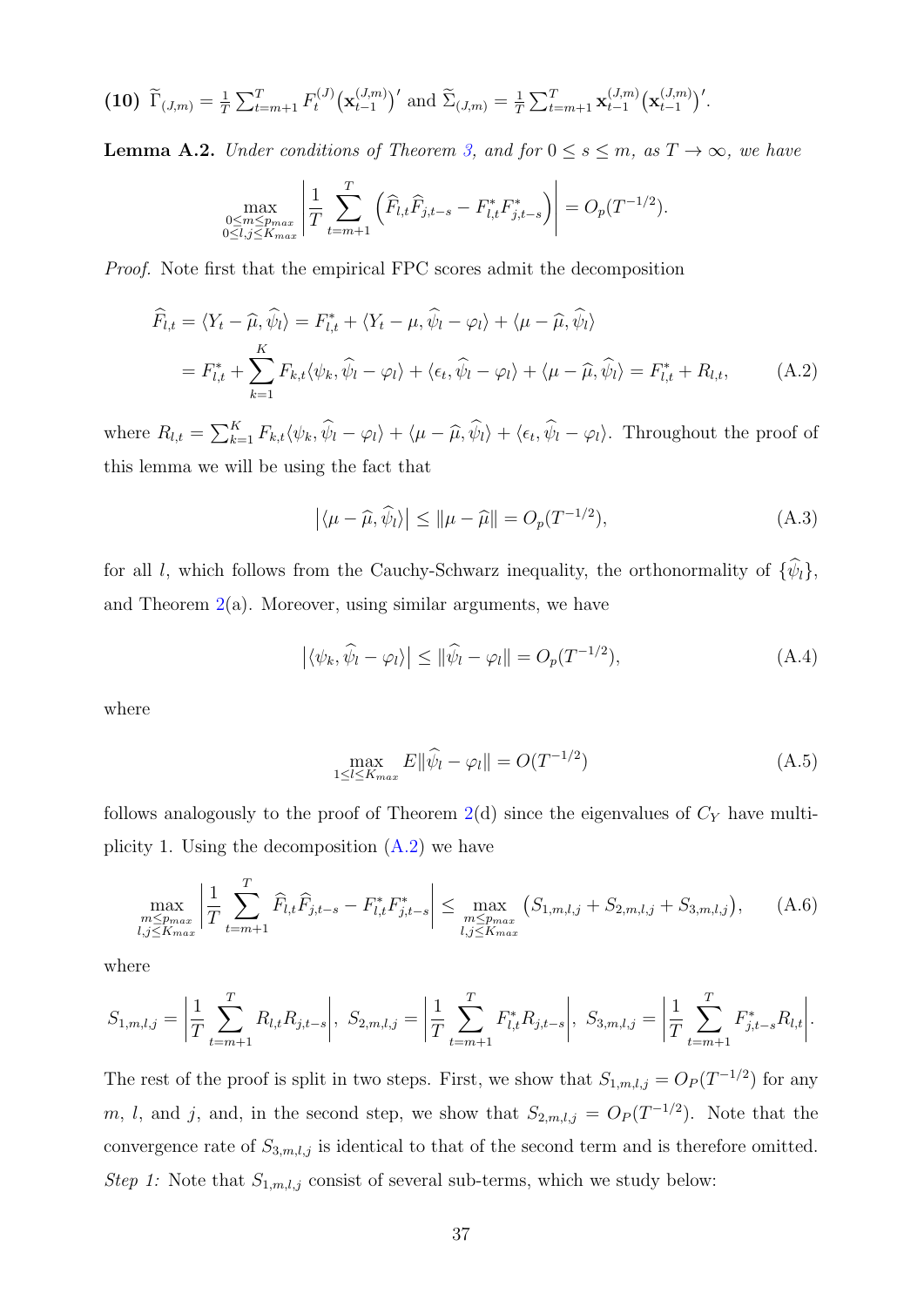(i) For the first sub-term we have

$$
\left| \frac{1}{T} \sum_{t=m+1}^{T} \sum_{k,n=1}^{K} F_{k,t} F_{n,t-s} \langle \psi_k, \widehat{\psi}_l - \varphi_l \rangle \langle \psi_n, \widehat{\psi}_j - \varphi_j \rangle \right|
$$
  
\n
$$
\leq K^2 \max_{1 \leq k,n \leq K} \left| \frac{1}{T} \sum_{t=m+1}^{T} F_{k,t}^* F_{n,t-s}^* \right| \left| \langle \psi_k, \widehat{\psi}_l - \varphi_l \rangle \right| \left| \langle \psi_n, \widehat{\psi}_j - \varphi_j \rangle \right| = O_p(T^{-1}),
$$

where the last equality follows from  $(A.4)$  and the fact that, by Assumptions [1\(](#page-6-0)d), [1\(](#page-6-0)e) and [2\(](#page-7-0)a),  $\frac{1}{T} \sum_{t=m+1}^{T} F_{k,t}^* F_{n,t-s}^* = O_p(1)$ .

(ii) For the second sub-term

$$
\left| \frac{1}{T} \sum_{t=m+1}^{T} \sum_{k=1}^{K} F_{k,t}^* \langle \psi_k, \widehat{\psi}_l - \varphi_l \rangle \langle \mu - \widehat{\mu}, \widehat{\psi}_j \rangle \right|
$$
  
 
$$
\leq K \max_{1 \leq k \leq K} \left| \frac{1}{T} \sum_{t=m+1}^{T} F_{k,t}^* \right| \left| \langle \psi_k, \widehat{\psi}_l - \varphi_l \rangle \right| \left| \langle \mu - \widehat{\mu}, \widehat{\psi}_j \rangle \right| = O_p(T^{-1}),
$$

which follows from [\(A.3\)](#page-36-2), [\(A.4\)](#page-36-1) and the fact that  $\frac{1}{T} \sum_{t=m+1}^{T} F_{k,t}^* = O_p(1)$ .

(iii) For the next sub-term

$$
\left| \frac{1}{T} \sum_{t=m+1}^{T} \sum_{k=1}^{K} F_{k,t}^* \langle \psi_k, \widehat{\psi}_l - \varphi_l \rangle \langle \epsilon_{t-s}, \widehat{\psi}_j - \varphi_j \rangle \right|
$$
  
 
$$
\leq K \max_{1 \leq k \leq K} \left\| \frac{1}{T} \sum_{t=m+1}^{T} F_{k,t}^* \epsilon_{t-s} \right\| \left\| \widehat{\psi}_j - \varphi_j \right\| \left| \langle \psi_k, \widehat{\psi}_l - \varphi_l \rangle \right| = O_p(T^{-1}),
$$

where the last equality follows from  $(A.4)$  and Assumption  $2(d)$  $2(d)$ .

(iv) By (A.3) we have 
$$
|T^{-1}\sum_{t=m+1}^{T} \langle \mu - \widehat{\mu}, \widehat{\psi}_l \rangle \langle \mu - \widehat{\mu}, \widehat{\psi}_j \rangle| \le ||\mu - \widehat{\mu}||^2 = O_p(T^{-1}).
$$

(v) Similarly, for the fifth term,

$$
\left|\frac{1}{T}\sum_{t=m+1}^T\langle\mu-\widehat{\mu},\widehat{\psi}_l\rangle\langle\epsilon_{t-s},\widehat{\psi}_j-\varphi_j\rangle\right|\leq \left|\frac{1}{T}\sum_{t=m+1}^T\|\epsilon_{t-s}\|\|\mu-\widehat{\mu}\|\|\widehat{\psi}_j-\varphi_j\|=O_p(T^{-1}),
$$

which follows from  $(A.3)$ ,  $(A.4)$ , and Assumption  $2(a)$  $2(a)$ .

(vi) Finally, for the last sub-term by Assumption [2\(](#page-7-0)b)

$$
\left|\frac{1}{T}\sum_{t=m+1}^T \langle \epsilon_t, \widehat{\psi}_l - \varphi_l \rangle \langle \epsilon_{t-s}, \widehat{\psi}_j - \varphi_j \rangle \right| \leq \frac{1}{T}\sum_{t=m+1}^T \|\epsilon_t\| \|\epsilon_{t-s}\| \|\widehat{\psi}_l - \varphi_l\| \|\widehat{\psi}_j - \varphi_j\|,
$$

which is  $O_P(T^{-1})$  by [\(A.4\)](#page-36-1) and the fact that

$$
E\left[\left|\frac{1}{T}\sum_{t=m+1}^{T}\|\epsilon_t\| \|\epsilon_{t-s}\|\right|\right] \leq \frac{1}{T}\sum_{t=m+1}^{T}E\left[\|\epsilon_t\|^2\right]^{1/2}E\left[\|\epsilon_{t-s}\|^2\right]^{1/2} = O(1).
$$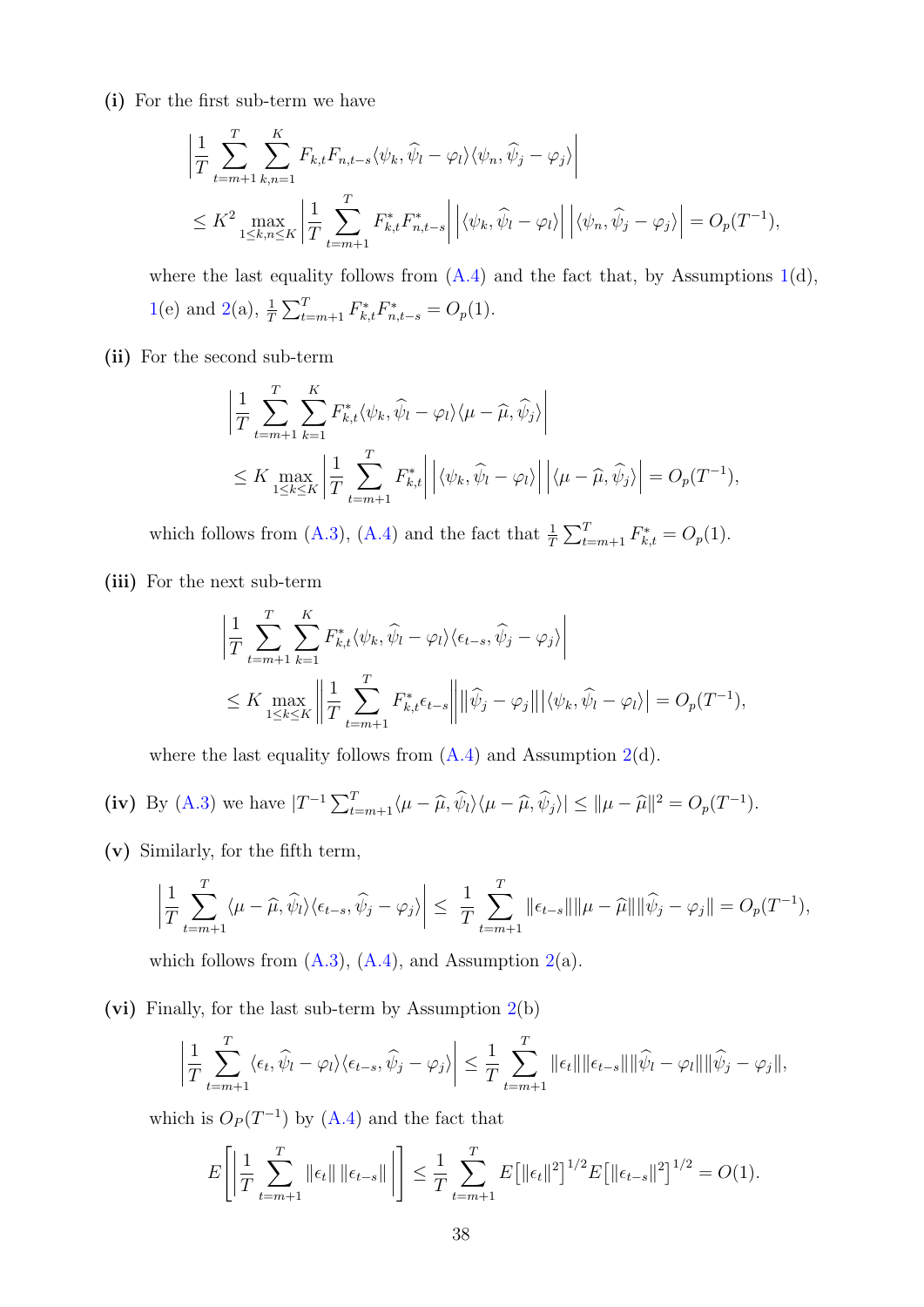Putting all results (i)-(vi) together allows us to conclude Step 1 of the proof with

<span id="page-38-0"></span>
$$
\max_{\substack{m \le p_{max} \\ l,j \le K_{max}}} \left| \frac{1}{T} \sum_{t=m+1}^{T} R_{l,t} R_{j,t-s} \right| = O_p(T^{-1}).
$$

Step 2: For the second term on the r.h.s of  $(A.6)$ ,  $S_{2,m,l,j}$ , it holds that

$$
\left| \frac{1}{T} \sum_{t=m+1}^{T} F_{l,t}^{*} R_{j,t-s} \right| \leq \left| \frac{1}{T} \sum_{t=m+1}^{T} \sum_{n=1}^{K} F_{l,t}^{*} F_{n,t-s}^{*} \langle \psi_n, \widehat{\psi}_j - \varphi_j \rangle \right| + \left| \frac{1}{T} \sum_{t=m+1}^{T} F_{l,t}^{*} \langle \psi_{t-s}, \widehat{\psi}_j - \varphi_j \rangle \right| \tag{A.7}
$$

For the first term on the r.h.s of  $(A.7)$  using the same arguments as in step 1 we have

$$
\left| \frac{1}{T} \sum_{t=m+1}^{T} \sum_{n=1}^{K} F_{l,t}^{*} F_{n,t-s}^{*} \langle \psi_n, \widehat{\psi}_j - \varphi_j \rangle \right| \leq K \max_{n \leq K} \left| \frac{1}{T} \sum_{t=m+1}^{T} F_{l,t}^{*} F_{n,t-s}^{*} \right| \| \widehat{\psi}_j - \varphi_j \| = O_P(T^{-1/2}).
$$

For the second term on the r.h.s of  $(A.7)$  it holds that

$$
\left|\frac{1}{T}\sum_{t=m+1}^T F_{l,t}^* \langle \mu - \widehat{\mu}, \widehat{\psi}_j \rangle \right| \le \left|\frac{1}{T}\sum_{t=m+1}^T F_{l,t}^* \right| \left| \langle \mu - \widehat{\mu}, \widehat{\psi}_j \rangle \right| = O_p(T^{-1/2}),
$$

and, for the last term, analogously to step 1 item (iii),

$$
\left| \frac{1}{T} \sum_{t=m+1}^{T} F_{l,t}^{*} \langle \epsilon_{t-s}, \widehat{\psi}_j - \varphi_j \rangle \right| \leq \left\| \frac{1}{T} \sum_{t=m+1}^{T} F_{l,t}^{*} \epsilon_{t-s} \right\| \|\widehat{\psi}_j - \varphi_j\| = O_P(T^{-1/2}),
$$

which concludes step 2 with

<span id="page-38-1"></span>
$$
\max_{\substack{m \le p_{max} \\ l,j \le K_{max}}} \left| \frac{1}{T} \sum_{t=m+1}^{T} F_{l,t}^* R_{j,t-s} \right| = O_p(T^{-1/2}).
$$

Hence all terms in the r.h.s of  $(A.6)$  behave as  $O_p(T^{-1/2})$ , which concludes the proof.  $\Box$ 

**Main proof of Theorem [3.](#page-15-0)** We split the proof into four cases: (A)  $J \ge K$  and  $m \ge p$ ; (B)  $J < K$  and  $m < p$ ; (C)  $J \geq K$  and  $m < p$ ; and (D)  $J < K$  and  $m \geq p$ . Case (A):  $J \geq K$  and  $m \geq p$ . In this case we have that  $\widehat{A}^* = \widehat{A}_{(J,m)} = \widehat{\Gamma}_{(J,m)}\widehat{\Sigma}_{(J,m)}^{-1}$ , and, following standard multivariate time series results, the true coefficient matrices are identified as  $\mathbf{A}^* = \Gamma_{(J,m)} \Sigma_{(J,m)}^{-1}$  $\frac{-1}{(J,m)}$ . Hence,

$$
\|\widehat{\mathbf{A}}^* - \mathbf{A}^*\|_2 \le \|\widehat{\Gamma}_{(J,m)}\|_2 \|\widehat{\Sigma}_{(J,m)}^{-1} - \Sigma_{(J,m)}^{-1}\|_2 + \|\widehat{\Gamma}_{(J,m)} - \Gamma_{(J,m)}\|_2 \|\Sigma_{(J,m)}^{-1}\|_2. \tag{A.8}
$$

Note that the eigenvalues of  $\Sigma_{(J,m)}$  are bounded and bounded away from zero, which implies that  $\|\Sigma_{\epsilon I}^{-1}\|$  $\|u_{(J,m)}^{-1}\|_2$  is bounded. Since the fourth moments of the factors and errors are bounded,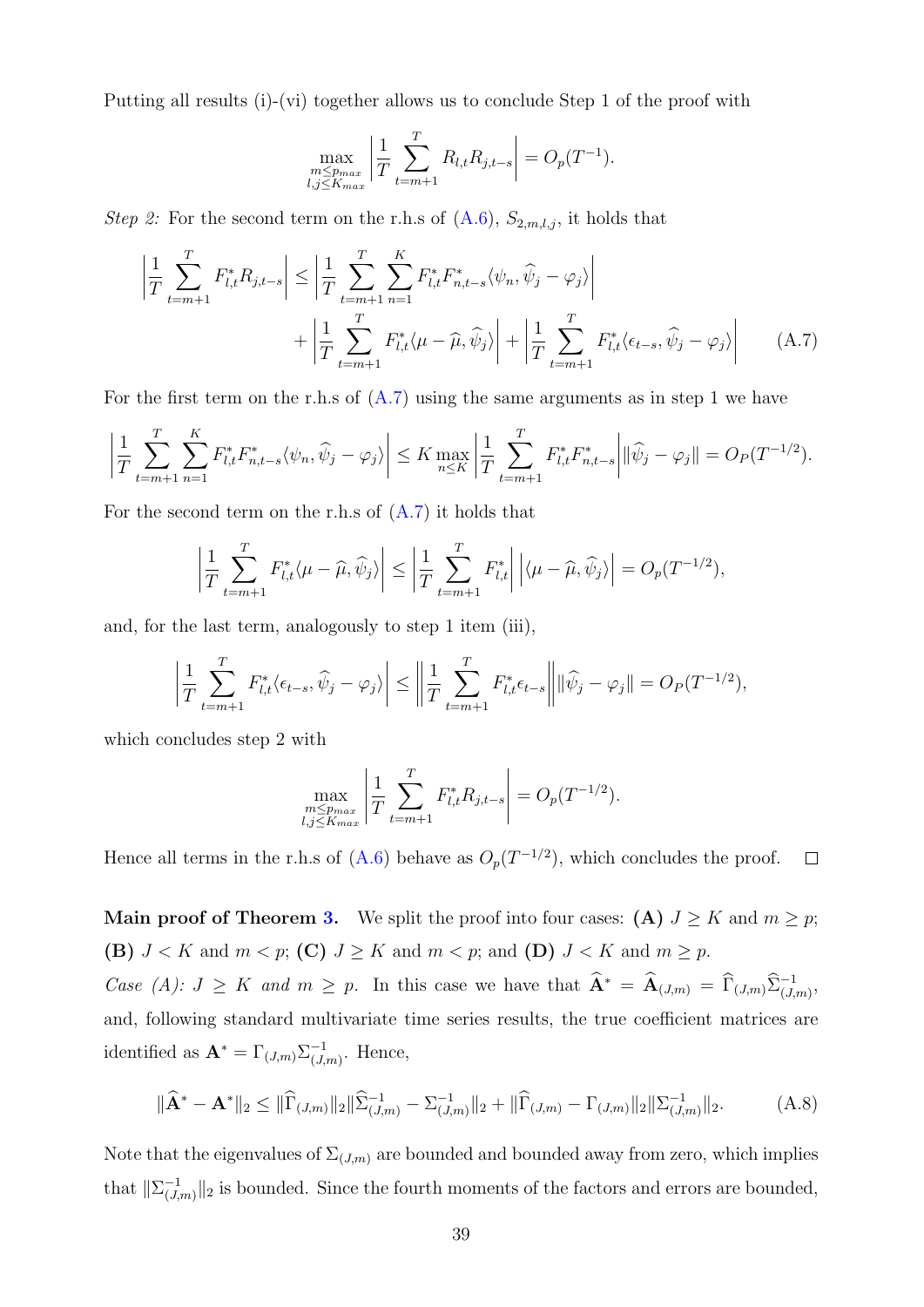$\Gamma_{(J,m)}$  is a  $Jm \times J$  matrix of bounded elements, which implies that  $\|\Gamma_{(J,m)}\|_2$  is also bounded. Moreover, we have  $\|\widehat{\Gamma}_{(J,m)}\|_2 \leq \|\Gamma_{(J,m)}\|_2 + \|\widehat{\Gamma}_{(J,m)} - \Gamma_{(J,m)}\|_2$ . The rates of convergence of  $\|\widehat{\Gamma}_{(J,m)} - \Gamma_{(J,m)}\|_2$  and  $\|\widehat{\Sigma}_{(J,m)}^{-1} - \Sigma_{(J,m)}^{-1}\|_2$  $\binom{-1}{(J,m)}\|_2$  are established by Lemmas [A.1](#page-31-1) and [A.2.](#page-36-4) More detailed, we have that

$$
\|\widehat{\Gamma}_{(J,m)} - \Gamma_{(J,m)}\|_2 \le \|\widehat{\Gamma}_{(J,m)} - \widetilde{\Gamma}_{(J,m)}\|_2 + \|\widetilde{\Gamma}_{(J,m)} - \Gamma_{(J,m)}\|_2
$$

where, by Lemma [A.1](#page-31-1) and the fact that  $F_{l,s}^*$  and  $F_{m,t}^*$  are uncorrelated for all  $k, m > K$ with  $k \neq m$ , we have  $\|\Gamma_{(J,m)} - \Gamma_{(J,m)}\|_2 = O_p(T^{-1/2})$ . Lemma [A.2](#page-36-4) yields

$$
\|\widehat{\Gamma}_{(J,m)} - \widetilde{\Gamma}_{(J,m)}\|_2 \le \sqrt{m} J \max_{\substack{s \le p_{max} \\ l,j \le K_{max}}} \left| \frac{1}{T} \sum_{t=1}^T \left( \widehat{F}_{l,t} \widehat{F}_{j,t-s} - F_{l,t}^* F_{j,t-s}^* \right) \right| = O_p(T^{-1/2}).
$$

Using identical arguments it follows that

<span id="page-39-1"></span>
$$
\|\widehat{\Sigma}_{(J,m)} - \Sigma_{(J,m)}\|_2 = O_p(T^{-1/2}).\tag{A.9}
$$

Following Lemma 3 in [Berk](#page-28-13) [\(1974\)](#page-28-13) we define  $q = \widehat{\Sigma}_{(J,m)}^{-1} - \Sigma_{(J,m)}^{-1}$  $\overline{J}_{(J,m)}^{-1}$ . Then,

$$
q = (\Sigma_{(J,m)}^{-1} + q)(\Sigma_{(J,m)} - \widehat{\Sigma}_{(J,m)})\Sigma_{(J,m)}^{-1},
$$

which implies that

$$
||q||^2 \le \frac{||\Sigma_{(J,m)}^{-1}||_2^2 ||\Sigma_{(J,m)} - \widehat{\Sigma}_{(J,m)}||_2}{1 - ||\Sigma_{(J,m)}^{-1}||_2 ||\Sigma_{(J,m)} - \widehat{\Sigma}_{(J,m)}||_2},
$$
\n(A.10)

where the numerator of  $(A.10)$  is  $O_p(T^{-1/2})$ , and the denominator is bounded away from zero. Thus,

<span id="page-39-2"></span><span id="page-39-0"></span>
$$
\|\widehat{\Sigma}_{(J,m)}^{-1} - \Sigma_{(J,m)}^{-1}\|_2 = O_P(T^{-1/2}),\tag{A.11}
$$

and  $\|\hat{\mathbf{A}}^* - \mathbf{A}^*\|_2 = O_p(T^{-1/2})$  follows by putting together all rates into [\(A.8\)](#page-38-1). Case (B):  $J < K$  and  $m < p$ . In this scenario,

$$
\widehat{\mathbf{A}}^* - \mathbf{A}^* = \left[ \mathbf{r} \widehat{A}_1^{(J)} \mathbf{r}' - A_1, \dots, \mathbf{r} \widehat{A}_m^{(J)} \mathbf{r}' - A_m, A_{m+1}, \dots, A_p \right]
$$

where **r** is the completion matrix defined in Section [4.2.](#page-14-0) Hence,

$$
\left\|\widehat{\mathbf{A}}^* - \mathbf{A}^*\right\|_2^2 = \sum_{i=1}^m \left\|\mathbf{r}\widehat{A}_i^{(J)}\mathbf{r}' - A_i\right\|_2^2 + \sum_{j=m+1}^p \|A_j\|_2^2 \ge \sum_{j=m+1}^p \|A_j\|_2^2 > 0,
$$

for all T, and plim inf  $\|\hat{\mathbf{A}}^* - \mathbf{A}^*\|_2 > 0$ .  $T\rightarrow\infty$ 

Case (C):  $J \geq K$  and  $m < p$ . Similar arguments are made for this scenario. We have

$$
\widehat{\mathbf{A}}^* - \mathbf{A}^* = \left[ \widehat{A}_1^{(J)} - sA_1 s', \dots, \widehat{A}_m^{(J)} - sA_m s', sA_{m+1} s', \dots, sA_p s' \right],
$$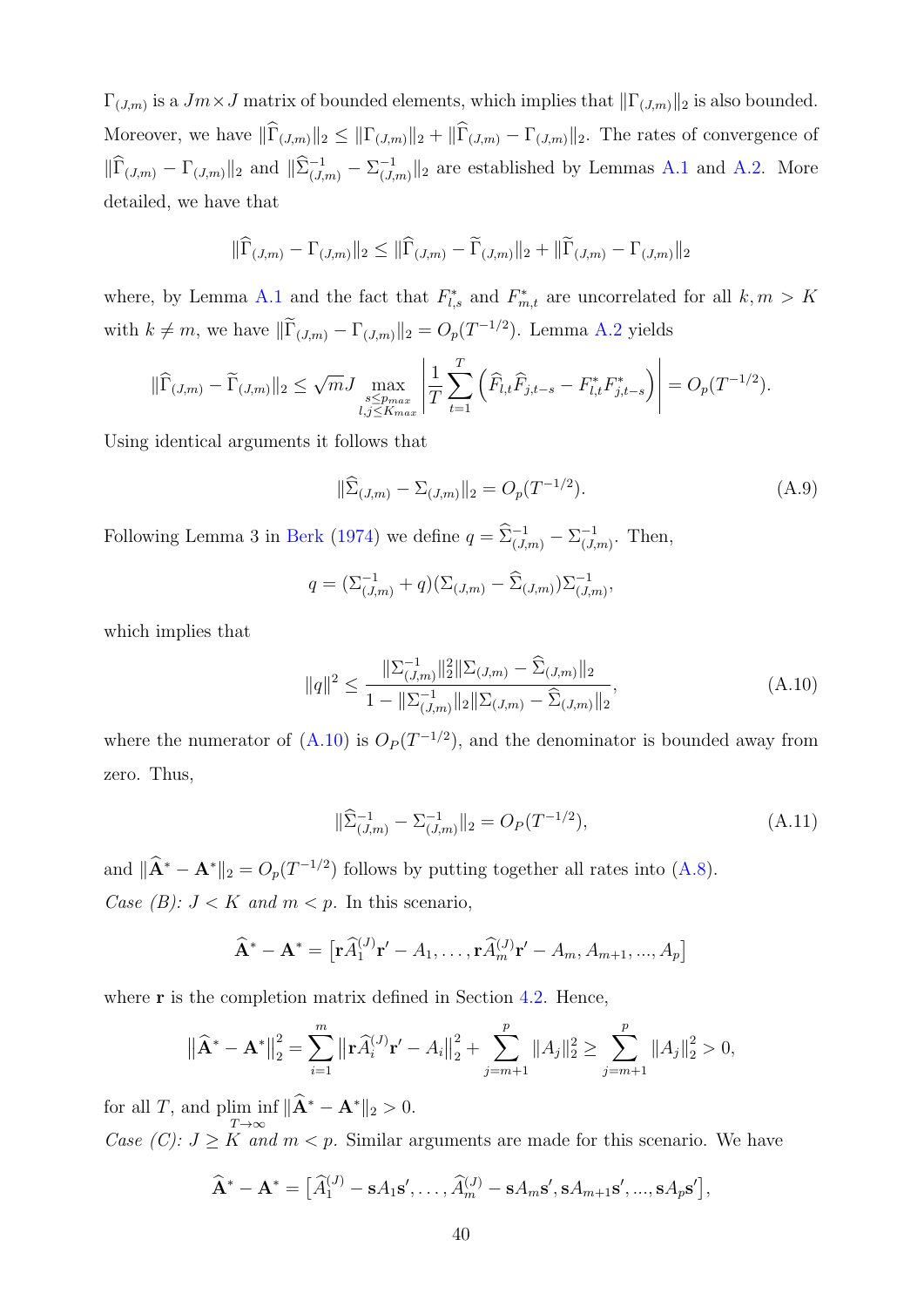where **s** is the completion matrix defined in Section [4.2.](#page-14-0) Hence,

$$
\left\|\widehat{\mathbf{A}}^* - \mathbf{A}^*\right\|_2^2 = \sum_{i=1}^m \left\|\widehat{A}_i^{(J)} - sA_i s'\right\|_2^2 + \sum_{j=m+1}^p \|A_j\|_2^2 \ge \sum_{j=m+1}^p \|A_j\|_2^2 > 0.
$$

Case (D):  $J < K$  and  $m \geq p$ . In this scenario, we have

$$
\left\|\widehat{\mathbf{A}}^* - \mathbf{A}^*\right\|_2^2 = \sum_{i=1}^p \left\|\mathbf{r}\widehat{A}_i^{(J)}\mathbf{r}' - A_i\right\|_2^2 + \sum_{j=p+1}^m \left\|\widehat{A}_j^{(J)}\right\|_2^2.
$$

Since  $J < K$  consider the following matrix partitioning

$$
A_i = \begin{pmatrix} \mathbf{a}_i & \mathbf{b}_i \\ \mathbf{c}_i & \mathbf{d}_i \end{pmatrix},
$$

where  $a_i$  is a  $J \times J$  matrix. Further, from the definition of the completion matrix **r** we have

$$
\mathbf{r}\widehat{A}_i^{(J)}\mathbf{r}' = \begin{pmatrix} \widehat{A}_i^{(J)} & 0 \\ 0 & 0 \end{pmatrix}.
$$

Then

$$
\|\widehat{\mathbf{A}}^* - \mathbf{A}^*\| \ge \sum_{i=1}^m \|\mathbf{r}\widehat{A}_i^{(J)}\mathbf{r}' - A_i\|_2^2 = \sum_{i=1}^m \left( \|\widehat{A}_i^{(J)} - \mathbf{a}_i\|_2^2 + \|\mathbf{b}_i\|_2^2 + \|\mathbf{c}_i\|_2^2 + \|\mathbf{d}_i\|_2^2 \right)
$$
  

$$
\ge \sum_{i=1}^m \left( \|\mathbf{b}_i\|_2^2 + \|\mathbf{c}_i\|_2^2 + \|\mathbf{d}_i\|_2^2 \right) > 0,
$$

which concludes the proof of the theorem.

### A.3 Proof of Theorem [4](#page-16-0)

Before discussing the main proof, we establish several auxiliary results. We take explicitly into account the dependence on  $K$ ,  $p$ ,  $J$  and  $m$  to keep the proofs traceable. Hence, in addition to the notations introduced in the proof of Theorem [3](#page-15-0) given at the top of Section [A.2,](#page-34-0) the following notations will be used:

- (1) Given a selected number of factors J and lags m we define  $J^* = \max\{J, K\}$  and  $m^* = \max\{m, p\}.$
- (2) Combining model equations [\(1\)](#page-5-1) and [\(2\)](#page-5-2) the functional time series can be written as

$$
Y_t = \mu + \Psi' F_t + \epsilon_t = \mu + \Psi' \mathbf{A} \mathbf{x}_{t-1} + \Psi' \eta_t + \epsilon_t = \mu + \left(\Phi^{(J^*)}\right)' \mathbf{A}^* \mathbf{x}_{t-1}^{(J^*, m^*)} + \Psi' \eta_t + \epsilon_t,
$$
  
where  $\Psi = (\psi_1, \dots, \psi_K)'$ , and  $\mathbf{x}_{t-1} = (F'_{t-1}, \dots, F'_{t-p})'$ .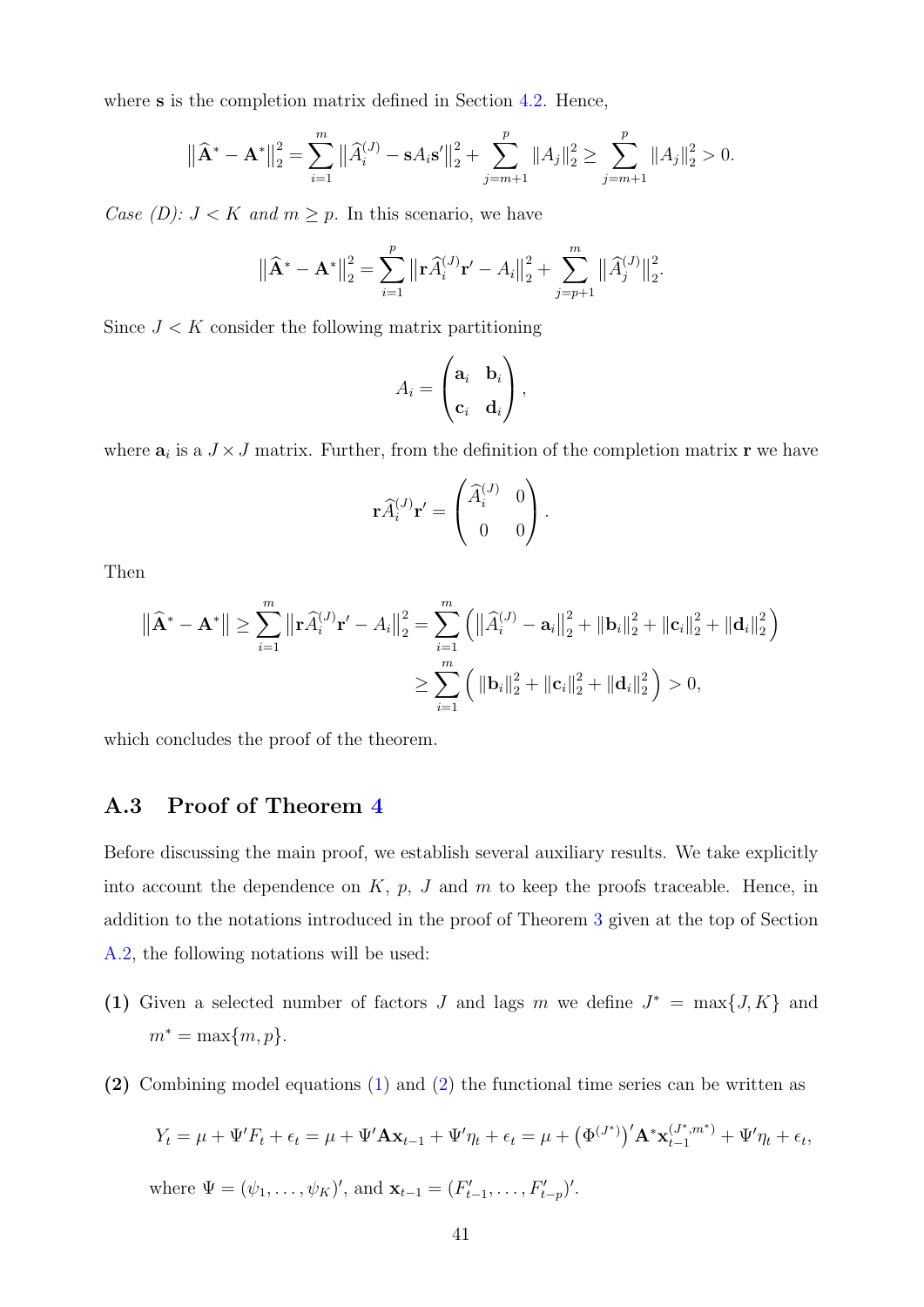(3) The best one-step ahead curve predictor is given as

$$
Y_{t|t-1} = \mu + \Psi' \mathbf{A} \mathbf{x}_{t-1} = \mu + (\Phi^{(J^*)})' \mathbf{A}^* \mathbf{x}_{t-1}^{(J^*,m^*)}.
$$

(4) The sample counterpart of  $Y_{t|t-1}$  when using J empirical principal components and m lags is given as

$$
\widehat{Y}_{t|t-1}^{(J,m)} = \widehat{\mu} + \big(\widehat{\Psi}^{(J)}\big)' \widehat{\mathbf{A}}^{(J,m)} \widehat{\mathbf{x}}_{t-1}^{(J,m)} = \widehat{\mu} + \big(\widehat{\Psi}^{(J^*)}\big)' \widehat{\mathbf{A}}^* \widehat{\mathbf{x}}_{t-1}^{(J^*,m^*)}.
$$

(5) The mean square error when using  $J$  factors and  $m$  lags is given as

$$
MSE_T(J,m) = \frac{1}{T-m} \sum_{t=m+1}^{T} ||Y_t - \widehat{Y}_{t|t-1}^{(J,m)}||^2.
$$

**Lemma A.3.** Under the conditions of Theorem [3,](#page-15-0) for any  $J \leq K_{max}$  and  $m \leq p_{max}$ ,

(a)  $\sum_{h=1}^{K} \|\frac{1}{T}\|$  $\frac{1}{T} \sum_{t=m+1}^T \mathbf{\widehat{x}}_{t-1}^{(J,m)}$  $t_{t-1}^{(J,m)}\eta_{h,t}\|_2 = O_P(T^{-1/2});$ (*b*)  $\sum_{l=1}^{J} \|\frac{1}{T}\|$  $\frac{1}{T} \sum_{t=m+1}^T \mathbf{\widehat{x}}_{t-1}^{(J,m)}$  $(t^{(J,m)}_{t-1} \langle \hat{\psi}_l, \epsilon_t \rangle ||_2 = O_P(T^{-1/2});$ (c)  $\frac{1}{T} \sum_{t=m^*+1}^T ||\mathbf{x}_{t-1}^{(K,p)} - \hat{\mathbf{x}}_{t-1}^{(K,p)}||_2 ||\hat{\mathbf{x}}_{t-1}^{(J,m)}||_2 = O_P(T^{-1/2}).$ 

*Proof.* Item  $(a)$ : By the triangle inequality, we have

$$
\sum_{h=1}^{K} \left\| \frac{1}{T} \sum_{t=m+1}^{T} \hat{\mathbf{x}}_{t-1}^{(J,m)} \eta_{h,t} \right\|_{2} \n\leq \sum_{h=1}^{K} \left\| \frac{1}{T} \sum_{t=m+1}^{T} \mathbf{x}_{t-1}^{(J,m)} \eta_{h,t} \right\|_{2} + \sum_{h=1}^{K} \left\| \frac{1}{T} \sum_{t=m+1}^{T} (\hat{\mathbf{x}}_{t-1}^{(J,m)} - \mathbf{x}_{t-1}^{(J,m)}) \eta_{h,t} \right\|_{2} \n\leq \sum_{h=1}^{K} \sum_{i=1}^{m} \sum_{l=1}^{J} \left( \left| \frac{1}{T} \sum_{t=m+1}^{T} F_{l,t-i}^{*} \eta_{h,t} \right| + \left| \frac{1}{T} \sum_{t=m+1}^{T} (F_{l,t-i}^{*} - \hat{F}_{l,t-i}) \eta_{h,t} \right| \right).
$$
\n(A.12)

Consider a fixed h, i, and l. For the first term of  $(A.12)$ , we treat the cases  $l \leq K$  and  $l > K$  separately. If  $l \leq K$ , we have  $F_{l,t-i}^* = s_l F_{l,t-i}$ . Since  $F_t$  is a causal process with respect to  $\eta_t$ , and  $\eta_t$  is a martingale difference sequence with respect to  $\mathcal{F}_t$  with bounded  $\kappa$ -th moments,  $F_{l,t-i}^* \eta_{h,t}$  is also a martingale difference sequence with respect to  $\mathcal{F}_t$  with bounded  $(\kappa/2)$ -th moments, where  $\kappa > 4$  by Assumption [1\(](#page-6-0)e). Then, by the central limit theorem for martingale difference sequences (see, e.g., Corollary 5.2.6 in [White](#page-30-16) [2001\)](#page-30-16),

<span id="page-41-0"></span>
$$
\left| \frac{1}{T} \sum_{t=m+1}^{T} F_{l,t-i}^{*} \eta_{h,t} \right| = O_P(T^{-1/2})
$$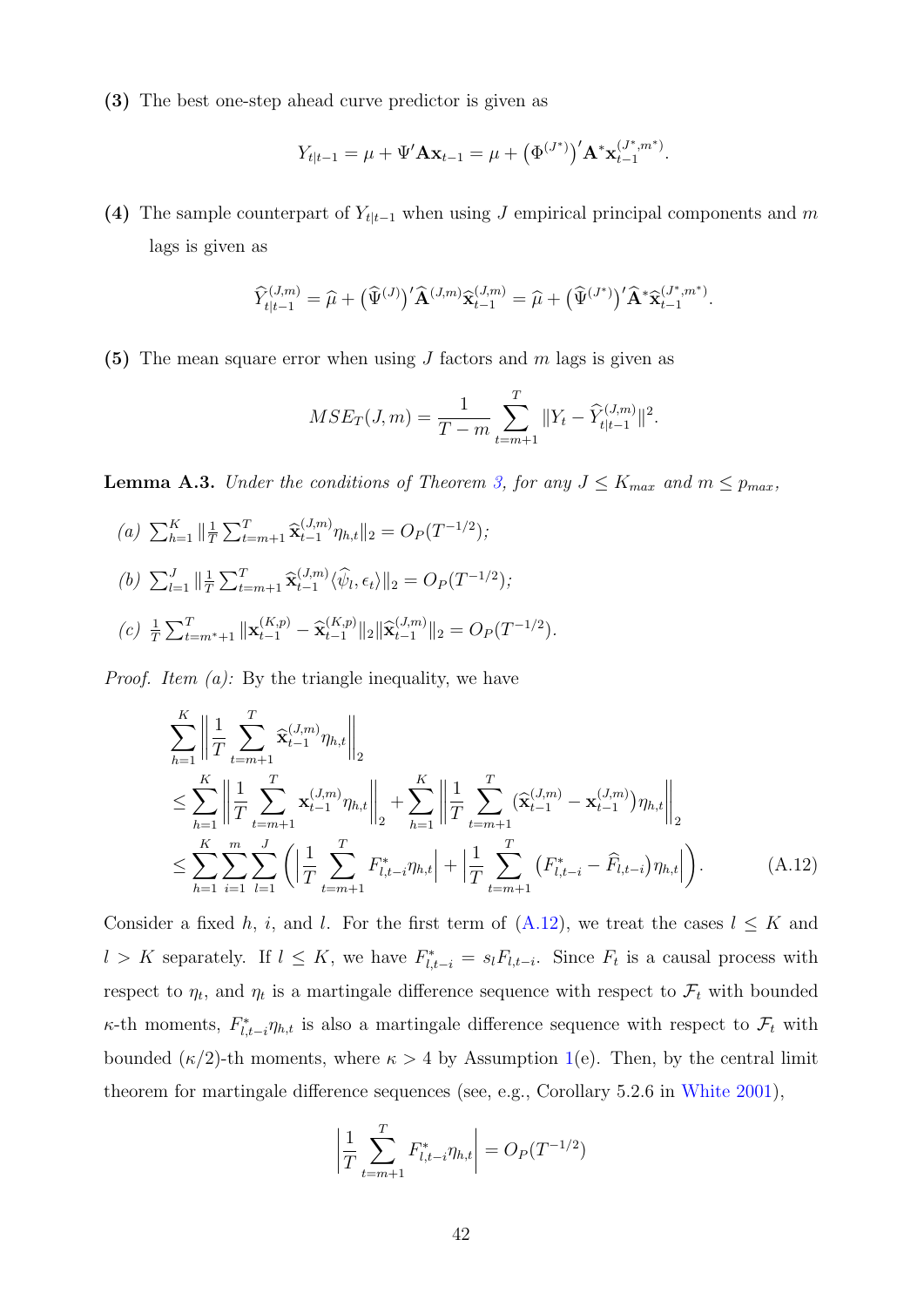for all  $l \leq K$ . For the case  $l > K$ , we have  $F_{l,t-i}^* = \langle \epsilon_{t-i}, \varphi_l \rangle$ , and

<span id="page-42-0"></span>
$$
\left| \frac{1}{T} \sum_{t=m+1}^{T} F_{l,t-i}^{*} \eta_{h,t} \right| = \left| \left\langle \frac{1}{T} \sum_{t=m+1}^{T} \epsilon_{t-i} \eta_{h,t}, \varphi_l \right\rangle \right| \le \left\| \frac{1}{T} \sum_{t=m+1}^{T} \epsilon_{t-i} \eta_{h,t} \right\| = O_P(T^{-1/2}), \quad (A.13)
$$

which follows by Assumption [2\(](#page-7-0)d) and the fact that  $\eta_t = F_t - \sum_{j=1}^p A_i F_{t-j}$ . For the second term in [\(A.12\)](#page-41-0), the difference of the factors can be rearranged as

$$
F_{l,t-i}^* - \widehat{F}_{l,t-i} = \langle Y_{t-i} - \mu, \varphi_l \rangle - \langle Y_{t-i} - \widehat{\mu}, \widehat{\psi}_l \rangle = \langle Y_{t-i} - \mu, \varphi_l - \widehat{\psi}_l \rangle + \langle \widehat{\mu} - \mu, \widehat{\psi}_l \rangle
$$

for any  $l = 1, ..., J$ ,  $i = 1, ..., m$ , and  $t = m + 1, ..., T$ . Then, by  $(A.5)$ , Theorem [2\(](#page-13-0)a), the Cauchy-Schwarz inequality, and the fact that  $Y_t \in L^4_H$ ,

$$
\left| \frac{1}{T} \sum_{t=m+1}^{T} (F_{l,t-i}^{*} - \widehat{F}_{l,t-i}) \eta_{h,t} \right|
$$
\n
$$
\leq \frac{1}{T} \sum_{t=m+1}^{T} \|Y_{t-i} - \mu\| \cdot |\eta_{h,t}| \cdot \|\varphi_l - \widehat{\psi}_l\| + \frac{1}{T} \sum_{t=m+1}^{T} |\eta_{h,t}| \cdot \|\widehat{\mu} - \mu\| = O_P(T^{-1/2}). \quad (A.14)
$$

By combining [\(A.13\)](#page-42-0) and [\(A.14\)](#page-42-1), it follows that [\(A.12\)](#page-41-0) is  $O_P(T^{-1/2})$ .

*Item*  $(b)$ *:* By the triangle inequality, we have

$$
\sum_{l=1}^{J} \left\| \frac{1}{T} \sum_{t=m+1}^{T} \widehat{\mathbf{x}}_{t-1}^{(J,m)} \langle \widehat{\psi}_l, \epsilon_t \rangle \right\|_2 \le \sum_{l=1}^{J} \sum_{i=1}^{m} \sum_{h=1}^{J} \left| \frac{1}{T} \sum_{t=m+1}^{T} \widehat{F}_{h,t-i} \langle \widehat{\psi}_l, \epsilon_t \rangle \right|
$$
\n
$$
\le \sum_{l=1}^{J} \sum_{i=1}^{m} \sum_{h=1}^{J} \left( \left| \frac{1}{T} \sum_{t=m+1}^{T} F_{h,t-i}^* \langle \widehat{\psi}_l, \epsilon_t \rangle \right| + \left| \frac{1}{T} \sum_{t=m+1}^{T} \left( \widehat{F}_{h,t-i} - F_{h,t-i}^* \right) \langle \widehat{\psi}_l, \epsilon_t \rangle \right| \right) \tag{A.15}
$$

We follow the same steps as in the proof of item (a). Analogously to  $(A.14)$  and the fact that  $\epsilon_t$  has bounded fourth moments,

<span id="page-42-2"></span><span id="page-42-1"></span>
$$
\left|\frac{1}{T}\sum_{t=m+1}^T\left(\widehat{F}_{h,t-i} - F_{h,t-i}^*\right)\langle\widehat{\psi}_l,\epsilon_t\rangle\right| = O_P(T^{-1/2}).
$$

For the case  $l \leq K$ , the Cauchy-Schwarz inequality, the triangle inequality, and Assumption  $2(d)$  $2(d)$  imply

$$
\left|\frac{1}{T}\sum_{t=m+1}^T F_{h,t-i}^*\langle \widehat{\psi}_l, \epsilon_t \rangle\right| \le \left\|\frac{1}{T}\sum_{t=m+1}^T F_{l,t-i}\epsilon_t\right\| = O_P(T^{-1/2}).
$$

For the case  $l > K$ , note that  $F_{h,t-i}^* = \langle \epsilon_{t-i}, \varphi_h \rangle$ , and  $\langle \epsilon_{t-i}, \varphi_h \rangle \langle \psi_l, \epsilon_t \rangle$  is a martingale difference sequence with respect to  $\mathcal{A}_t$  with bounded  $(\kappa/2)$ -th moments, where  $\kappa > 4$ . The central limit theorem for martingale difference sequences implies

$$
\left|\frac{1}{T}\sum_{t=m+1}^T F_{h,t-i}^*\langle \widehat{\psi}_l,\epsilon_t\rangle\right| = \left|\frac{1}{T}\sum_{t=m+1}^T \langle \epsilon_{t-i},\varphi_h\rangle \langle \widehat{\psi}_l,\epsilon_t\rangle\right| = O_P(T^{-1/2}),
$$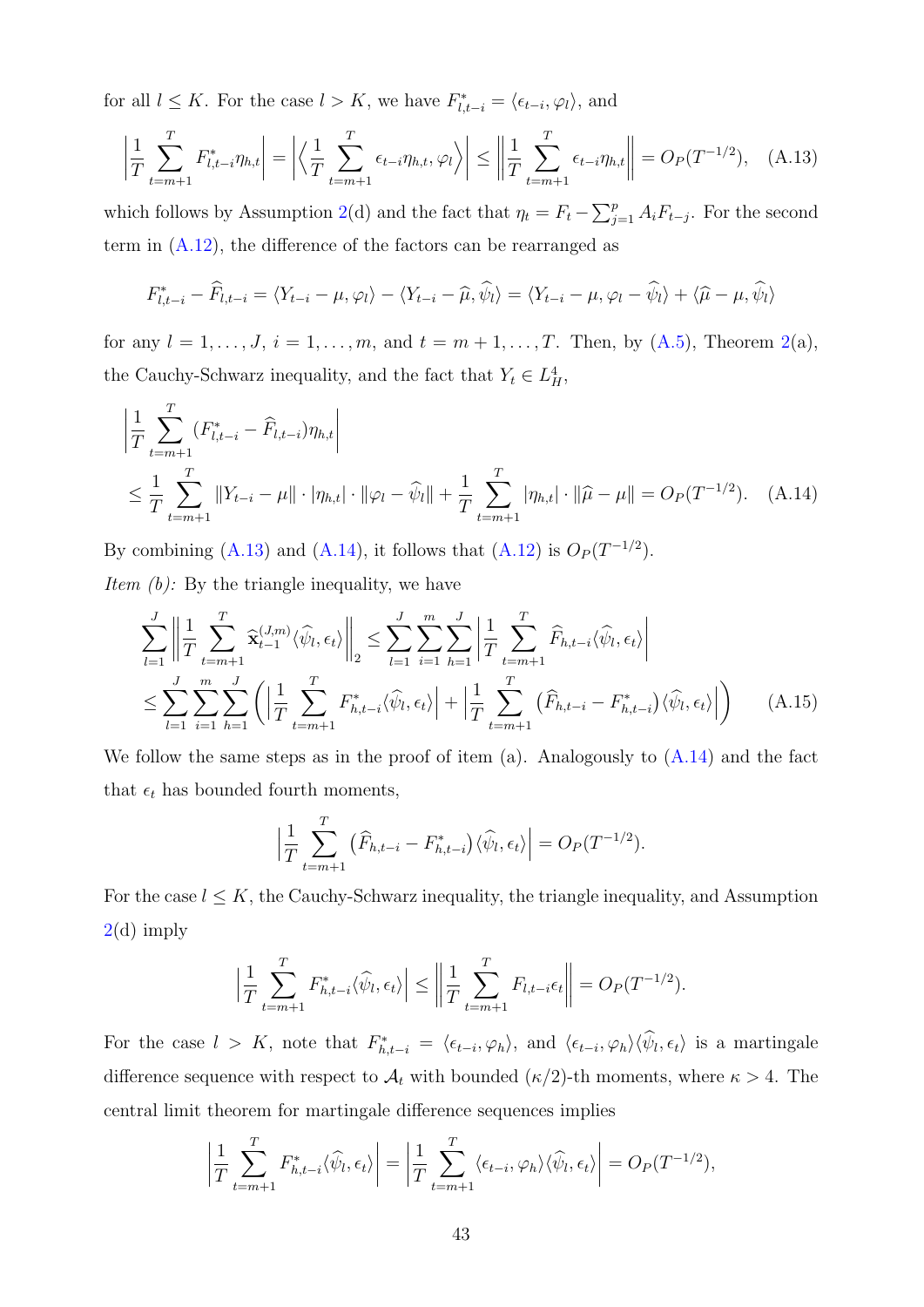and, consequently,  $(A.15)$  is  $O_P(T^{-1/2})$ .

*Item*  $(c)$ *:* By the triangle inequality, we obtain

$$
\frac{1}{T} \sum_{t=m^*+1}^T \left\| \mathbf{x}_{t-1}^{(K,p)} - \widehat{\mathbf{x}}_{t-1}^{(K,p)} \right\|_2 \left\| \widehat{\mathbf{x}}_{t-1}^{(J,m)} \right\|_2
$$
\n
$$
\leq \frac{1}{T} \sum_{t=m^*+1}^T \sum_{i=1}^P \sum_{j=1}^m \sum_{l=1}^K \sum_{h=1}^J |F_{l,t-i}^* - \widehat{F}_{l,t-i}| |\widehat{F}_{h,t-j}| \tag{A.16}
$$

<span id="page-43-0"></span> $\Box$ 

Analogously to [\(A.14\)](#page-42-1),

$$
\frac{1}{T} \sum_{t=m^*+1}^T |F_{l,t-i}^* - \widehat{F}_{l,t-i}| |\widehat{F}_{h,t-j}|
$$
\n
$$
\leq \frac{1}{T} \sum_{t=m+1}^T (||Y_{t-i} - \mu|| \cdot ||\varphi_l - \widehat{\psi}_l|| + ||\widehat{\mu} - \mu||) (||Y_{t-j} - \mu|| + ||\mu - \widehat{\mu}||) = O_P(T^{-1/2})
$$

for any *i*, *j*, *l*, and *h*, and  $(A.16)$  is  $O_P(T^{-1/2})$ .

<span id="page-43-2"></span>**Lemma A.4.** Let the conditions of Theorem [3](#page-15-0) hold true, and let  $J \leq K_{max}$  and  $m \leq p_{max}$ be the numbers of selected factors and lags. Then, as  $T \to \infty$ ,

$$
MSE_T(J,m) - MSE_T(K,p) = O_P(T^{-1}), \quad \text{if } J \ge K \text{ and } m \ge p.
$$

Further, if  $J < K$  or  $m < p$  or both, we have

plim inf 
$$
(MSE_T(J,m) - MSE_T(K,p)) = \tau_{(J,m)}^* > 0
$$
.

*Proof.* We denote the case of overselection  $(J \geq K$  and  $m \geq p)$  as case I, and the case of underselection  $(J < K$  or  $m < p$  or both) as case II. From  $\|\hat{\mu} - \mu\| = O_P(T^{-1/2}),$  $\|\hat{\mathbf{A}}^* - \mathbf{A}^*\|_2 = O_P(1)$ , the fact that  $Y_t \in L_H^4$ , the orthonormality of the loadings, and Lemma [A.2,](#page-36-4) it follows that  $MSE_T(J,m) = (T - m)^{-1} \sum_{t=m+1}^{T} ||Y_t - Y_{t|t-1}^{(J,m)}||$  $\|t^{(J,m)}_{t|t-1}\|^2 = O_P(1).$ Moreover, we have  $MSE_T(J, m) - T^{-1}(T - m)MSE_T(J, m) = O_P(T^{-1}),$  and

$$
\frac{T-m}{T}MSE_T(J,m) - \frac{T-p}{T}MSE_T(K,p) - \frac{1}{T} \sum_{t=m^*+1}^T \left( \left\| Y_t - \widehat{Y}_{t|t-1}^{(J,m)} \right\|^2 - \left\| Y_t - \widehat{Y}_{t|t-1}^{(K,p)} \right\|^2 \right)
$$
\n
$$
= \frac{1}{T} \sum_{t=m+1}^{m^*} \left\| Y_t - \widehat{Y}_{t|t-1}^{(J,m)} \right\|^2 - \frac{1}{T} \sum_{t=p+1}^{m^*} \left\| Y_t - \widehat{Y}_{t|t-1}^{(K,p)} \right\|^2 = O_P(T^{-1}),
$$

where  $m^* = \max\{m, p\}$ , which implies that

<span id="page-43-1"></span>
$$
MSE_T(J,m) - MSE_T(K,p)
$$
  
=  $\frac{1}{T} \sum_{t=m^*+1}^{T} \left( ||Y_t - \widehat{Y}_{t|t-1}^{(J,m)}||^2 - ||Y_t - \widehat{Y}_{t|t-1}^{(K,p)}||^2 \right) + O_P(T^{-1}),$  (A.17)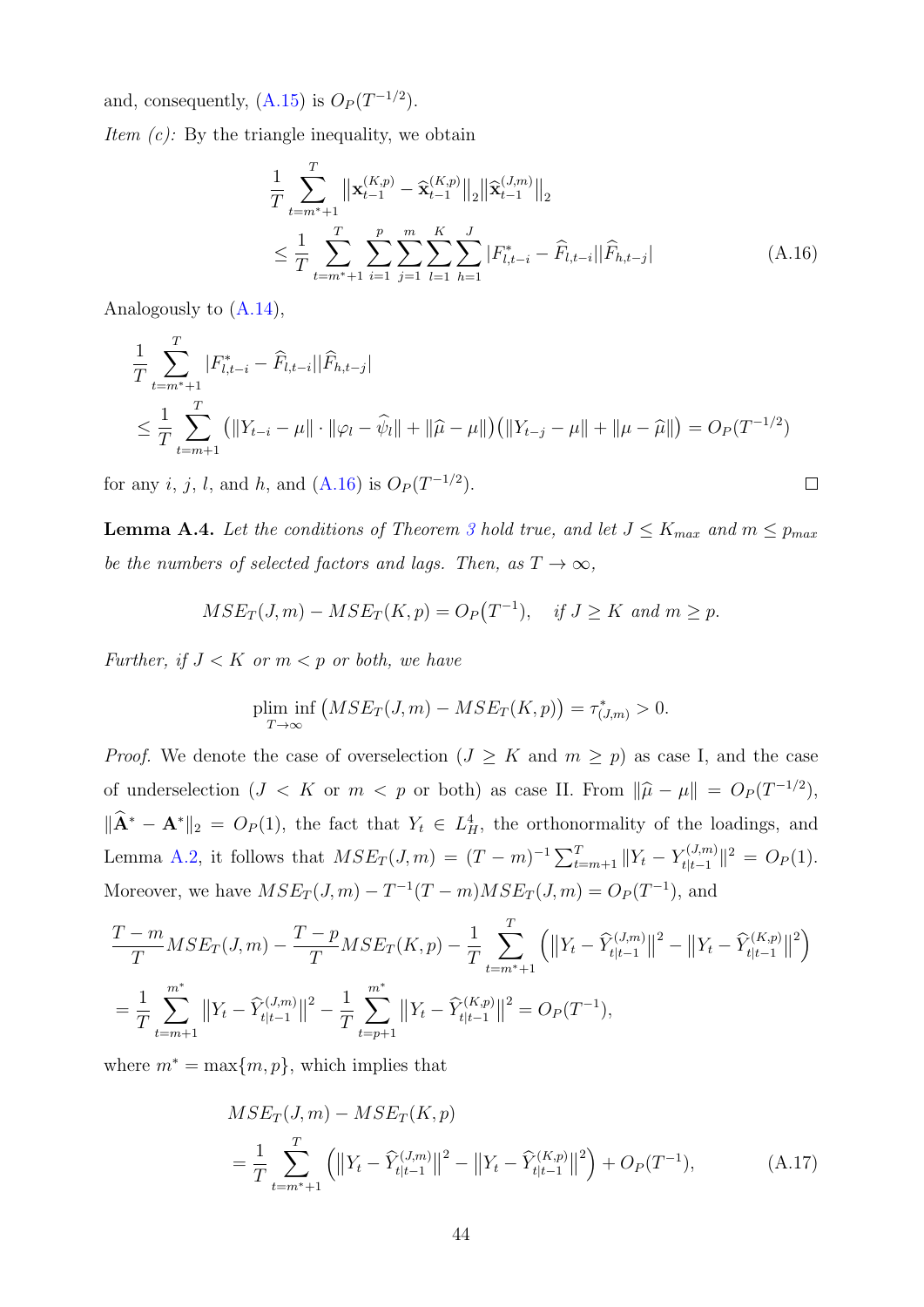for both cases I and II, so it remains to study  $T^{-1} \sum_{t=m^*+1}^{T} (\|Y_t - \widehat{Y}_{t|t-1}^{(J,m)}\|^2 - \|Y_t - \widehat{Y}_{t|t-1}^{(K,p)}\|^2)$  in the remainder of this proof. A useful decomposition is obtained by adding and subtracting  $\widehat{Y}_{t|t-1}^{(K,p)}$  in the expression  $||Y_t - \widehat{Y}_{t|t-1}^{(J,m)}||^2$ , i.e.,

$$
\|Y_t - \widehat{Y}_{t|t-1}^{(J,m)}\|^2 = \|Y_t - \widehat{Y}_{t|t-1}^{(K,p)} + \widehat{Y}_{t|t-1}^{(K,p)} - \widehat{Y}_{t|t-1}^{(J,m)}\|^2
$$
  
= 
$$
\|Y_t - \widehat{Y}_{t|t-1}^{(K,p)}\|^2 + \|\widehat{Y}_{t|t-1}^{(K,p)} - \widehat{Y}_{t|t-1}^{(J,m)}\|^2 + 2\langle Y_t - \widehat{Y}_{t|t-1}^{(K,p)}, \widehat{Y}_{t|t-1}^{(K,p)} - \widehat{Y}_{t|t-1}^{(J,m)}\rangle.
$$
 (A.18)

Thus, it remains to show that

<span id="page-44-2"></span><span id="page-44-1"></span><span id="page-44-0"></span>
$$
\frac{1}{T} \sum_{t=m^*+1}^T \left\| \widehat{Y}_{t|t-1}^{(K,p)} - \widehat{Y}_{t|t-1}^{(J,m)} \right\|^2 = \begin{cases} O_P(T^{-1}) & \text{for case I,} \\ \Theta_P(1) & \text{for case II,} \end{cases}
$$
(A.19)

where  $\Theta_P(\cdot)$  denotes the exact order Landau symbol, that is,  $a_T = \Theta_P(1)$  if and only if  $a_T = O_P(1)$  and  $a_T^{-1} = O_P(1)$ , and

$$
\frac{1}{T} \sum_{t=m^*+1}^T \left\langle Y_t - \widehat{Y}_{t|t-1}^{(K,p)}, \widehat{Y}_{t|t-1}^{(K,p)} - \widehat{Y}_{t|t-1}^{(J,m)} \right\rangle = \begin{cases} O_P(T^{-1}) & \text{for case I,} \\ O_P(T^{-1/2}) & \text{for case II.} \end{cases}
$$
(A.20)

Then, the final result follows by  $(A.17)$ ,  $(A.18)$ ,  $(A.19)$ , and  $(A.20)$ . To show statement [\(A.19\)](#page-44-1) note that

$$
\widehat{Y}_{t|t-1}^{(J,m)} = \widehat{\mu} + \big(\widehat{\Psi}^{(J)}\big)' \widehat{\mathbf{A}}^{(J,m)} \widehat{\mathbf{x}}_{t-1}^{(J,m)} = \widehat{\mu} + \big(\widehat{\Psi}^{(J^*)}\big)' \widehat{\mathbf{A}}^* \widehat{\mathbf{x}}_{t-1}^{(J^*,m^*)},
$$

where  $J^* = \max\{J, K\}$ , and

$$
\begin{split} \widehat{Y}_{t|t-1}^{(K,p)} &= \widehat{\mu} + \big(\widehat{\Psi}^{(K)}\big)' \big(\widehat{\mathbf{A}}^{(K,p)} - \mathbf{A}\big) \widehat{\mathbf{x}}_{t-1}^{(K,p)} + \big(\widehat{\Psi}^{(K)}\big)' \mathbf{A} \widehat{\mathbf{x}}_{t-1}^{(K,p)} \\ &= \widehat{\mu} + \big(\widehat{\Psi}^{(K)}\big)' \big(\widehat{\mathbf{A}}^{(K,p)} - \mathbf{A}\big) \widehat{\mathbf{x}}_{t-1}^{(K,p)} + \big(\widehat{\Psi}^{(J^*)}\big)' \mathbf{A}^* \widehat{\mathbf{x}}_{t-1}^{(J^*,m^*)} .\end{split}
$$

Then,

$$
\widehat{Y}_{t|t-1}^{(K,p)} - \widehat{Y}_{t|t-1}^{(J,m)} = Z_{(1)} + Z_{(2)},
$$

where

$$
Z_{(1)} = (\widehat{\Psi}^{(J^*)})' (\mathbf{A}^* - \widehat{\mathbf{A}}^*) \widehat{\mathbf{x}}_{t-1}^{(J^*,m^*)}, \quad Z_{(2)} = (\widehat{\Psi}^{(K)})' (\widehat{\mathbf{A}}^{(K,p)} - \mathbf{A}) \widehat{\mathbf{x}}_{t-1}^{(K,p)}.
$$

To simplify the exposition we ignore the additional indices  $\{t, T, J, m, K, p\}$  on which  $Z_{(1)}$ and  $Z_{(2)}$  depend. To disentangle the loading vectors and matrix products, let  $e_l^{(J)}$  $l_l^{(J)}$  be the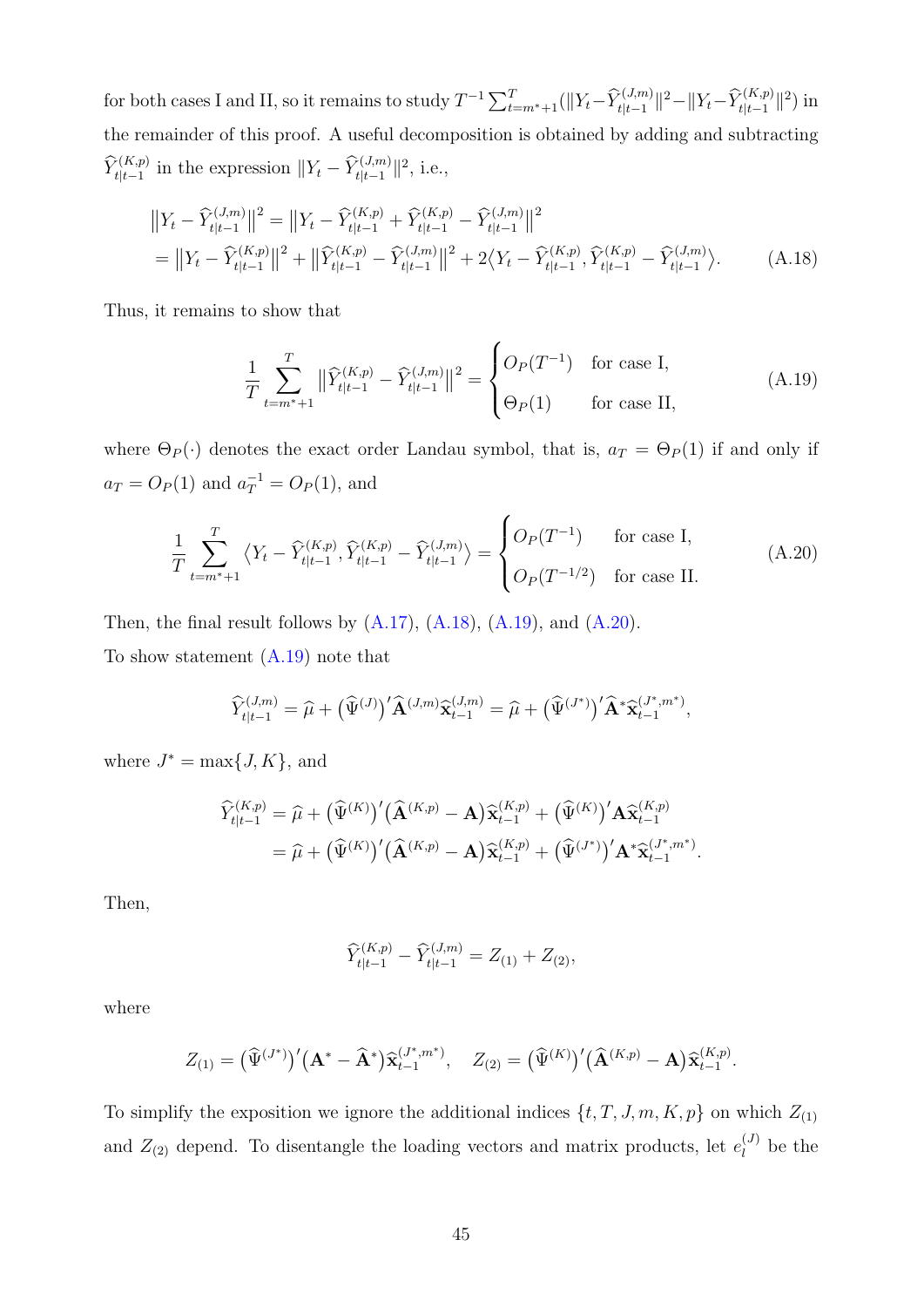*l*-th unit vector of length *J*, i.e., the *l*-th entry of  $e_l^{(J)}$  $\ell_i^{(J)}$  is 1, and all other entries are zeros. For the first term, we have

$$
||Z_{(1)}||^2 = \int_a^b \left(\sum_{l=1}^{J^*} \widehat{\psi}_l(r) (e_l^{(J^*)})' (\mathbf{A}^* - \widehat{\mathbf{A}}^*) \widehat{\mathbf{x}}_{t-1}^{(J^*,m^*)}\right)^2 dr
$$
  
\n
$$
= \sum_{l=1}^{J^*} \left( (e_l^{(J^*)})' (\mathbf{A}^* - \widehat{\mathbf{A}}^*) \widehat{\mathbf{x}}_{t-1}^{(J^*,m^*)} \right)^2
$$
  
\n
$$
= ||(\mathbf{A}^* - \widehat{\mathbf{A}}^*) \widehat{\mathbf{x}}_{t-1}^{(J^*,m^*)} ||_2^2
$$
  
\n
$$
= \text{tr} \left( (\widehat{\mathbf{x}}_{t-1}^{(J^*,m^*)})' (\mathbf{A}^* - \widehat{\mathbf{A}}^*)' (\mathbf{A}^* - \widehat{\mathbf{A}}^*) \widehat{\mathbf{x}}_{t-1}^{(J^*,m^*)} \right)
$$
  
\n
$$
= \text{tr} \left( (\mathbf{A}^* - \widehat{\mathbf{A}}^*)' (\mathbf{A}^* - \widehat{\mathbf{A}}^*) \widehat{\mathbf{x}}_{t-1}^{(J^*,m^*)} (\widehat{\mathbf{x}}_{t-1}^{(J^*,m^*)})' \right),
$$

and

$$
\frac{1}{T} \sum_{t=m^*+1}^T ||Z_{(1)}||^2 = \text{tr}\left( (\mathbf{A}^* - \mathbf{\widehat{A}}^*)'(\mathbf{A}^* - \mathbf{\widehat{A}}^*)\widehat{\Sigma}_{(J^*,m^*)}\right).
$$

From [\(A.9\)](#page-39-1) and [\(A.11\)](#page-39-2) in the proof of Theorem [3](#page-15-0) we have  $\|\widehat{\Sigma}_{(J^*,m^*)} - \Sigma_{(J^*,m^*)}\|_2 = o_P(1)$ and  $\|\widehat{\Sigma}_{(J^*,m^*)}^{-1} - \Sigma_{(J^*}^{-1})\|$  $\sum_{(J^*,m^*)}^{-1} \|_2 = o_P(1)$ . Consider the Cholesky decompositions  $\hat{\Sigma}_{(J^*,m^*)} = \hat{\Omega}\hat{\Omega}^*$ and  $\Sigma_{(J^*,m^*)} = \Omega \Omega'$ , where  $\|\Omega\|_2 < \infty$  and  $\|\Omega^{-1}\| < \infty$ . Then,

$$
\mathrm{tr}\left(\left(\mathbf{A}^*-\widehat{\mathbf{A}}^*\right)'(\mathbf{A}^*-\widehat{\mathbf{A}}^*)\widehat{\Sigma}_{(J^*,m^*)}\right)=\|(\mathbf{A}^*-\widehat{\mathbf{A}}^*)\widehat{\Omega}\|_2^2,
$$

and

$$
\frac{\|(\mathbf{A}^* - \hat{\mathbf{A}}^*)\hat{\Omega}\|_2^2}{\|\mathbf{A}^* - \hat{\mathbf{A}}^*\|_2^2} \le \|\hat{\Omega}\|_2 = O_P(1),
$$
  

$$
\frac{\|\mathbf{A}^* - \hat{\mathbf{A}}^*\|_2^2}{\|(\mathbf{A}^* - \hat{\mathbf{A}}^*)\hat{\Omega}\|_2^2} = \frac{\|(\mathbf{A}^* - \hat{\mathbf{A}}^*)\hat{\Omega}\hat{\Omega}^{-1}\|_2^2}{\|(\mathbf{A}^* - \hat{\mathbf{A}}^*)\hat{\Omega}\|_2^2} \le \|\hat{\Omega}^{-1}\|_2 = O_P(1),
$$

which implies that  $\frac{1}{T} \sum_{t=m^*+1}^{T} ||Z_{(1)}||$ <sup>2</sup> is of exactly the same order as  $\|\mathbf{A}^* - \mathbf{\hat{A}}^*\|_2^2$ . By Theorem [3,](#page-15-0) we have  $\|\mathbf{A}^* - \mathbf{A}^*\|_2^2 = O_P(T^{-1})$  for case I and  $\|\mathbf{A}^* - \mathbf{A}^*\|_2^2 = \Theta_P(1)$  for case II, which implies that

$$
\frac{1}{T} \sum_{t=m^*+1}^T ||Z_{(1)}||^2 = \begin{cases} O_P(T^{-1}) & \text{for case I,} \\ \Theta_P(1) & \text{for case II.} \end{cases}
$$

For the second term,

$$
||Z_{(2)}||^2 = \Big\|\sum_{l=1}^K \widehat{\psi}_l (e_l^{(K)})' (\widehat{\mathbf{A}}^{(K,p)} - \mathbf{A}) \widehat{\mathbf{x}}_{t-1}^{(K,p)}\Big\|^2 = \Big\|\big(\widehat{\mathbf{A}}^{(K,p)} - \mathbf{A}\big) \widehat{\mathbf{x}}_{t-1}^{(K,p)}\Big\|_2^2,
$$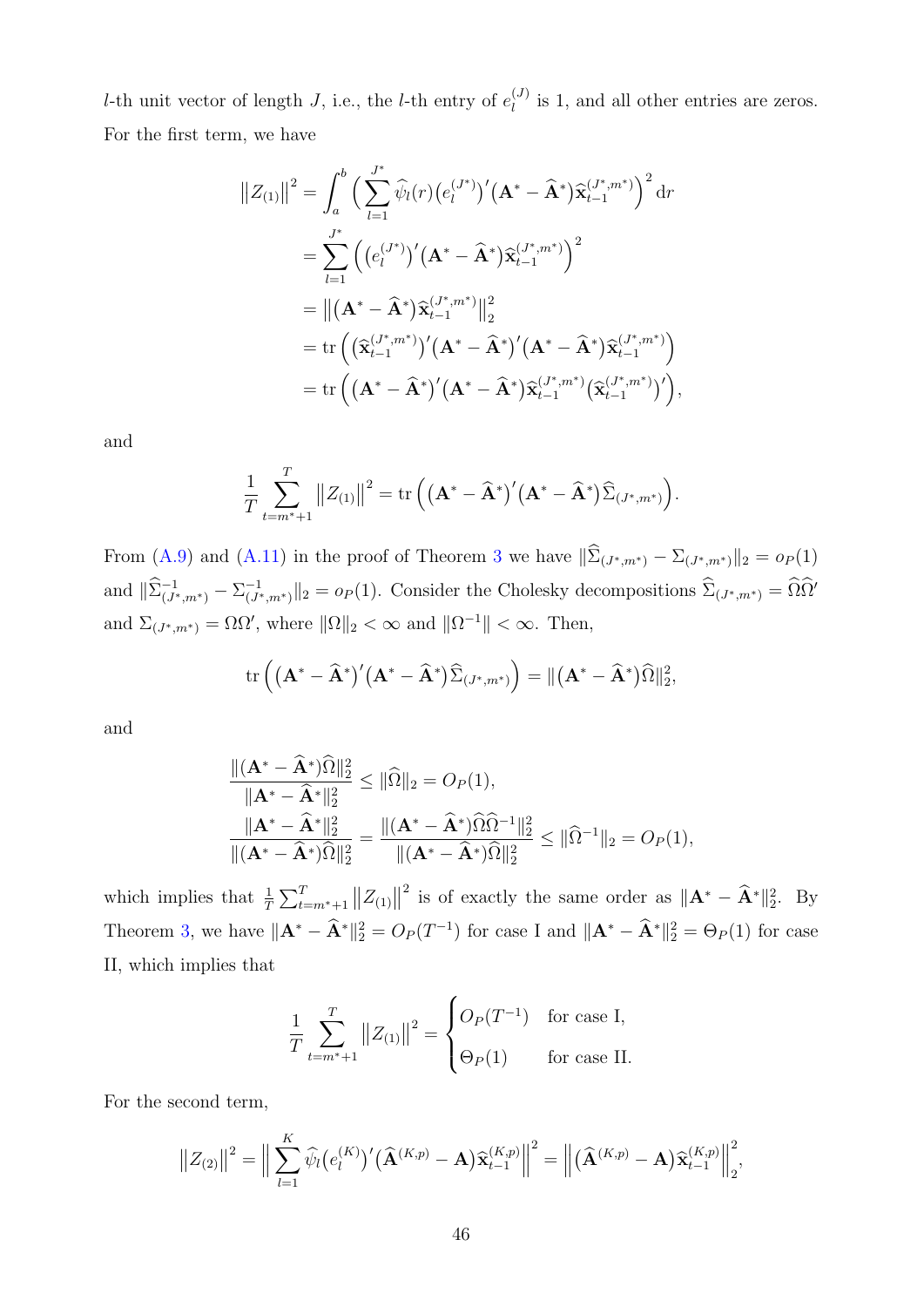where  $\|\hat{\mathbf{A}}^{(K,p)} - \mathbf{A}\|_2^2 = O_P(T^{-1})$  by Theorem [3,](#page-15-0) Lemma [A.2,](#page-36-4) and

$$
\frac{1}{T} \sum_{t=m^*+1}^T ||Z_{(2)}||^2 \le \frac{1}{T} \sum_{t=m^*+1}^T ||\widehat{\mathbf{x}}_{t-1}^{(K,p)}||_2^2 ||\widehat{\mathbf{A}}^{(K,p)} - \mathbf{A}||_2^2 = O_P(T^{-1})
$$

for both cases. Finally, for the cross term,

$$
\frac{1}{T} \sum_{t=m^*+1}^T \langle Z_{(1)}, Z_{(2)} \rangle \le \frac{1}{T} \sum_{t=m^*+1}^T \left\| \widehat{\mathbf{x}}_{t-1}^{(K,p)} \right\|_2 \left\| \widehat{\mathbf{x}}_{t-1}^{(J,m)} \right\|_2 \left\| \widehat{\mathbf{A}}^{(K,p)} - \mathbf{A} \right\|_2 \left\| \mathbf{A}^* - \widehat{\mathbf{A}}^* \right\|_2
$$

which is  $O_P(T^{-1})$  for case I and  $O_P(T^{-1/2})$  for case II by Theorem [3.](#page-15-0) Since

$$
\frac{1}{T} \sum_{t=m^*+1}^T \left\| \widehat{Y}_{t|t-1}^{(K,p)} - \widehat{Y}_{t|t-1}^{(J,m)} \right\|^2 = \frac{1}{T} \sum_{t=m^*+1}^T \left( \|Z_{(1)}\|^2 + \|Z_{(2)}\|^2 + 2 \langle Z_{(1)}, Z_{(2)} \rangle \right),
$$

statement [\(A.19\)](#page-44-1) follows.

Now, consider statement [\(A.20\)](#page-44-2). We show that

$$
\frac{1}{T} \sum_{t=m^*+1}^T \langle Y_t - \widehat{Y}_{t|t-1}^{(K,p)}, Z_{(1)} + Z_{(2)} \rangle = O_P(T^{-1/2} || \mathbf{A}^* - \widehat{\mathbf{A}}^* ||_2),
$$

which, together with Theorem [3,](#page-15-0) implies statement [\(A.20\)](#page-44-2). The term  $Y_t - \widehat{Y}_{t|t-1}^{(K,p)}$  can be decomposed as

$$
Y_t - \widehat{Y}_{t|t-1}^{(K,p)} = \mu + (\Phi^{(K)})' \mathbf{A} \mathbf{x}_{t-1}^{(K,p)} + \Psi'\eta_t + \epsilon_t - \widehat{\mu} - \widehat{\Psi}^{(K)} \widehat{\mathbf{A}}^{(K,p)} \widehat{\mathbf{x}}_{t-1}^{(K,p)}
$$
  
= Z<sub>(3)</sub> + Z<sub>(4)</sub> + Z<sub>(5)</sub> + Z<sub>(6)</sub> + Z<sub>(7)</sub> + Z<sub>(8)</sub>,

where

$$
Z_{(3)} = \mu - \widehat{\mu}, \quad Z_{(4)} = \Psi'\eta_t, \quad Z_{(5)} = \epsilon_t,
$$
  
\n
$$
Z_{(6)} = (\Phi^{(K)} - \widehat{\Psi}^{(K)})' \mathbf{A} \mathbf{x}_{t-1}^{(K,p)} = \sum_{l=1}^K (\varphi_l - \widehat{\psi}_l) (\mathbf{A}' e_l^{(K)})' \mathbf{x}_{t-1}^{(K,p)},
$$
  
\n
$$
Z_{(7)} = (\widehat{\psi}^{(K)})' (\mathbf{A} - \widehat{\mathbf{A}}^{(K,p)}) \mathbf{x}_{t-1}^{(K,p)} = \sum_{l=1}^K \widehat{\psi}_l ((\mathbf{A} - \widehat{\mathbf{A}}^{(K,p)})' e_l^{(K)})' \mathbf{x}_{t-1}^{(K,p)},
$$
  
\n
$$
Z_{(8)} = (\widehat{\psi}^{(K)})' \widehat{\mathbf{A}}^{(K,p)} (\mathbf{x}_{t-1}^{(K,p)} - \widehat{\mathbf{x}}_{t-1}^{(K,p)}) = \sum_{l=1}^K \widehat{\psi}_l ((\widehat{\mathbf{A}}^{(K,p)})' e_l^{(K)})' (\mathbf{x}_{t-1}^{(K,p)} - \widehat{\mathbf{x}}_{t-1}^{(K,p)})).
$$

It remains to show that the terms

<span id="page-46-0"></span>
$$
\frac{1}{T} \sum_{t=m^*+1}^{T} \langle Z_{(1)} + Z_{(2)}, Z_{(j)} \rangle \tag{A.21}
$$

are  $O_P(T^{-1/2} \|\mathbf{A}^* - \mathbf{\hat{A}}^*\|_2)$  for all  $j = 3, ..., 8$ . Recall that from the proof of statement  $(A.19),$  $(A.19),$ 

$$
Z_{(1)} = \sum_{l=1}^{J^*} \widehat{\psi}_l \big( (\mathbf{A}^* - \widehat{\mathbf{A}}^*)' e_l^{(J^*)} \big)^{\prime} \widehat{\mathbf{x}}_{t-1}^{(J^*,m^*)}, \quad Z_{(2)} = \sum_{l=1}^{K} \widehat{\psi}_l \big( (\widehat{\mathbf{A}}^{(K,p)} - \mathbf{A})' e_l^{(K)} \big)^{\prime} \widehat{\mathbf{x}}_{t-1}^{(K,p)},
$$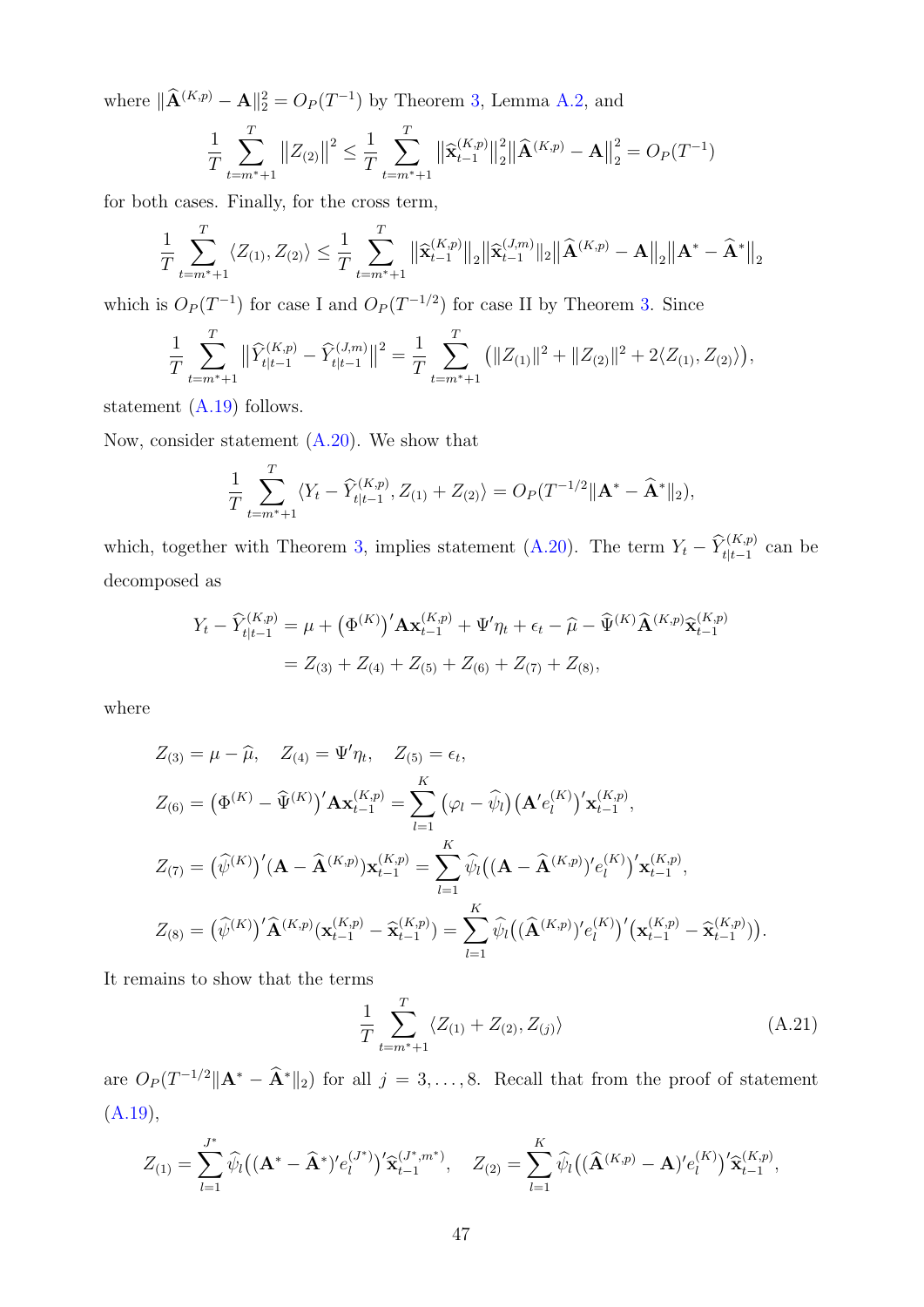and

$$
\frac{1}{T} \sum_{t=m^*+1}^T ||Z_{(1)}|| \leq \frac{1}{T} \sum_{t=m^*+1}^T ||\widehat{\mathbf{x}}_{t-1}^{(J^*,m^*)}||_2 ||\mathbf{A}^* - \widehat{\mathbf{A}}^*||_2 = O_P(||\mathbf{A}^* - \widehat{\mathbf{A}}^*||_2),
$$
  

$$
\frac{1}{T} \sum_{t=m^*+1}^T ||Z_{(2)}|| \leq \frac{1}{T} \sum_{t=m^*+1}^T ||\mathbf{x}_{t-1}^{(K,p)}||_2 ||\widehat{\mathbf{A}}^{(K,p)} - \mathbf{A}||_2 = O_P(T^{-1/2}).
$$

For  $j = 3$ , term  $(A.21)$  satisfies

$$
\left|\frac{1}{T}\sum_{t=m^*+1}^T \langle Z_{(1)} + Z_{(2)}, Z_{(3)} \rangle\right| \leq \frac{1}{T}\sum_{t=m^*+1}^T \left(\|Z_{(1)}\| + \|Z_{(2)}\|\right) \|\mu - \widehat{\mu}\|,
$$

which is  $O_P(T^{-1/2} \|\mathbf{A}^* - \mathbf{\hat{A}}^*\|_2)$  by Theorem [2\(](#page-13-0)a). For  $j = 4$ , Lemma [A.4\(](#page-43-2)a) implies

$$
\left| \frac{1}{T} \sum_{t=m^*+1}^T \langle Z_{(1)}, Z_{(4)} \rangle \right| = \left| \sum_{l=1}^{J^*} \sum_{h=1}^K \left( (\mathbf{A}^* - \widehat{\mathbf{A}}^*)' e_l^{(J^*)} \right)' \left( \frac{1}{T} \sum_{t=m^*+1}^T \widehat{\mathbf{x}}_{t-1}^{(J^*,m^*)} \eta_{h,t} \right) \langle \widehat{\psi}_l, \psi_h \rangle \right|
$$
  

$$
\leq \sum_{l=1}^{J^*} \sum_{h=1}^K \left| \left( (\mathbf{A}^* - \widehat{\mathbf{A}}^*)' e_l^{(J^*)} \right)' \left( \frac{1}{T} \sum_{t=m^*+1}^T \widehat{\mathbf{x}}_{t-1}^{(J^*,m^*)} \eta_{h,t} \right) \right|
$$
  

$$
\leq J^* \| \mathbf{A}^* - \widehat{\mathbf{A}}^* \|_2 \sum_{h=1}^K \left\| \frac{1}{T} \sum_{t=m^*+1}^T \widehat{\mathbf{x}}_{t-1}^{(J^*,m^*)} \eta_{h,t} \right\|_2 = O_P(T^{-1/2} \| \mathbf{A}^* - \widehat{\mathbf{A}}^* \|_2),
$$

and, analogously,

$$
\left|\frac{1}{T}\sum_{t=m^*+1}^T \left| \langle Z_{(2)}, Z_{(4)} \rangle \right| \leq K \|\widehat{\mathbf{A}}^{(K,p)} - \mathbf{A}\|_2 \sum_{h=1}^K \left\| \frac{1}{T}\sum_{t=m^*+1}^T \widehat{\mathbf{x}}_{t-1}^{(K,p)} \eta_{h,t} \right\|_2 = O_P(T^{-1}).
$$

For  $j = 5$ , Lemma [A.4\(](#page-43-2)b) implies

$$
\left| \frac{1}{T} \sum_{t=m^*+1}^{T} \langle Z_{(1)}, Z_{(5)} \rangle \right| = \left| \sum_{l=1}^{J^*} \left( (\mathbf{A}^* - \widehat{\mathbf{A}}^*)' e_l^{(J^*)} \right)' \left( \frac{1}{T} \sum_{t=m^*+1}^{T} \widehat{\mathbf{x}}_{t-1}^{(J^*,m^*)} \langle \widehat{\psi}_l, \epsilon_t \rangle \right) \right|
$$
  

$$
\leq \sum_{l=1}^{J^*} \left\| (\mathbf{A}^* - \widehat{\mathbf{A}}^*)' e_l^{(J^*)} \right\|_2 \cdot \left\| \frac{1}{T} \sum_{t=m^*+1}^{T} \widehat{\mathbf{x}}_{t-1}^{(J^*,m^*)} \langle \widehat{\psi}_l, \epsilon_t \rangle \right\|_2 = O_P(T^{-1/2} \|\mathbf{A}^* - \widehat{\mathbf{A}}^*\|_2),
$$

and

$$
\left| \frac{1}{T} \sum_{t=m^*+1}^{T} \langle Z_{(2)}, Z_{(5)} \rangle \right| = \left| \sum_{l=1}^{K} \left( (\widehat{\mathbf{A}}^{(K,p)} - \mathbf{A})' e_l^{(K)} \right)' \left( \frac{1}{T} \sum_{t=m^*+1}^{T} \widehat{\mathbf{x}}_{t-1}^{(K,p)} \langle \widehat{\psi}_l, \epsilon_t \rangle \right) \right|
$$
  

$$
\leq \sum_{l=1}^{J^*} \left\| (\widehat{\mathbf{A}}^{(K,p)} - \mathbf{A})' e_l^{(K)} \right\|_2 \cdot \left\| \frac{1}{T} \sum_{t=m^*+1}^{T} \widehat{\mathbf{x}}_{t-1}^{(K,p)} \langle \widehat{\psi}_l, \epsilon_t \rangle \right\|_2 = O_P(T^{-1}),
$$

where we used the Cauchy-Schwarz inequality for the Euclidean inner product. For term  $(A.21)$  with  $j = 6$ , we have

$$
\langle Z_{(1)}, Z_{(6)} \rangle = \sum_{l=1}^{K} \sum_{h=1}^{J^*} \left( \left( e_l^{(K)} \right)' \mathbf{A} \mathbf{x}_{t-1}^{(K,p)} \right) \cdot \left( \left( e_h^{(J^*)} \right)' (\mathbf{A}^* - \mathbf{\hat{A}}^*) \mathbf{\hat{x}}_{t-1}^{(J^*, m^*)} \right) \langle \varphi_l - \widehat{\psi}_l, \widehat{\psi}_h \rangle,
$$
  

$$
\langle Z_{(2)}, Z_{(6)} \rangle = \sum_{l=1}^{K} \sum_{h=1}^{K} \left( \left( e_l^{(K)} \right)' \mathbf{A} \mathbf{x}_{t-1}^{(K,p)} \right) \cdot \left( \left( e_h^{(K)} \right)' (\mathbf{\hat{A}}^{(K,p)} - \mathbf{A}) \mathbf{\hat{x}}_{t-1}^{(K,p)} \right) \langle \varphi_l - \widehat{\psi}_l, \widehat{\psi}_h \rangle,
$$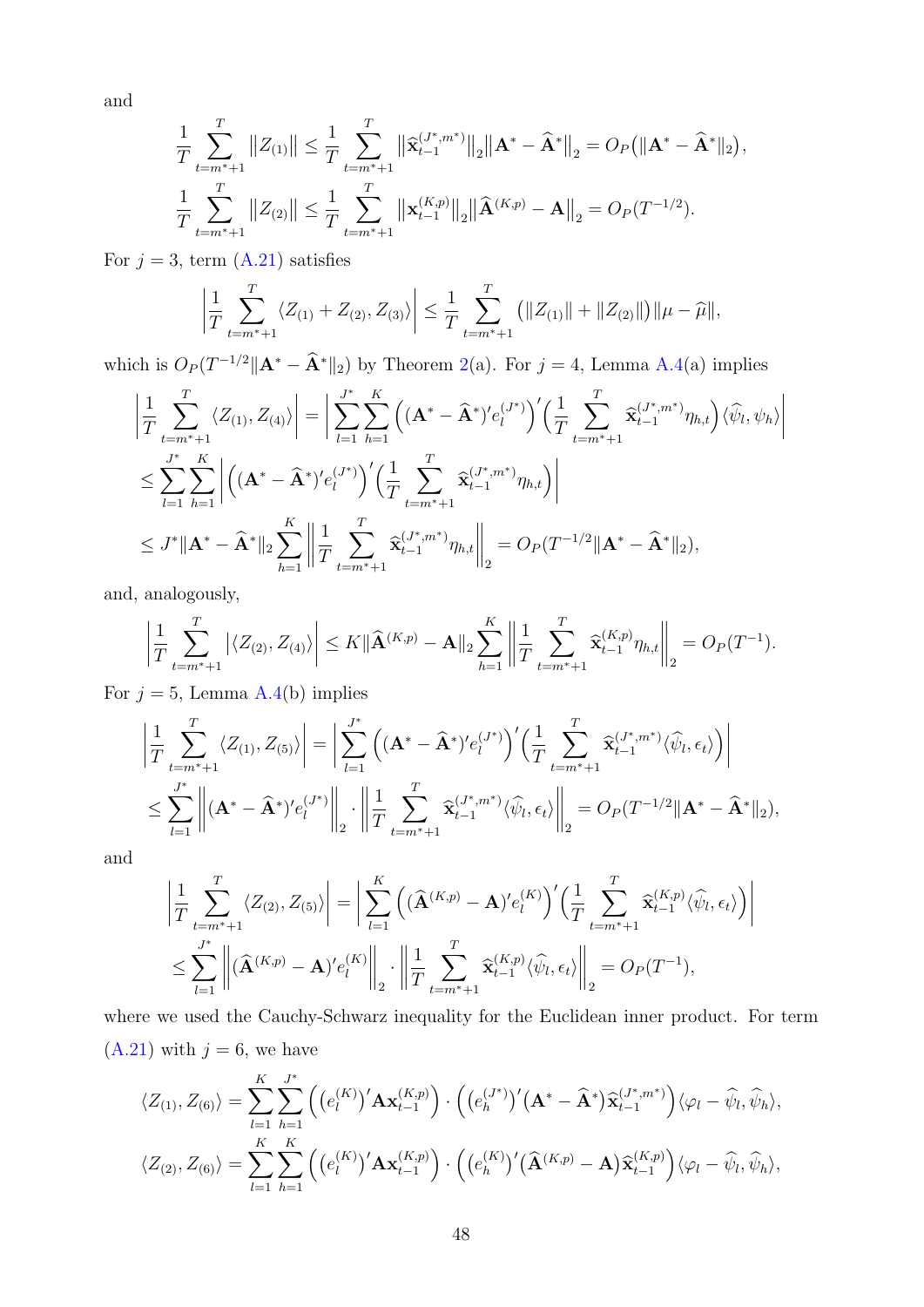which, together with  $(A.5)$ , implies

$$
\left| \frac{1}{T} \sum_{t=m^*+1}^{T} \langle Z_{(1)} + Z_{(2)}, Z_{(6)} \rangle \right|
$$
\n
$$
\leq \frac{J^*}{T} \sum_{t=m^*+1}^{T} \sum_{l=1}^{K} \left\| \mathbf{A} \mathbf{x}_{t-1}^{(K,p)} \right\|_2 \left( \left\| (\mathbf{A}^* - \widehat{\mathbf{A}}^*) \widehat{\mathbf{x}}_{t-1}^{(J^*,m^*)} \right\|_2 + \left\| (\widehat{\mathbf{A}}^{(K,p)} - \mathbf{A}) \widehat{\mathbf{x}}_{t-1}^{(K,p)} \right\|_2 \right) \left\| \varphi_l - \widehat{\psi}_l \right\|
$$
\n
$$
= O_P(T^{-1/2} \|\mathbf{A}^* - \widehat{\mathbf{A}}^* \|_2).
$$

For  $j = 7$ , due to the fact that the empirical FPCs are orthonormal, we have

$$
\langle Z_{(1)}, Z_{(7)} \rangle = \sum_{l=1}^{K} \left( (e_l^{(K)})' (\mathbf{A} - \widehat{\mathbf{A}}^{(K,p)}) \mathbf{x}_{t-1}^{(K,p)}) \cdot \left( (e_l^{(J^*)})' (\mathbf{A}^* - \widehat{\mathbf{A}}^*) \widehat{\mathbf{x}}_{t-1}^{(J^*,m^*)} \right), \n\langle Z_{(2)}, Z_{(7)} \rangle = \sum_{l=1}^{K} \left( (e_l^{(K)})' (\mathbf{A} - \widehat{\mathbf{A}}^{(K,p)}) \mathbf{x}_{t-1}^{(K,p)}) \cdot \left( (e_l^{(K)})' (\widehat{\mathbf{A}}^{(K,p)} - \mathbf{A}) \widehat{\mathbf{x}}_{t-1}^{(K,p)} \right),
$$

which implies

$$
\left| \frac{1}{T} \sum_{t=m^*+1}^{T} \langle Z_{(1)} + Z_{(2)}, Z_{(7)} \rangle \right|
$$
\n
$$
\leq \frac{K}{T} \sum_{t=m^*+1}^{T} \left\| (\mathbf{A} - \mathbf{\hat{A}}^{(K,p)}) \mathbf{x}_{t-1}^{(K,p)} \right\|_{2} \left( \left\| (\mathbf{A}^* - \mathbf{\hat{A}}^*) \mathbf{\hat{x}}_{t-1}^{(J^*,m^*)} \right\|_{2} + \left\| (\mathbf{\hat{A}}^{(K,p)} - \mathbf{A}) \mathbf{\hat{x}}_{t-1}^{(K,p)} \right\|_{2} \right)
$$
\n
$$
= O_P(T^{-1/2} \|\mathbf{A}^* - \mathbf{\hat{A}}^*\|_{2})
$$

by Theorem [3.](#page-15-0) Finally, for  $j = 8$ , we have

$$
\langle Z_{(1)}, Z_{(8)} \rangle = \sum_{l=1}^{K} \left( \left( e_l^{(K)} \right)^{\prime} \widehat{\mathbf{A}}^{(K, p)} \left( \mathbf{x}_{t-1}^{(K, p)} - \widehat{\mathbf{x}}_{t-1}^{(K, p)} \right) \right) \cdot \left( \left( e_l^{(J^*)} \right)^{\prime} \left( \mathbf{A}^* - \widehat{\mathbf{A}}^* \right) \widehat{\mathbf{x}}_{t-1}^{(J^*, m^*)} \right),
$$
  

$$
\langle Z_{(2)}, Z_{(8)} \rangle = \sum_{l=1}^{K} \left( \left( e_l^{(K)} \right)^{\prime} \widehat{\mathbf{A}}^{(K, p)} \left( \mathbf{x}_{t-1}^{(K, p)} - \widehat{\mathbf{x}}_{t-1}^{(K, p)} \right) \right) \cdot \left( \left( e_l^{(K)} \right)^{\prime} \left( \widehat{\mathbf{A}}^{(K, p)} - \mathbf{A} \right) \widehat{\mathbf{x}}_{t-1}^{(K, p)} \right).
$$

By the Cauchy-Schwarz inequality and the triangle inequality, it follows that

$$
\begin{aligned} &\left|\frac{1}{T}\sum_{t=m^*+1}^T\langle Z_{(1)}+Z_{(2)},Z_{(8)}\rangle\right|\\ &\leq \frac{K\|\widehat{\mathbf{A}}^{(K,p)}\|_2}{T}\sum_{t=m^*+1}^T\left\|\mathbf{x}_{t-1}^{(K,p)}-\widehat{\mathbf{x}}_{t-1}^{(K,p)}\right\|_2\Big(\left\|\left(\mathbf{A}^*-\widehat{\mathbf{A}}^*\right)\widehat{\mathbf{x}}_{t-1}^{(J^*,m^*)}\right\|_2+\left\|\left(\widehat{\mathbf{A}}^{(K,p)}-\mathbf{A}\right)\widehat{\mathbf{x}}_{t-1}^{(K,p)}\right\|_2\Big)\\ &\leq \frac{2K}{T}\sum_{t=m^*+1}^T\left\|\mathbf{x}_{t-1}^{(K,p)}-\widehat{\mathbf{x}}_{t-1}^{(K,p)}\right\|_2\left\|\widehat{\mathbf{x}}_{t-1}^{(J^*,m^*)}\right\|_2\left\|\widehat{\mathbf{A}}^{(K,p)}\right\|_2\left\|\mathbf{A}^*-\widehat{\mathbf{A}}^*\right\|_2\end{aligned}
$$

which is  $O_P(T^{-1/2} \|\mathbf{A}^* - \mathbf{\hat{A}}^*\|_2)$  by Lemma [A.4\(](#page-43-2)c). This concludes the proof of the lemma.

 $\Box$